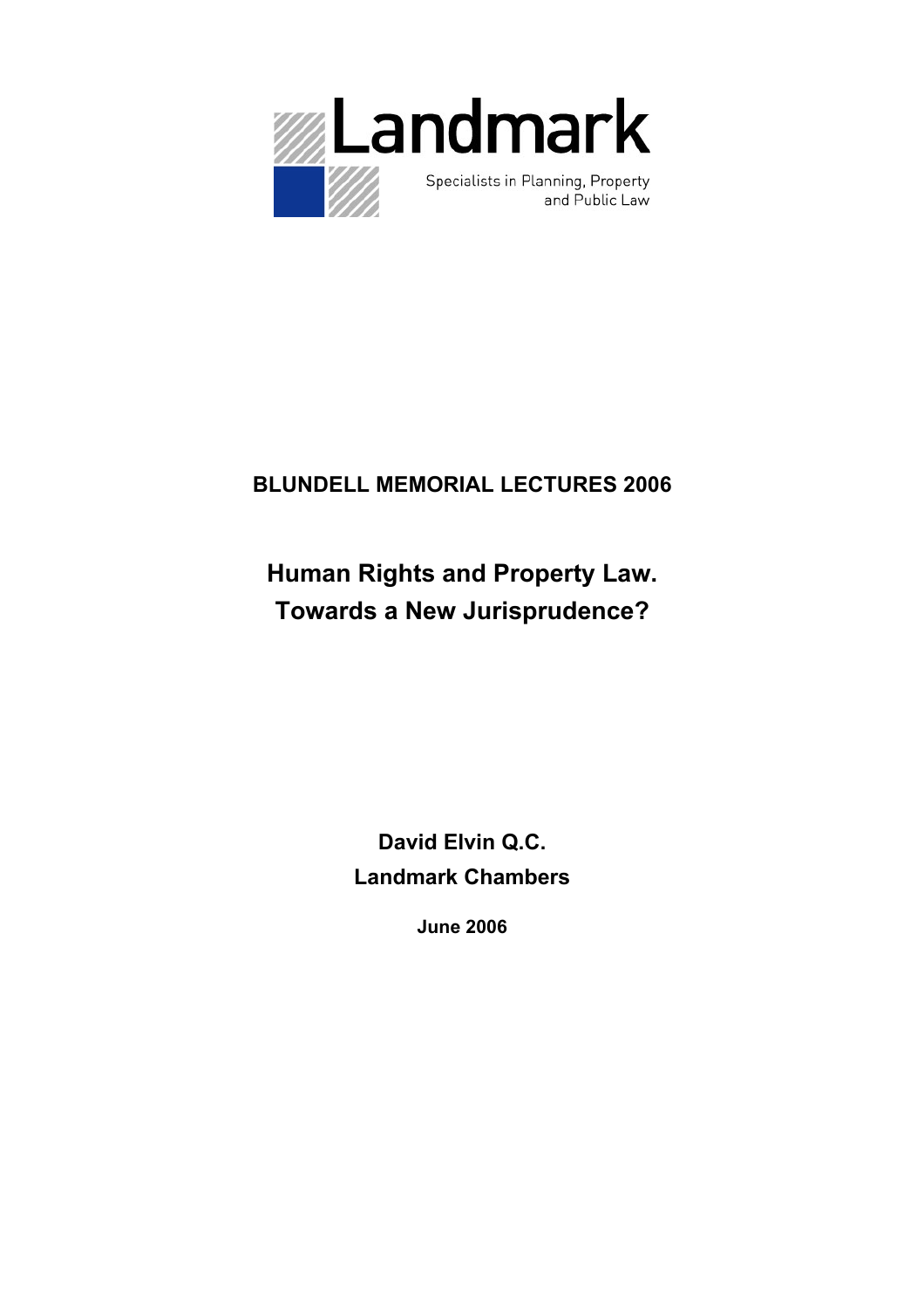## **Human Rights and Property Law: Towards a New Jurisprudence?1**

## **David Elvin Q.C.**

### **Introduction**<sup>2</sup>

- 1. The impact of the European Convention on Human Rights ("the Convention") through the medium of the Human Rights Act 1998 ("the HRA") on national concepts of property law has divided opinion, not least in the judiciary. This paper considers the impact of the Convention on established concepts of what some see as the exclusive preserve of private law and considers the basis for the recent majority views in *Kay & others v. Lambeth LBC* (jointly decided with *Leeds CC v. Price & others*) 3 . If attention were given solely to the opposing views in the national courts in *Kay* and *Price*, the question mark in the title to this paper would be well-deserved. From the Strasbourg perspective of cases such as *Connors v. UK*<sup>4</sup>, and *Blečić v. Croatia*<sup>5</sup> , one might be forgiven for wondering what the fuss was about.
- 2. To what extent to considerations under impinge on real property law and on the proceedings which might be brought to enforce ordinary property rights? The problem is encapsulated in two strongly contrasting views from Harrow LBC v. Qazi<sup>6</sup>:

"It would be surprising if the views of the majority on the interpretation and application of article 8 of the European Convention of Human Rights, as incorporated into our legal system by the Human Rights Act 1998, withstood European scrutiny. It is contrary to a purposive interpretation of article 8 read against the structure of the Convention. It is inconsistent with the general thrust of the decisions of the European Court of Human Rights, and of the commission ... It does not accord to individuals "the full measure of the [protection] referred to": *Minister of Home Affairs v Fisher* [1980] AC 319, 328. On the contrary, it empties article 8(1) of any or virtually any meaningful content. The basic fallacy in the approach is that it allows domestic notions of title, legal and equitable rights, and interests, to colour the interpretation of article 8(1). The decision of today does not fit into the new landscape created by the Human Rights Act 1998." (per Lord Steyn, §27)

"In no case has article 8 been applied so as to diminish or detract from the contractual and proprietary rights of the person entitled to possession… there is no case in which this conclusion has been reached by considering the degree of impact on the tenant's home life of the eviction. There is no case in which a balance has been struck between the tenant's interests and the landlord's rights. In every case the landlord's success has been automatic. And so it must be unless article 8 is to be allowed to diminish or detract from the landlord's contractual and proprietary rights ... It would deprive the council of its right under the ordinary law to immediate possession. It would constitute an amendment of the domestic social housing legislation. It would give article 8 an effect it was never intended to have and which it has never been given by the Strasbourg tribunals responsible for implementing the Convention. (*per* Lord Scott §§139, 146, 151)

3. Although Lord Scott modified his position slightly in *Kay*, the intervention of new Strasbourg authority in *Connors v. UK* and *Blečić v. Croatia*, did not cause the majority of the House of Lords to significantly modify the *Qazi* approach.

<sup>&</sup>lt;sup>1</sup> I am grateful to Richard Moules of Landmark Chambers for his assistance with this paper.

<sup>2</sup> See also **Local Authorities & Human Rights**, ed. Drabble, Maurici & Buley, Chapter 9; **Unlawful Interference with**  Land, Elvin & Karas (2<sup>nd</sup> ed.), pp. 121-139; **Human Rights Practice**, Simor & Emmerson eds, Chapter 15. See, further, **Property & The Human Rights Act 1998**, Tom Allen (2005) which does not deal with important recent developments such as *Beaulane*, *Pye* and *Kay*. 3

 <sup>[2006] 2</sup> W.L.R. 570. The Court of Appeal decisions are reported at *Price* [2005] 1 W.L.R. 1825 and *Kay* [2005] QB 352.

<sup>4</sup> (2004) 40 EHRR 189.

<sup>5</sup> (2004) 41 EHRR 185.

<sup>&</sup>lt;sup>6</sup> [2004] 1 A.C. 983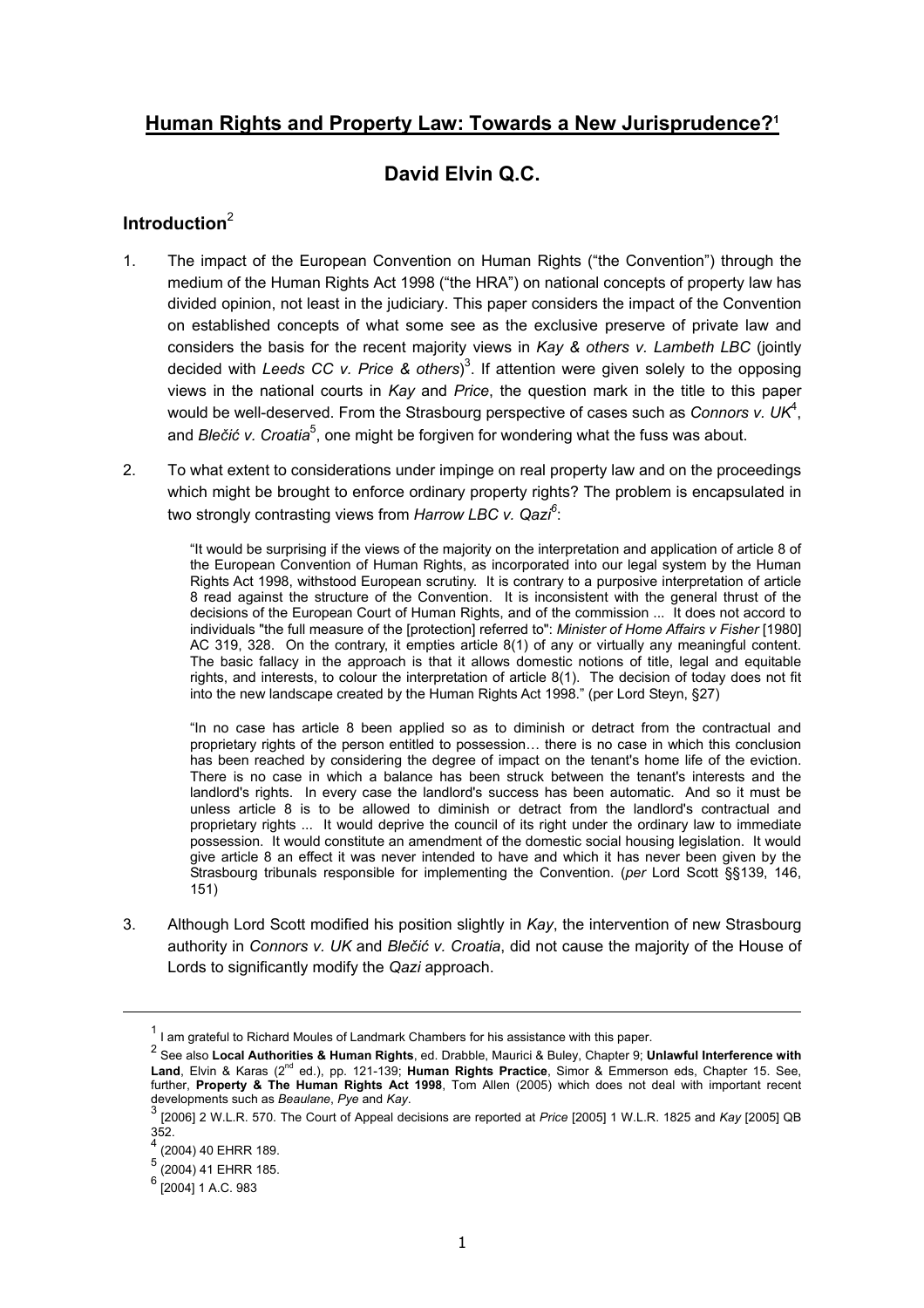- 4. Real property law, at least so far as concerns public bodies is not immune from the influence of public law<sup>7</sup> and human rights. *Connors* and *Blečić*<sup>8</sup> provide clear examples of Strasbourg holding that a local authority landlord may not enforce its right to possession consistently with the Convention. It is, one might have thought, axiomatic in any event that the Convention is engaged in at least some respects where home and property are affected regardless of the outcome of any decision as to proportionality.
- 5. Issues arising in respect of the HRA are complex since the Convention binds the courts via s. 6(3), as well as bodies discharging a public function, and do not fall within the exclusive jurisdiction of the Administrative Court<sup>9</sup>. Human rights issues can arise concerning arguments as to termination of tenancies, or adverse possession, whether or not traditional judicial review ("JR") grounds might have existed. Injunctions to restrain breaches of planning control, which concern with the use of private property though not directly the incidents of private property rights, do attract the application of the Convention $10$ . Although the scope for the application of the Convention to property issues appears significantly narrowed by *Qazi*, and *Kay*, the Strasbourg decisions in *Connors*, *Blečić* and *J.A. Pye (Oxford) Ltd. v. UK*11, it is unlikely that the arguments have been settled definitively. *Pye* has been referred to the Grand Chamber and it seems improbable that further consideration of the *Kay* issues can be avoided.

#### **Relevant substantive Convention rights**

6. In the context of real property issues the most likely applicable ECHR provisions are A8 and A1P1, although there are cases which may engage A6 or A1412. *Ghaidan v. Godin-Mendoza*<sup>13</sup> provides a good illustration of the combined effect of A8 and A14.

#### *Article 8*

7. A8 provides:

*(1) Everyone has the right to respect for his private and family life, his home and his correspondence.* 

*(2) There shall be no interference by a public authority with the exercise of this right except as is in accordance with the law and is necessary in a democratic society in the interests of national security, public safety or the economic well-being of the country, for the prevention of disorder or crime, for the protection of health or morals, or for the protection of the rights and freedoms of others.* 

8. In approaching a case with A8 implications, a public authority should follow a five-stage

<sup>7</sup> See Elvin & Karas, *op. cit.*, pp. 121-139 and cases such as *Cannock Chase DC v. Kelly* [1978] 1 W.L.R. 1, *West Glamorgan CC v. Rafferty* [1987] 1 W.L.R. 457, *R. v. London Borough of Brent ex p. McDonagh* (1989) 21 H.L.R. 494, *R. v. Avon CC ex p. Rexworthy* (1989) 21 H.L.R. 544, *R. v. Essex CC ex p. Curtis* [1991] C.O.D. 9 and *R. v. Lincolnshire CC ex p. Atkinson* [1997] J.P.L. 65. On injunctions see *Avon CC v. Buscott* [1988] 1 Q.B. 656. In respect of planning injunctions, which do engage A8 and A1P1 in the exercise of the court's own primary jurisdiction see *South Bucks DC v. Porter* [2003] 2 A.C. 558. 8

Above.

 $^9$  See e.g. CPR Part 16 PD §15.

<sup>10</sup> *South Bucks DC v. Porter* [2003] 2 A.C. 558.

<sup>11 [2005] 3</sup> E.G.L.R. 1.

<sup>12</sup> See e.g. *Sheffield City Council v. Smart* [2002] L.G.R. 467, *R (Smith) v. Barking & Dagenham LBC* [2002] EWHC 2400, *Somerset v. Isaacs* [2002] EWHC 1014 (Admin) and *Newham LBC v. Kibata* [2003] EWCA Civ 1785.

 $\frac{13}{13}$  [2004] 2 A.C. 557.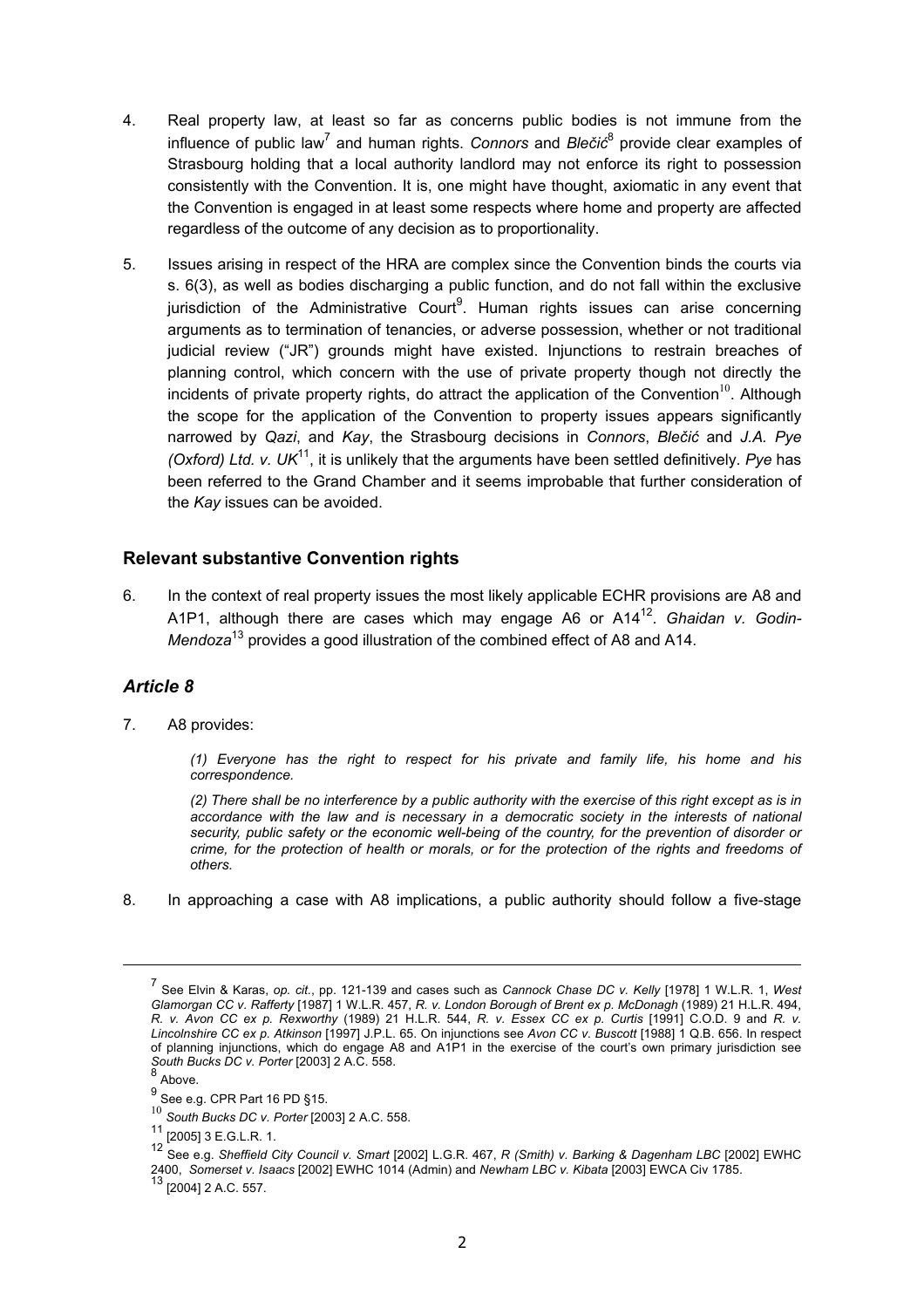approach to the issues  $14$ :

- (1) the identification of any A8 rights which may be engaged (e.g. respect for the home, family and private life)
- (2) whether there been an interference with those A8(1) rights
- (3) whether such an interference was "in accordance with the law"
- (4) whether that interference had a legitimate aim or aims (i.e. one of those listed in A8(2))
- (5) whether that interference was "necessary in a democratic society" i.e. proportionate.
- 9. "Home" has an autonomous meaning under the Convention<sup>15</sup> and is not restricted to domestic premises but turns on the degree of connection between the premises and the private life of the claimant. See e.g. *Niemietz v. Germany*16, where a lawyer's office was considered to be his "home" given its wide meaning and the close connection of the office with his private life<sup>17</sup>. Further, a "home" may be held to exist even where it comprises premises occupied unlawfully<sup>18</sup> or unlawfully constructed<sup>19</sup>.
- 10. If A8 is engaged, a public authority seeking possession may have to consider whether its aim in seeking possession is legitimate and whether that aim is proportionate to the impact on the home, family and private life of the occupiers against whom action is contemplated.

#### A8(2) - Proportionality

#### *Connors*

- 11. In *Connors v. UK* the ECtHR held that A8 had been violated by the making of an order for possession against a gypsy family. Although the gypsy status of the claimant give rise to factors which weighed heavily in the A8(2) proportionality balance, the case was not decided on a combined A8/A14 basis but simply in A8 terms. This is a clear indication that the Court did not consider it was applying principles specific to avoid discrimination but merely general principles.<sup>20</sup> It may not mean that the proportionality exercise is weighed so heavily as in *Connors* in all cases, since it is a fact sensitive determination, but it is plain that the Court required that it be applied.
- 12. As the ECtHR noted [§§68-70] it was common ground that A8 was engaged, that the measures taken were in accordance with the law and pursued a legitimate aim. The only issue outstanding was that of proportionality. Although, as the CA noted in *Price* [§25], the concession as to the engagement of A8 in principle was in any event reflective of the Strasbourg view this is an analysis which did not receive the support of the majority of the House of Lords in *Price*.

<sup>14</sup> See A8 cases such as *Buckley v. UK* (1996) 23 E.H.R.R. 101 and *Chapman v. UK* (2001) 10 B.H.R.C. 48. This approach was discussed by Baroness Hale in *Campbell v. MGN Ltd* [2004] 2 A.C. 457 at §139.<br><sup>15</sup> See *Sheffield City Council v. Smart* [2002] L.G.R. 467, §§25 & 26 and *Qazi* , §§8-10, 61-68, 70 & 95-99.

<sup>16 (1992) 16</sup> E.H.R.R. 97.

<sup>17</sup> See §30 "... [I]t may not always be possible to draw precise distinctions, since activities which are related to a profession or business may well be conducted from a person's private residence and activities which are not so related may well be carried on in an office or commercial premises. A narrow interpretation of the words "home" and "domicile" could therefore give rise to the same risk of inequality of treatment as a narrow interpretation of the notion of "private life"...

<sup>18</sup> *Buckley v. UK* (1996) 23 E.H.R.R. 101 and *Sheffield v. Smart* [2002] L.G.R. 467.

<sup>19</sup> *Öneryildiz v. Turkey* (2004) 39 E.H.R.R. 23.

<sup>20</sup> Cf Baroness Hale at § 184 in *Kay*, referring to *Connors* : "This discrimination could not be justified".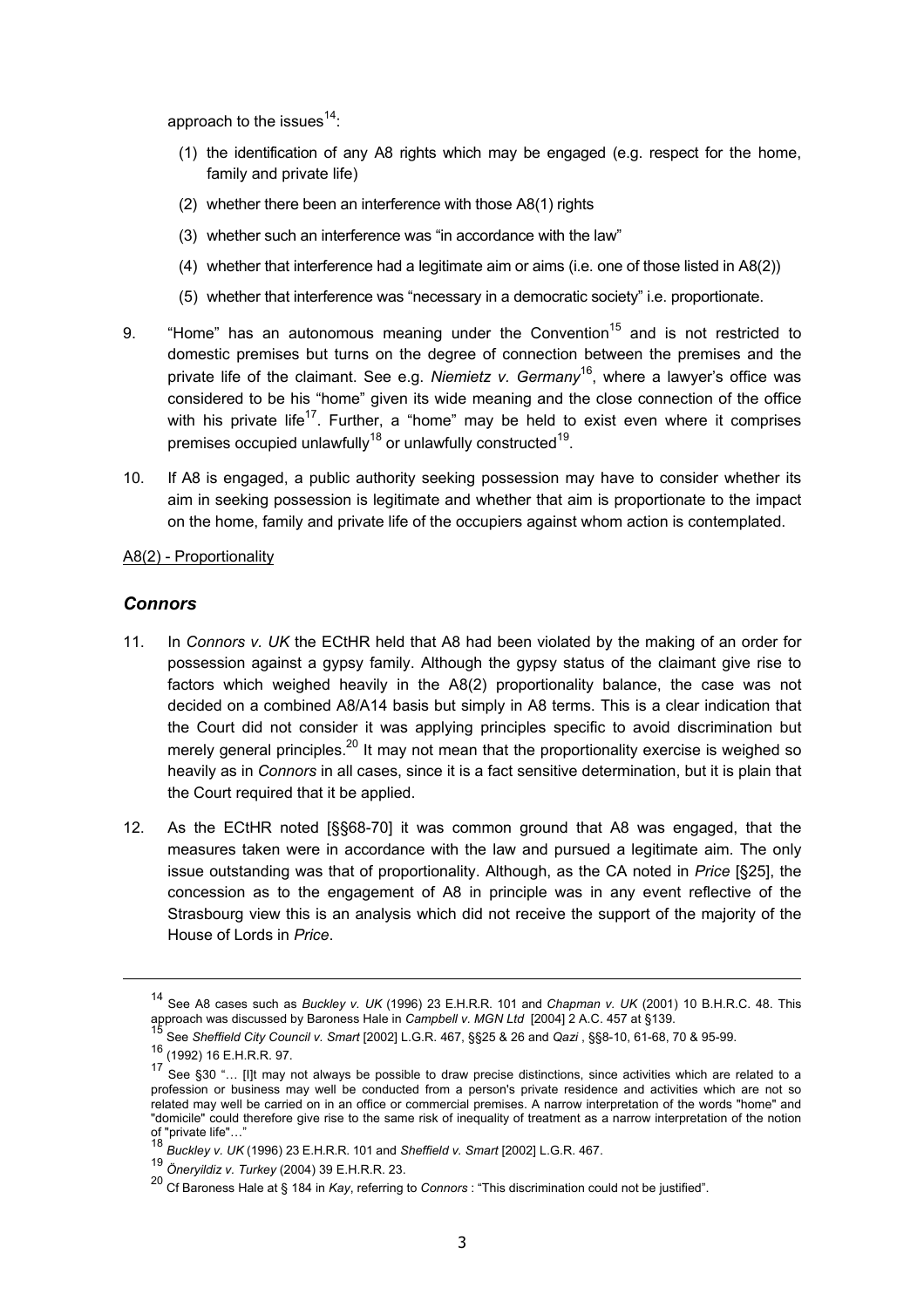13. *Connors* repays detailed consideration in the light of the divergence of views in *Kay*. The ECtHR (applying previous Strasbourg authority) drew a distinction between cases where social or economic policies were involved (e.g. planning) and those where the individual's intimate or key rights were more closely involved:

"81. An interference will be considered "necessary in a democratic society" for a legitimate aim if it answers a "pressing social need" and, in particular, if it is proportionate to the legitimate aim pursued. While it is for the national authorities to make the initial assessment of necessity, the final evaluation as to whether the reasons cited for the interference are relevant and sufficient remains subject to review by the Court for conformity with the requirements of the Convention (see, among other authorities, *Smith and Grady v. the United Kingdom …* §88 …).

82. In this regard, a margin of appreciation must, inevitably, be left to the national authorities, who by reason of their direct and continuous contact with the vital forces of their countries are in principle better placed than an international court to evaluate local needs and conditions. This margin will vary according to the nature of the Convention right in issue, its importance for the individual and the nature of the activities restricted, as well as the nature of the aim pursued by the restrictions. The margin will tend to be narrower where the right at stake is crucial to the individual's effective enjoyment of intimate or key rights (see, for example, *Dudgeon v. the United Kingdom*… §52; *Gillow v. the United Kingdom* … §55). On the other hand, in spheres involving the application of social or economic policies, there is authority that the margin of appreciation is wide, as in the planning context where the Court has found that "[i]n so far as the exercise of discretion involving a multitude of local factors is inherent in the choice and implementation of planning policies, the national authorities in principle enjoy a wide margin of appreciation (*Buckley v. the United Kingdom…* § 75 *in fine*). The Court has also stated that in spheres such as housing, which play a central role in the welfare and economic policies of modern societies, it will respect the legislature's judgment as to what is in the general interest unless that judgment is manifestly without reasonable foundation (see *Mellacher and Others v. Austria …* §45, *Immobiliare Saffi v. Italy* … §49). It may be noted however that this was in the context of Article 1 of Protocol No. 1, not Article 8 which concerns rights of central importance to the individual's identity, self-determination, physical and moral integrity, maintenance of relationships with others and a settled and secure place in the community (see, *mutatis mutandis*, *Gillow v. the United Kingdom*, … § 55; *Pretty v. the United Kingdom…*; *Christine Goodwin v. the United Kingdom* … §90…). Where general social and economic policy considerations have arisen in the context of Article 8 itself, the scope of the margin of appreciation depends on the context of the case, with particular significance attaching to the extent of the intrusion into the personal sphere of the applicant ...

83. The procedural safeguards available to the individual will be especially material in determining whether the respondent State has, when fixing the regulatory framework, remained within its margin of appreciation. In particular, the Court must examine whether the decision-making process leading to measures of interference was fair and such as to afford due respect to the interests safeguarded to the individual by Article 8 (see *Buckley* … § 76, *Chapman v. the United Kingdom* … §92)."

14. The vulnerable circumstances of the applicant, as a gypsy, led the Court to consider that -

"special consideration should be given to their needs and their different lifestyle both in the relevant regulatory framework and in reaching decisions in particular cases…"

15. The Court found that there was no doubt as to the seriousness of the outcome for the applicant, given that his family had lived on the land for about 14 years, there were no readily identifiable alternative sites, together with health problems and the need to secure children's education $21$ . Allegations of misconduct against the applicant and his family had not been investigated in the county court and therefore [§85]:

"The central issue in this case is therefore whether, in the circumstances, the legal framework applicable to the occupation of pitches on local authority gypsy sites provided the applicant with sufficient procedural protection of his rights."

16. The crux of the case was the fact that, unlike planning cases<sup>22</sup>, where gypsies could not

 $21$  These problems are unfortunately only too familiar for many gypsies occupying sites unlawfully.

<sup>22</sup> E.g. *Chapman v. UK* (2001) 33 E.H.R.R. 18.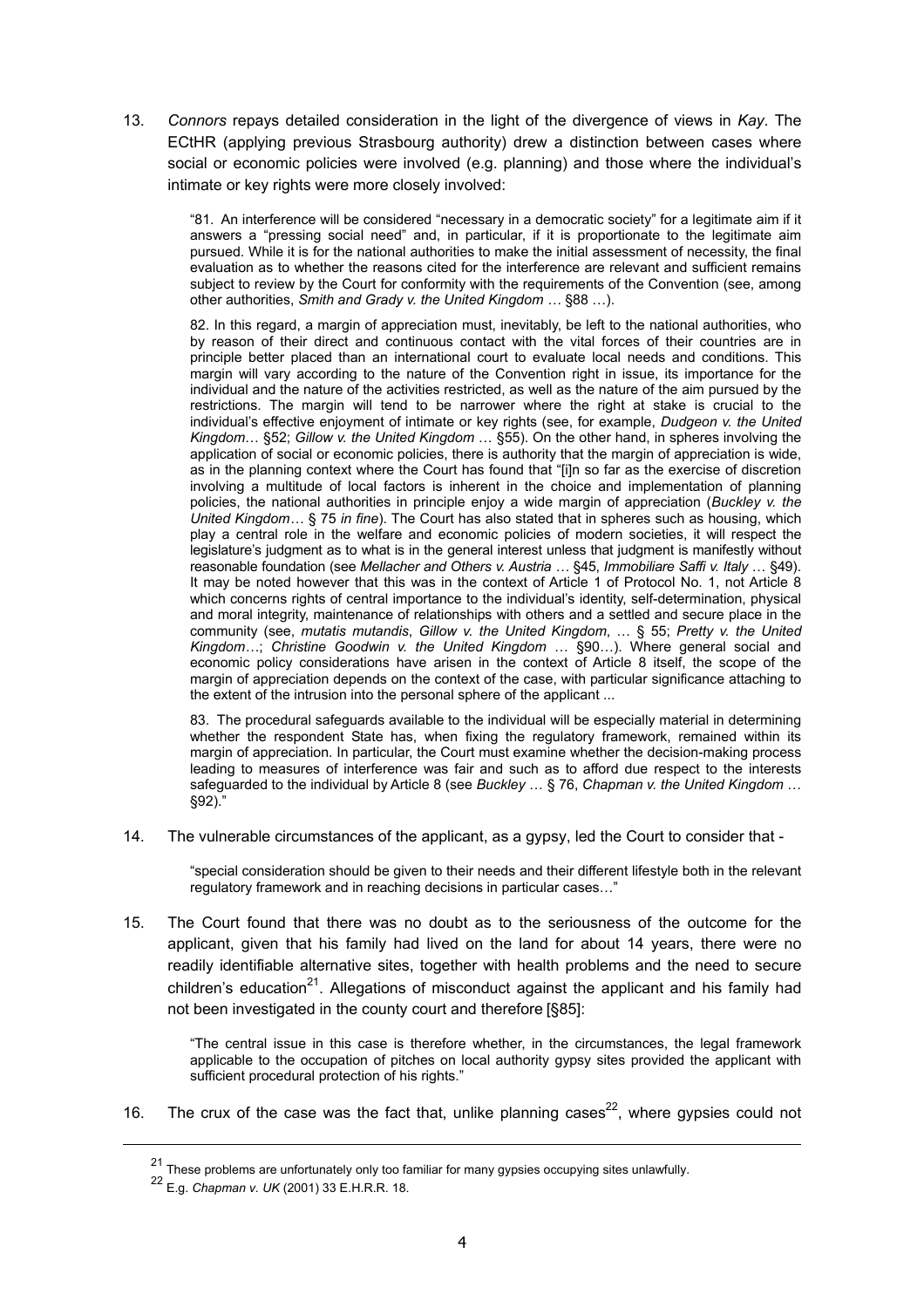seek better treatment than others, in the present case they had lawfully occupied the land for many years but had little or no procedural protections against eviction [§86]:

"The serious interference with the applicant's rights under Article 8 requires, in the Court's opinion, particularly weighty reasons of public interest by way of justification and the margin of appreciation to be afforded to the national authorities must be regarded as correspondingly narrowed. The Court would also observe that this case is not concerned with matters of general planning or economic policy but with the much narrower issue of the policy of procedural protection for a particular category of persons. … In the present case, the applicant was lawfully on the site and claims that the procedural guarantees available to other mobile home sites, including privately run gypsy sites, and to local authority housing, should equally apply to the occupation of that site by himself and his family."

#### 17. Moreover:

(1) The Court rejected the UK's arguments that the power to evict summarily was "a vital management tool in coping with anti-social behaviour as without speedily removing troublemakers the other gypsy families would tend to abandon the site" and that the "additional costs of court procedures could increase the fees applicable to gypsy sites and thus act to the overall detriment of the gypsy population as a whole" [§87]. It noted that local authorities rarely used summary eviction to control anti-social behaviour that that [§89]:

"… The mere fact that anti-social behaviour occurs on local authority gypsy sites cannot, in itself, justify a summary power of eviction, since such problems also occur on local authority housing estates and other mobile home sites and in those cases the authorities make use of a different range of powers and may only proceed to evict subject to independent court review of the justification for the measure."

(2) With regard to the absence of security of tenure, the Court found that

"… security of tenure protection covers privately run gypsy sites to which the same considerations would appear also to apply. Consequently the Court is not persuaded there is any particular feature about local authority gypsy sites which would render their management unworkable if they were required to establish reasons for evicting longstanding occupants".

(3) The Court took note of the absence of benefit to the gypsy community through any duty to provide sites (since the repeal of the duty in the Caravan Sites Act 1968 in 1984). The ECtHR were referred to *Sheffield v. Smart*, *Isaacs* and *Barking & Dagenham* but not to *Qazi*, though the hearing (24.1.04) post-dated the HL's judgment by 6 months. The Court did not consider the review by the domestic courts a basis for finding compliance [§91]:

"The Court would observe that the domestic courts stopped short of finding any breach of the provisions of the Convention, having regard inter alia to the perceived existence of safeguards that diminished the impact on the individual gypsy's rights and to a judicial reluctance to trespass on the legislative function in seeking to resolve the complex issues to which no straightforward answer was possible. The domestic courts' position cannot therefore be analysed as providing strong support for the justification of continuing the current regime."

(4) The Court considered the crucial absence of procedural safeguards [§§92-95] and rejected the contention that JR was a sufficient protection:

"Nonetheless, the local authority was not required to establish any substantive justification for evicting him and on this point judicial review could not provide any opportunity for an examination of the facts in dispute between the parties."

(5) The Court considered there was a lack of the adequacy of JR in all cases [§92]: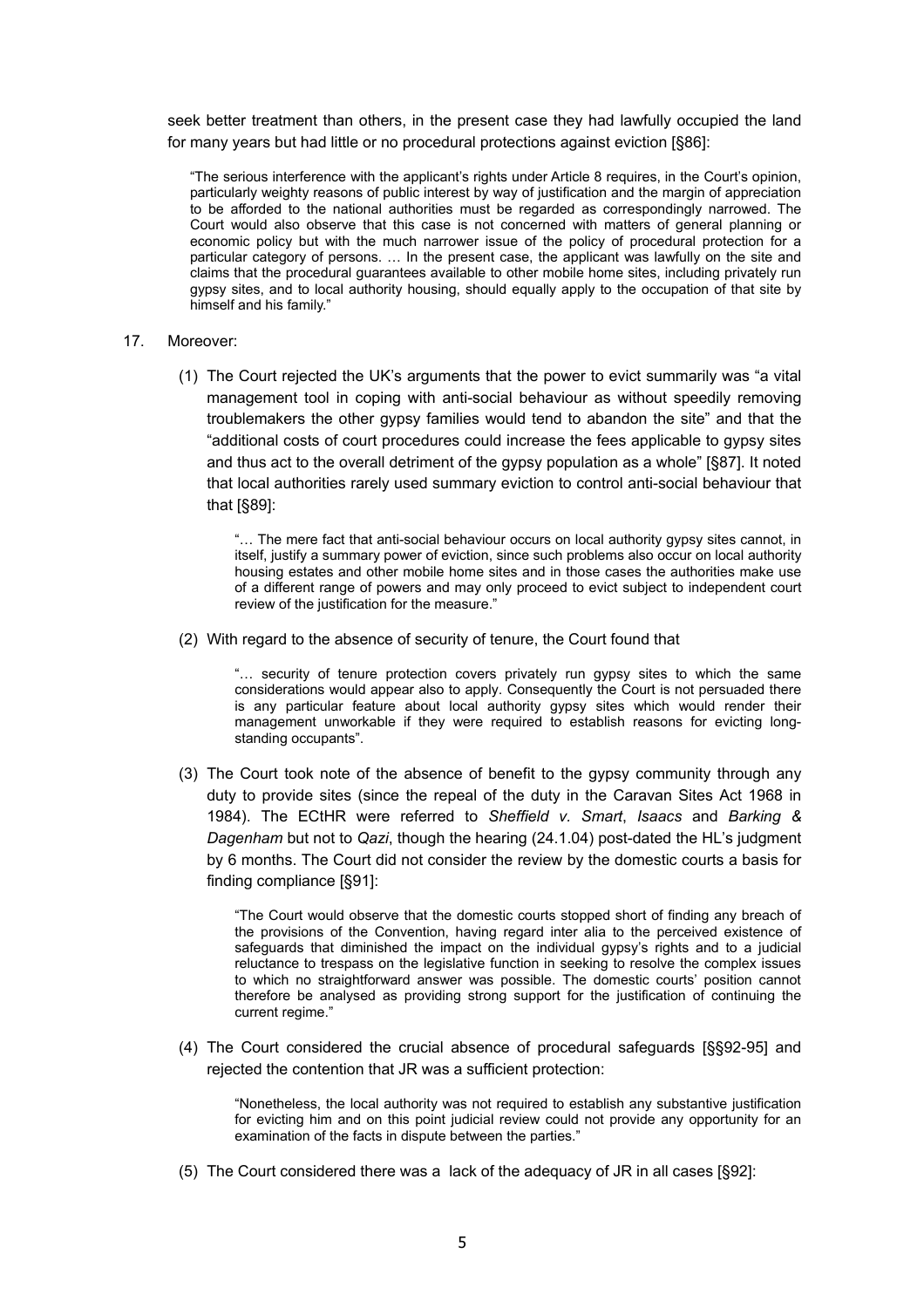"… the Government drew the Court's attention to the Court of Appeal's decision in *Smart*, where it was held that to entitle persons housed under homelessness provisions, without security of tenure, to have a court decide on the facts of their cases as to the proportionality of their evictions would convert their occupation into a form of secure tenure and in effect undermine the statutory scheme … While therefore the existence of judicial review may provide a valuable safeguard against abuse or oppressive conduct by local authorities in some areas, the Court does not consider that it can be regarded as assisting the applicant, or other gypsies, in circumstances where the local authority terminates licences in accordance with the applicable law."

#### 18. The Court concluded:

"94. However, even allowing for the margin of appreciation which is to be afforded to the State in such circumstances, the Court is not persuaded that the necessity for a statutory scheme which permitted the summary eviction of the applicant and his family has been sufficiently demonstrated by the Government. The power to evict without the burden of giving reasons liable to be examined as to their merits by an independent tribunal has not been convincingly shown to respond to any specific goal or to provide any specific benefit to members of the gypsy community. … It would rather appear that the situation in England as it has developed, for which the authorities must take some responsibility, places considerable obstacles in the way of gypsies pursuing an actively nomadic lifestyle while at the same time excluding from procedural protection those who decide to take up a more settled lifestyle.

95. In conclusion, the Court finds that the eviction of the applicant and his family from the local authority site was not attended by the requisite procedural safeguards, namely the requirement to establish proper justification for the serious interference with his rights and consequently cannot be regarded as justified by a "pressing social need" or proportionate to the legitimate aim being pursued. There has, accordingly, been a violation of Article 8 of the Convention."

- 19. The importance of the decision lies in the fact that it was based on A8 principles and on considerations of proportionality under A8(2). Whilst it may rightly be pointed out that the case involved special considerations attaching to the eviction of gypsies, this was a factor which went to the weight to be attached to the individual's circumstances in the proportionality exercise, not to any issue of principle.
- 20. It is plain from *Connors* that neither the availability of JR of the decision nor the status of existing property rights prevented the violation of A8. This logically leaves it open to others to argue that their circumstances are such that the A8(2) exercise should be exercised in their favour and against eviction, or immediate eviction. However, such an approach of recognising the engagement of A8 and the need to carry out the proportionality exercise has been rejected by the House of Lords. The majority of the House of Lords in *Qazi* and *Kay*  seek to deny such arguments by effectively deeming compliance with A8(2) in a manner which is highly questionable in the light of *Connors*.

#### *Blečić*

- 21. In *Blečić v. Croatia* the issue was simply whether Ms Blečić had lost her right under the national legislation to security of tenure of her flat in Zadar because of a long absence in Rome, as a result of the armed conflict in Dalmatia, and then because of the lack of resources to return caused by the state's removal of benefits. Following a series of hearings and appeals, and finally a reference to the Constitutional Court, Ms Blečić's claim to recover her flat was rejected.
- 22. The ECtHR, whilst holding that A8 had been engaged, and that there had been an interference with Ms Blečić's home, there was no violation since the application of the national law to her case was proportionate having regard to the margin of appreciation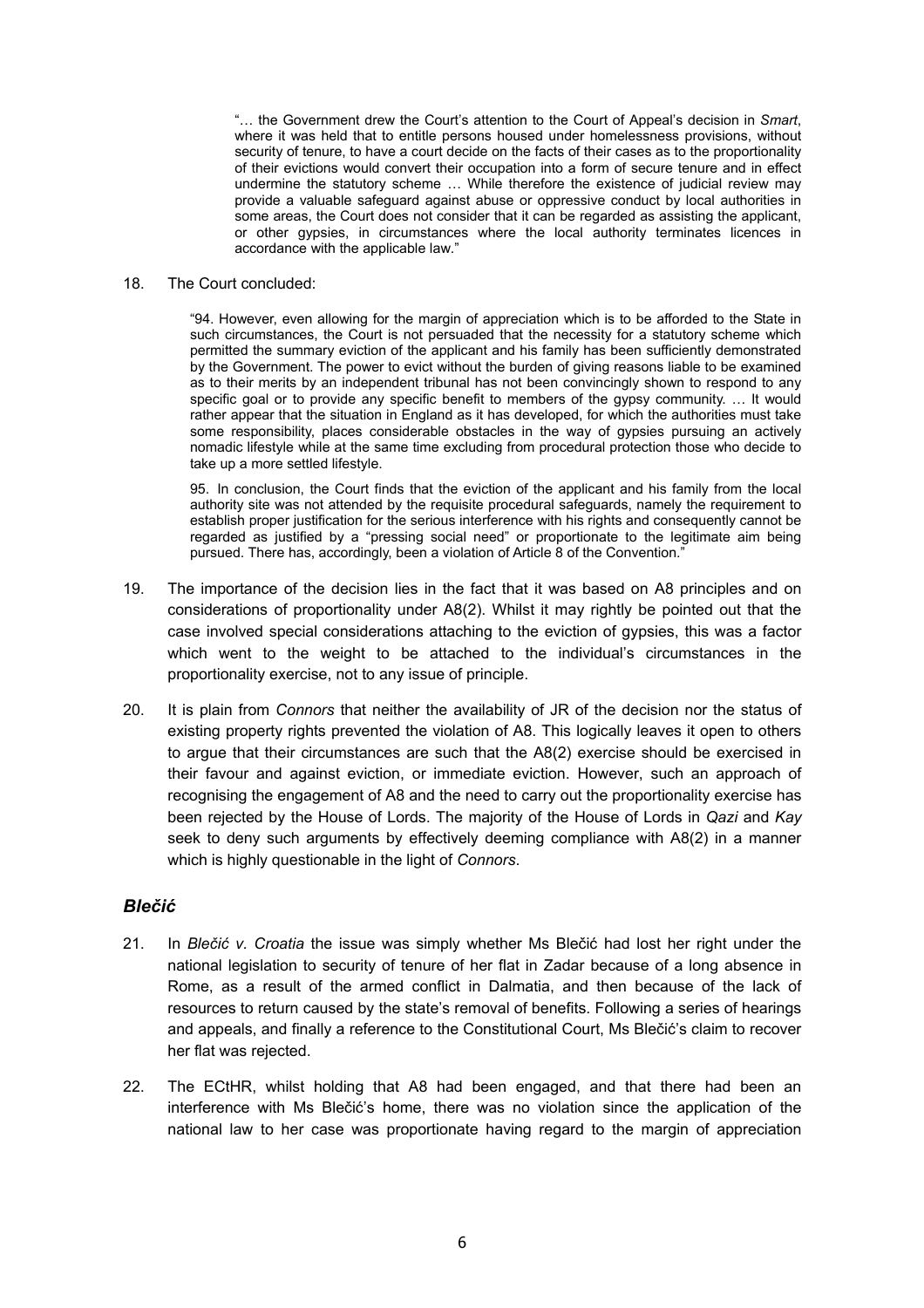which states are given in matters of socio-economic impact and housing<sup>23</sup>. The Court held that:

"66. In the light of the foregoing, the Court is satisfied that the contested decisions were based on reasons which were not only relevant but also sufficient for the purposes of paragraph 2 of Article 8. It cannot be argued that the Croatian courts' decisions were arbitrary or unreasonable, or that the solution they reached in seeking a fair balance between the demands of the general interest of the community and the requirement of protecting the applicant's right to respect for her home was manifestly disproportionate to the legitimate aim pursued. The Court considers that, when terminating the applicant's specially protected tenancy, the national authorities acted within the margin of appreciation afforded to them in such matters.

67. Turning to the applicant's and the third party's suggestion … that the national authorities imposed an excessive burden on the applicant when terminating her tenancy right, rather than merely allocating the flat temporarily to another person, the Court finds that this suggestion amounts to reading a test of strict necessity into Article 8, an interpretation which the Court does not find warranted in the circumstances. The availability of alternative solutions does not in itself render the termination of a tenancy unjustified; it constitutes one factor, among others, that is relevant for determining whether the means chosen may be regarded as reasonable and suited to achieving the legitimate aim being pursued. Provided the interference remained within these bounds –which, in view of its above considerations (see paragraph 66 above), the Court is satisfied that it did – it is not for the Court to say whether the measure complained of represented the best solution for dealing with the problem or whether the State's discretion should have been exercised in another way (see, mutatis mutandis, *James and Others v. the United Kingdom* … §51)."

23. The Court also held that

"... whilst Article 8 of the Convention contains no explicit procedural requirements, the decisionmaking process involved in measures of interference must be fair and such as to ensure due respect of the interests safeguarded by Article 8…"

However, it found that the written appellate procedure met this requirement.

24. Although there was no violation, it appears clear from the judgment that the Court considered the issues and the application of the relevant national legislation to the facts of the case under A8(2). This was not a case based on special circumstances, or gipsy issues, but that of a tenant of a residential flat, let by a municipal authority, losing her right to  $occunv<sup>24</sup>$ .

### *Article 1 of the First Protocol ("A1P1")*

25. A1P1 provides:

-

*Every natural or legal person is entitled to the peaceful enjoyment of his possessions. No one shall be deprived of his possessions except in the public interest and subject to the conditions provided*  by the law and by the general principles of international law. The preceding provisions shall not, *however, in any way impair the right of a State to enforce such law as it deems necessary to*  control the use of property in accordance with the general interest or to secure the payment of *taxes or other contributions or penalties*.

- 26. According to Strasbourg jurisprudence, this article comprises 3 distinct strands<sup>25</sup>:
	- A general rule embodying "the principle of peaceful enjoyment of property"
	- The deprivation of possessions is made subject to a number of conditions

<sup>23 §§60-65.</sup> Contrast the outcome in *Gillow v. UK* (1986) 11 EHRR 335 which was equally a decision where the

<sup>&</sup>lt;sup>24</sup> See §§37 and 40: the arguments have clear parallels with arguments in the UK courts regarding the occupation of premises under statutory schemes creating security of tenure.<br><sup>25</sup> -

Spörrong & Lonnroth v. Sweden (1982) 5 E.H.R.R. 35 and *James v. UK* (1986) 8 E.H.R.R. 123.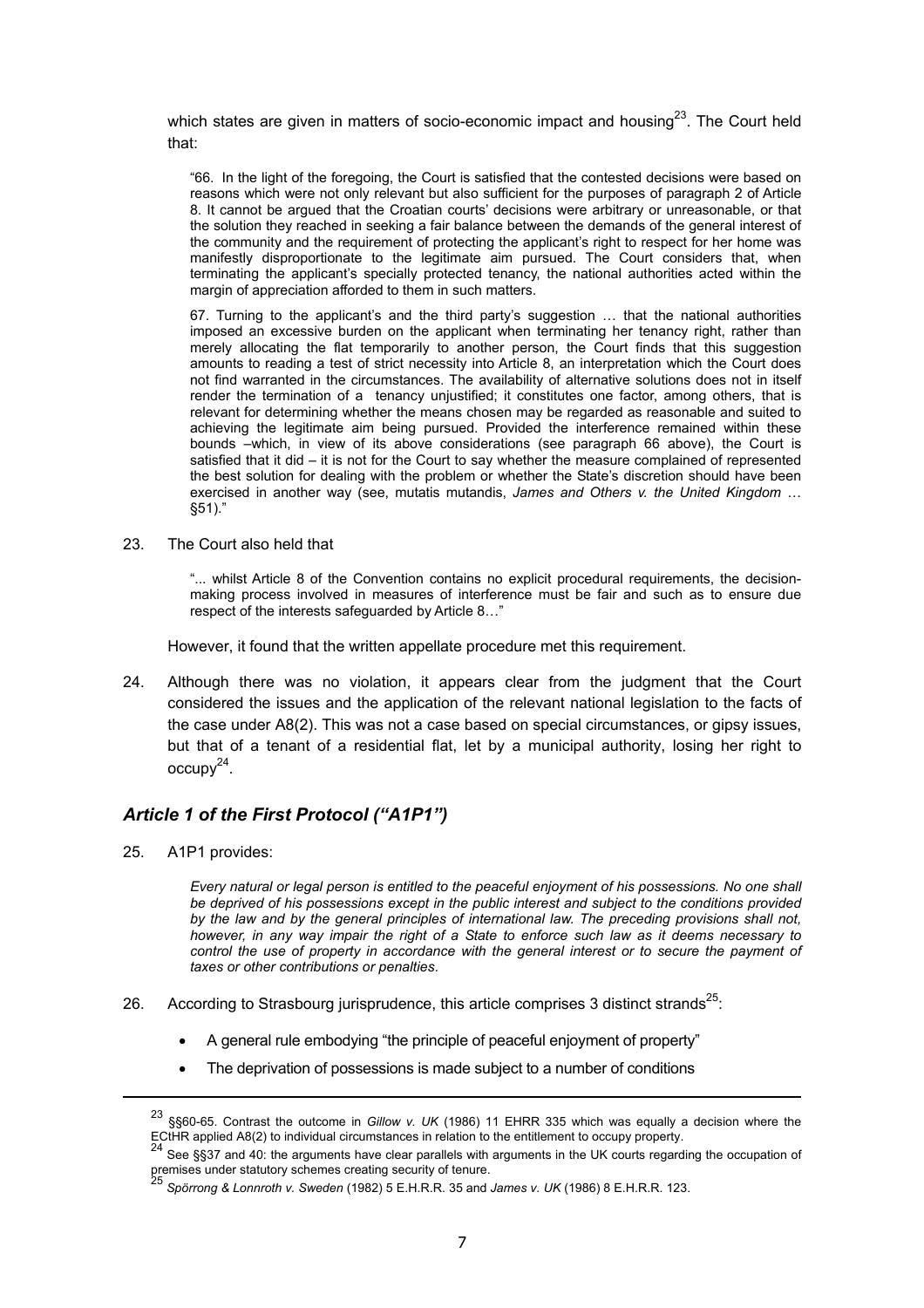• Rules (1) and (2) should not in any way impair the right of a State to enforce such laws as it deems necessary to control the use of property in accordance with the general interest or to secure the payment of taxes or other contributions or penalties.

#### "Possessions"

- 27. The law of real property is concerned with rights in or over land and the processes whereby those rights and interests are created and transferred. By contrast, A1P1, has a broader focus. The concept of "possessions" is an autonomous concept under the Convention and is much wider than the equivalent real or personal property concepts under the common law and is more akin to a wide concept of economically valuable assets. In *Aston Cantlow PCC & Others v. Wallbank26*, Lord Hobhouse held that "possessions" applies to all forms of property and is the equivalent of "assets". In *Wilson v First County Trust Ltd (No 2)*27 Lord Nicholls held that "possessions" is apt to embrace contractual rights as much as personal rights.
- 28. The width of the concept can be seen from the cases where "possessions" were established, e.g. *S v. United Kingdom*28 (restrictive covenants), *Könkämä & Others v.*  Sweden<sup>29</sup> and *Trevor Adams v. (1) A-G for Scotland (2) Scottish Ministers*<sup>30</sup> (sporting rights), *Tre Traktörer v. Sweden*<sup>31</sup> (liquor licence), *Gudmunsson v. Iceland*<sup>32</sup> (taxi licence) *Posti & Rahko v. Finland*<sup>33</sup> (right under a lease granted by the state to fish in state-owned waters), *Crompton v. Department of Transport*<sup>34</sup> (road haulage operator's licence) and *Pine Valley Developments v. Ireland*<sup>35</sup> (legitimate expectations as to property). In *R v. Secretary*  of State for the Environment, ex parte Spath Home Ltd<sup>36</sup> Lord Bingham acknowledged that the right to receive a fair rent was also a "possession".
- 29. On the other hand, see:
	- *Phillips v DPP37* (regulations prohibiting the use of vehicles in London parks not a material interference with the enjoyment of the claimant's private hire vehicle, or the business he conducted with it)
	- *R.(Amvac Chemical UK (Ltd) v Secretary of State for the Environment*38 (a qualified regulatory approval under the Control of Pesticides Regulations 1986 not a "possession" because suspension of the approval had no direct economic impact on the claimant)
	- *R v. Wirral MBC, ex p Royden*39 (removal of restriction on number of licensed taxis not an interference with A1P1 rights as the "property" in the licence inherently subject to

<sup>26 [2004] 1</sup> A.C. 546, §91.

<sup>&</sup>lt;sup>27</sup> [2004] 1 A.C. 816, §39.

<sup>&</sup>lt;sup>28</sup> (1985) 41 DR 226.

<sup>&</sup>lt;sup>29</sup> (1996) 87-A DR 78.

 $30\,$  2003 S.C. 171.

<sup>31 (1989) 13</sup> E.H.R.R. 309.

<sup>32 (1996) 21</sup> EHRR C.D. 42.

 $33$  (2003) 37 E.H.R.R. 6.

<sup>34 [2003]</sup> R.T.R. 517, §19.

<sup>35 (1991) 14</sup> EHHR 319.

 $\frac{36}{2001}$  2 A.C. 349, §66.

 $\frac{37}{38}$  [2003] R.T.R. 8.

<sup>[2001]</sup> EWHC Admin 1011 [2002] A.C.D. 219, at §98.

 $39$   $[2003]$  L.G.R. 290.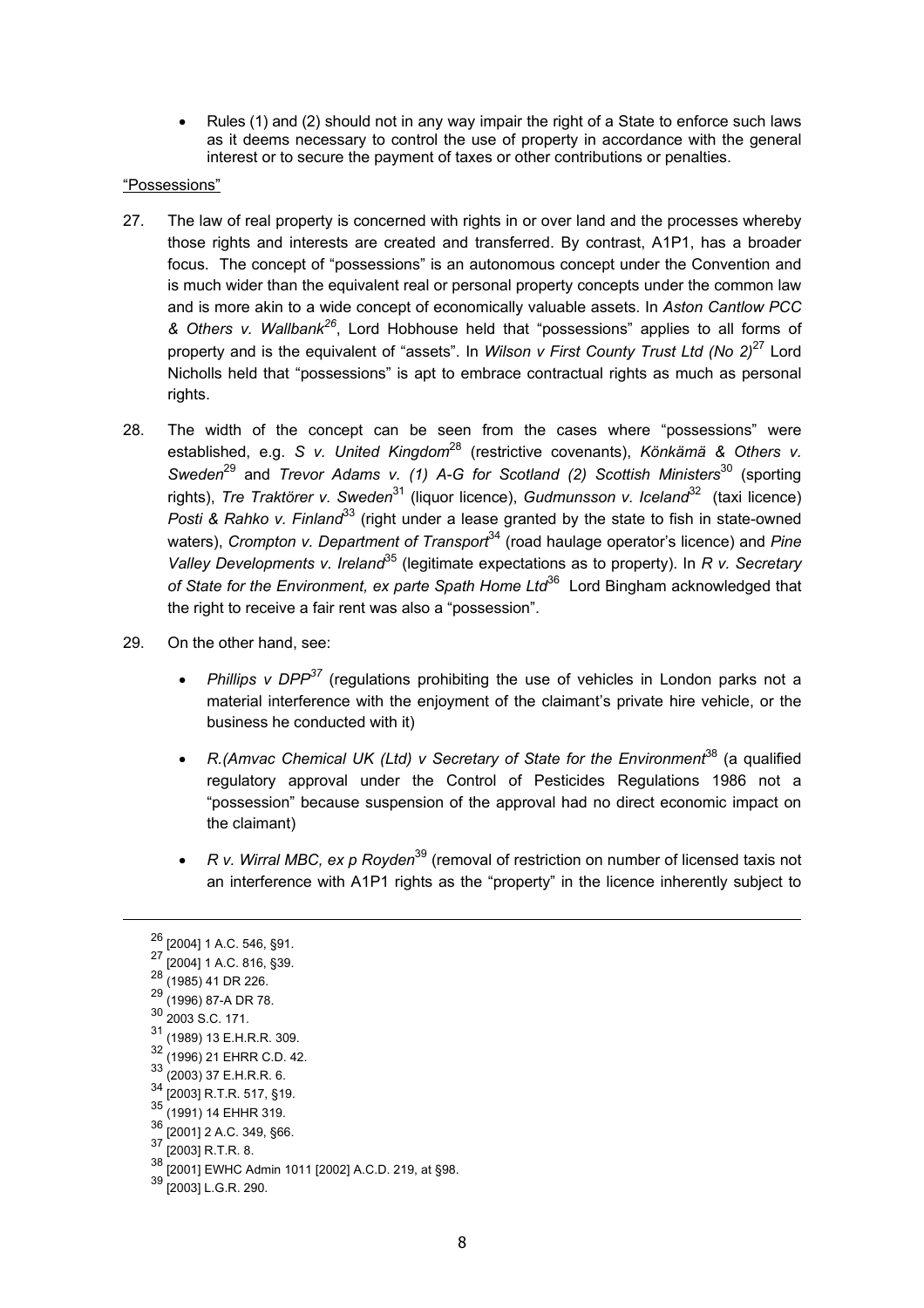the possibility of deregulation)

• *International Ferry Traders Ltd v Adur DC<sup>40</sup> where, at §37, Pill LJ doubted whether all* contractual licences constitute "'possessions" (though this need careful consideration in the light of Strasbourg authority listed above).

#### Public law legitimate expectations as a "possession"

- 30. The public law concept of a legitimate expectation<sup>41</sup> can also amount to a "possession" within A1P1: *Pine Valley Developments v Ireland*<sup>42</sup> and *Rowland v Environment Agency*<sup>43</sup>. The terms of the expectation will depend on the facts as will the ability of the public body generating the expectation to resile from it.
- 31. In *Dangeville v France* 44, the applicant company was held to have a legitimate expectation of being able to recover overpaid VAT based on an EC directive which, in breach of EC law, had not been implemented by France.
- 32. In *Stretch v UK*45 the applicant had been deprived of the benefit of an option to renew a lease that had been granted *ultra vires* by a local authority. He was held to have a legitimate expectation of exercising the option which, for the purposes of A1P1, attached to his property rights under the lease.<sup>46</sup>
- 33. In *Kopecký v Slovakia*47 the Grand Chamber held that a requirement imposed on the applicant to show where expropriated coins had been kept did not impose an excessive burden on him. The Court held that A1P1 does not fetter states' freedom to determine the conditions under which they agree to restore property to former owners and that where categories of owners are so excluded, their claims for restitution cannot provide the basis for a legitimate expectation. The Court reviewed its case law on legitimate expectations and concluded [§52]:

"52. ... it can be concluded that the Court's case-law does not contemplate the existence of a "genuine dispute" or an "arguable claim" as a criterion for determining whether there is a "legitimate expectation" protected by Article 1 of Protocol No. 1. The Court is therefore unable to follow the reasoning of the Chamber's majority on this point. On the contrary, the Court takes the view that where the proprietary interest is in the nature of a claim it may be regarded as an "asset" only where it has a sufficient basis in national law, for example where there is settled case-law of the domestic courts confirming it."

#### Deprivation or control?

34. The distinction between "deprivation" and "control" is important<sup>48</sup> since "deprivations" are considered more serious and almost always require compensation: see e.g. *Stran Greek* 

<sup>40 [2004] 2</sup> E.G.L.R. 9.

<sup>41</sup> See e.g. *R v. North and East Devon Health Authority, Ex p Coughlan* [2001] QB 213 and *R v. Secretary of State for Education and Employment, Ex p Begbie* [2000] 1 WLR 1115.

<sup>42 (1991) 14</sup> EHHR 319.

 $43^{1100}$ ;<br>[2005] Ch. 1.

 $^{44}$  (2004) 38 E.H.R.R. 32.

<sup>45 (2004) 38</sup> E.H.R.R. 12, especially paras. 32-35.

<sup>46</sup> Interestingly, in the subsequent case of *Kopecký v Slovakia*, the ECtHR (§ 47) analysed *Stretch* in rather different terms: "…the persons concerned were entitled to rely on the fact that the legal act on the basis of which they had incurred financial obligations would not be retrospectively invalidated to their detriment".<br><sup>47</sup> App. No. 44912/98 (28.9.04).

<sup>48</sup> See **Allen**, *op. cit*, Chapters 7 and 9.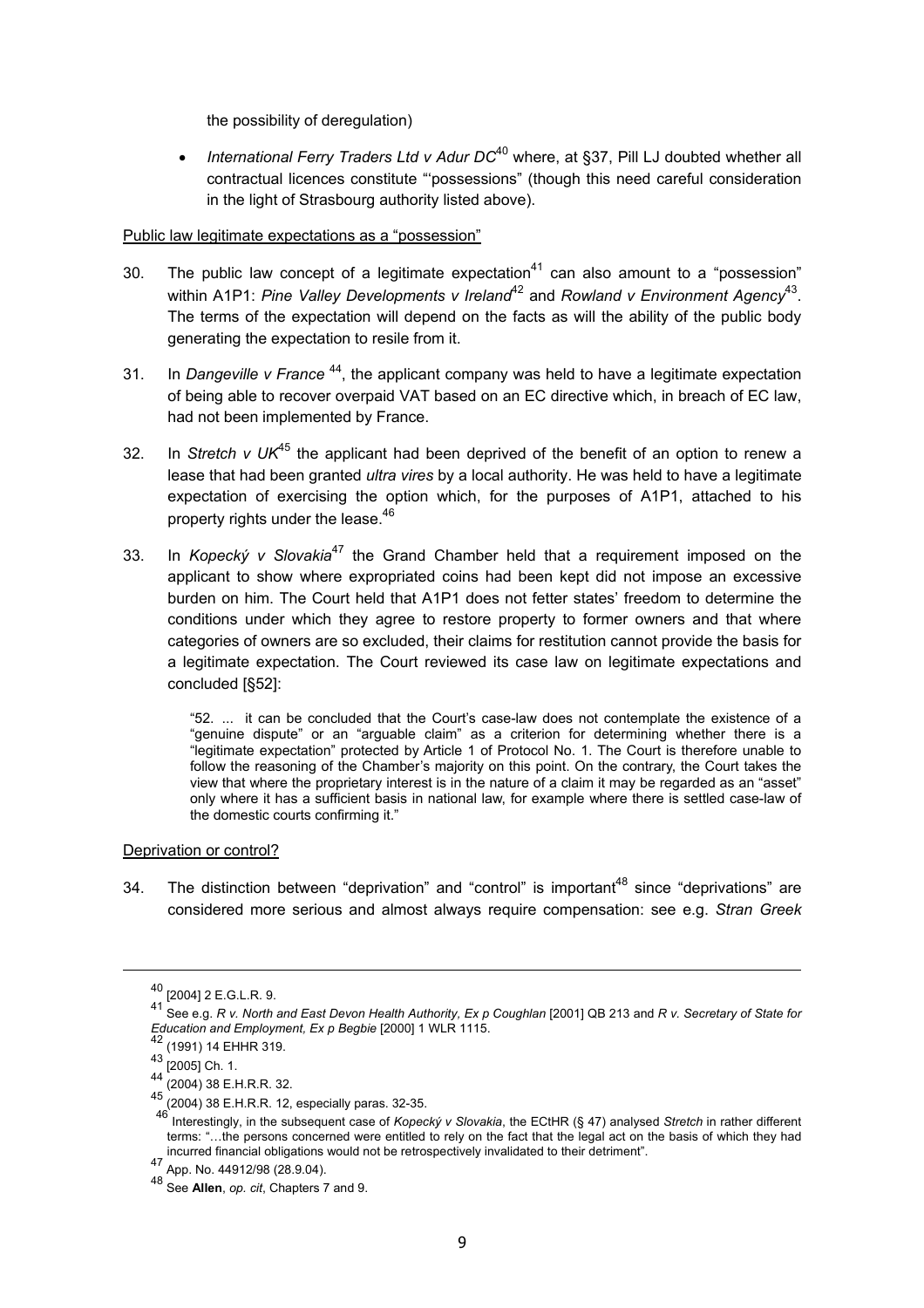*Refineries & Stratis Andreadis v. Greece*49 and *Former King of Greece & Others v. Greece50*. Some forms of control may be so severe that they amount to *de facto* deprivation and the Strasbourg authorities require that the substance of the effect of the legislation be examined: see *Spörrong* at §63 and *Papamichalopoulos v. Greece*<sup>51</sup>. The loss of title by adverse possession is a deprivation, not a control: *J.A. Pye (Oxford) Ltd. v. UK*52. However, in *Oxfordshire County Council v. Oxford City Counci<sup>53</sup>*, Lord Hoffmann distinguished Pye and held that in the context of village greens the system of prescription by which land may after 20 years' user become subject to recreational rights was not a deprivation because the land owner "retains his title to the land and his right to use it in any way which does not prevent its use by the inhabitants for recreation" [§59].

- 35. That approach is consent with *Tre Traktörer v. Sweden*54*,* where the ECtHR held that the withdrawal of a liquor licence and the subsequent loss of business did not constitute a "deprivation", since the underlying leasehold and physical assets of the business remained a view restated by the ECtHR in *Fredin v. Sweden*55.
- 36. Note the distinction drawn by Lord Hope in *Wilson v. First County Trust (No. 2)* 56[§106]:

"Here too it is a matter for domestic law to define the nature and extent of any rights which a party acquires from time to time as a result of the transactions which he or she enters into. One must, of course, distinguish carefully between cases where the effect of the relevant law is to deprive a person of something that he already owns and those where its effect is to subject his right from the outset to the reservation or qualification which is now being enforced against him. The making of a compulsory order or an order for the division of property on divorce are examples of the former category. In those cases it is the making of the order, not the existence of the law under which the order is made, that interrupts the peaceful enjoyment by the owner of his property. The fact that the relevant law was already in force when the right of property was acquired is immaterial, if it did not have the effect of qualifying the right from the moment when it was acquired."

37. Where the measure under consideration creates a control which does not amount to *de facto* deprivation of property, the approach in *Jacobsson v. Sweden*<sup>57</sup> [§55] applies:

"Under the second paragraph of article 1 of Protocol No 1, the contracting states are entitled, amongst other things, to control the use of property in accordance with the general interest by enforcing such laws as they deem necessary for the purpose. However, as this provision is to be construed in the light of the general principle enunciated in the first sentence of the first paragraph, there must be a reasonable relationship of proportionality between the means employed and the aim sought to be realised. In striking the fair balance thereby required between the general interest of the community and the requirements of the protection of the individual's fundamental rights, the authorities enjoy a wide margin of appreciation."

38. In *Banér v. Sweden*58 the Commission noted the distinction between control and expropriation which was a common feature throughout convention states [§5]:

"Legislation of a general character affecting and redefining the rights of property owners cannot normally be assimilated to expropriation even if some aspect of the property right is thereby interfered with or even taken away. There are many examples in the Contracting States that the

<sup>&</sup>lt;sup>49</sup> (1994) 19 EHRR 293.

 $^{50}$  (2000) 33 EHRR 21.

 $^{51}$  (1993) 16 EHRR 440.

 $52$  [2005] 3 E.G.L.R. 1, due for consideration by the Grand Chamber later in 2006.

<sup>53 [2006] 2</sup> W.L.R. 1235.

<sup>54 (1989) 13</sup> E.H.R.R. 309. See also *R (Royden) v. Metropolitan Borough of Wirral* [2003] L.G.R. 290, below.

 $^{55}$  [1991] 13 E.H.R.R.784.

 $\frac{56}{57}$  [2004] 1 A.C. 816.

 $^{57}$  (1989) 12 EHRR 56.

<sup>&</sup>lt;sup>58</sup> (1989) 60 DR 128.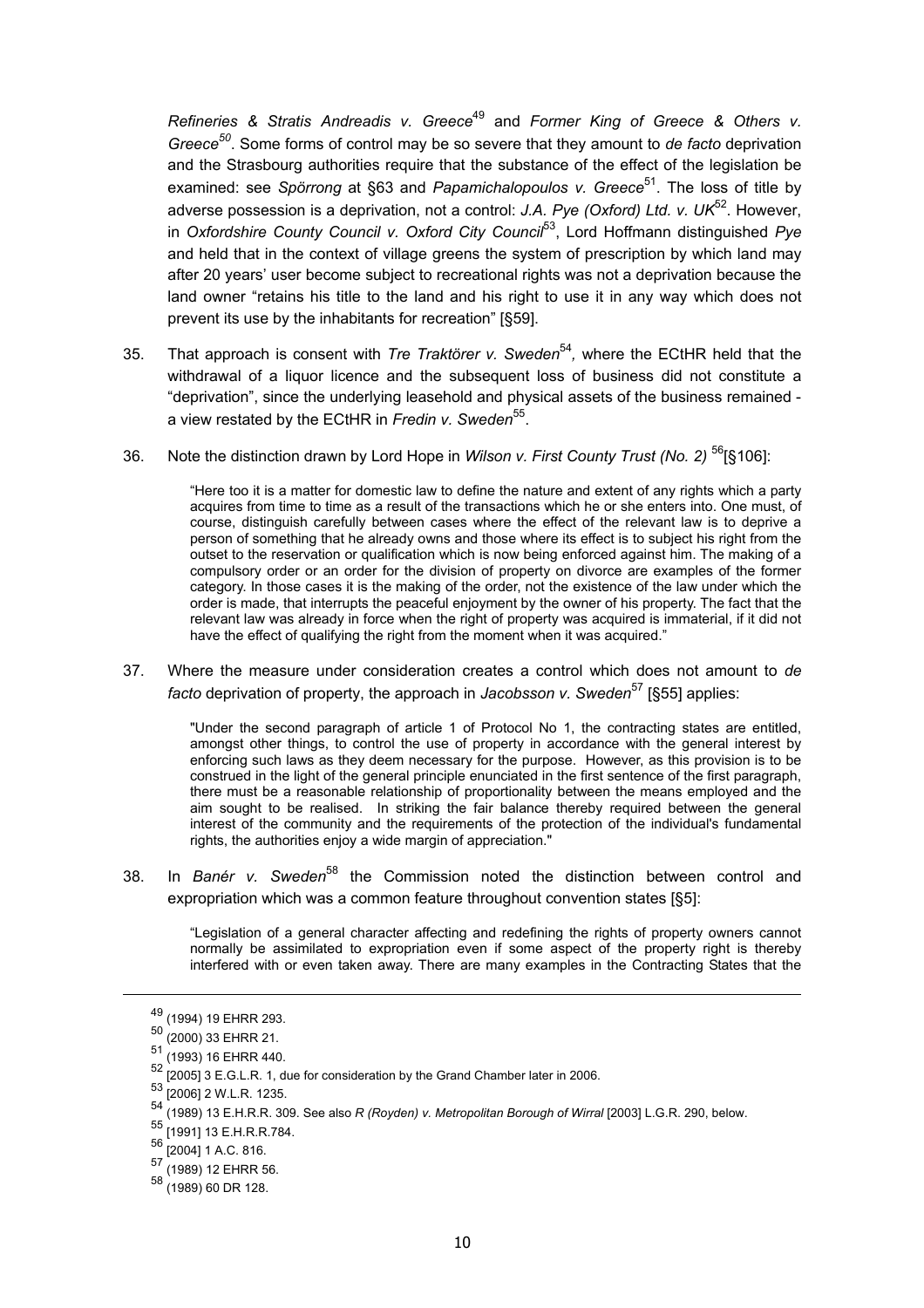right to property is redefined as a result of legislative acts. Indeed, the wording of Article 1 §2 (Art. 1-2) shows that general rules regulating the use of property are not to be considered as expropriation. The Commission finds support for this view in the national laws of many countries which make a clear distinction between, on the one hand, general legislation redefining the content of the property right and expropriation, on the other."

39. The ECtHR tends to classify measures as "controls", even where they might be considered to be *de facto* deprivations, where they take place within the context of a wider legislative scheme in the general interest: see e.g. *AGIOSI v. UK*<sup>59</sup> and *Bosphorus Airways v. Ireland*<sup>60</sup>. Note the Commission's observation in *Fredin v. Sweden*<sup>61</sup> (revocation of a licence to abstract gravel) [§53]:

"The Commission notes that the aim of the relevant provision in the Nature Conservation Act, laying down the conditions for gravel exploitation, is to control this use of property with a view to protecting the environment. The withdrawal of the exploitation permit pursued this aim. This suggests that the present case concerns a measure of control of the use of property."

40. In *R (Royden) v. Metropolitan Borough of Wirral*<sup>62</sup>, Wirral MBC's decision to remove an established restriction on the number of licensed taxis in its area was challenged by an existing licence-holder. The claimant contended that the abolition of the restriction constituted an interference with his right to the peaceful enjoyment of his possessions, because "the inevitable result of that decision was to eliminate the premium value of the licence – what the claimant calls 'the scarcity value' " [§81]. Sir Christopher Bellamy QC, sitting as a Deputy High Court, held (by analogy with *Tre Traktörer*) that the effect of the restriction on the number of taxi licences on the claimant's pre-existing licence could not be classified as a "deprivation" under Rule (2) of A1P1 since the assets of the business remained [§126]. The Deputy Judge then held that the claimant had not been subjected to a "control on the use of property" under Rule (3) of A1P1. The case was distinguishable from *Tre Traktörer* and *Fredin*, in which the withdrawal of licences was held to fall under this rule, because [§127]:

> "In the present case the decision of 18 March 2002 allows others, in effect to apply for licences, without imposing or attempting any "control" over Mr Royden's property. It would seem to me very difficult, even perverse, to say that a measure which was precisely designed to *de-control* the use of property (i.e. hackney carriage vehicles in the Wirral) should be classified as a measure of *control* for the purposes of Article 1 of the First Protocol."

#### Fair balance & compensation

41. As with A8, above, interference with possessions is subject to the question of proportionality<sup>63</sup> (also referred to as "fair balance")<sup>64</sup>:

"The Court must determine whether a fair balance has been struck between the demands of the general interests of the community and the requirements of the protection of the individual's fundamental rights..."

42. In *Jahn v. Germany65* the Grand Chamber recapitulated established principle as follows:

"93.The Court reiterates that an interference with the peaceful enjoyment of possessions must strike a "fair balance" between the demands of the general interest of the community and the

 $59$  (1986) 9 EHRR 1.

<sup>60</sup> App. 45036/98 (30.6.05).

<sup>61 (1991) 13</sup> EHRR 153.

 $62$   $(2003)$  L.G.R. 290.

<sup>63</sup> In the context of the compulsory purchase of property see ODPM Circular 06/04 §§17-19.<br>
<sup>64</sup> See Spörrong.

<sup>64</sup> See *Spörrong*. 65 App nos. 46720/99, 72203/01 and 72552/01 (30.6.05).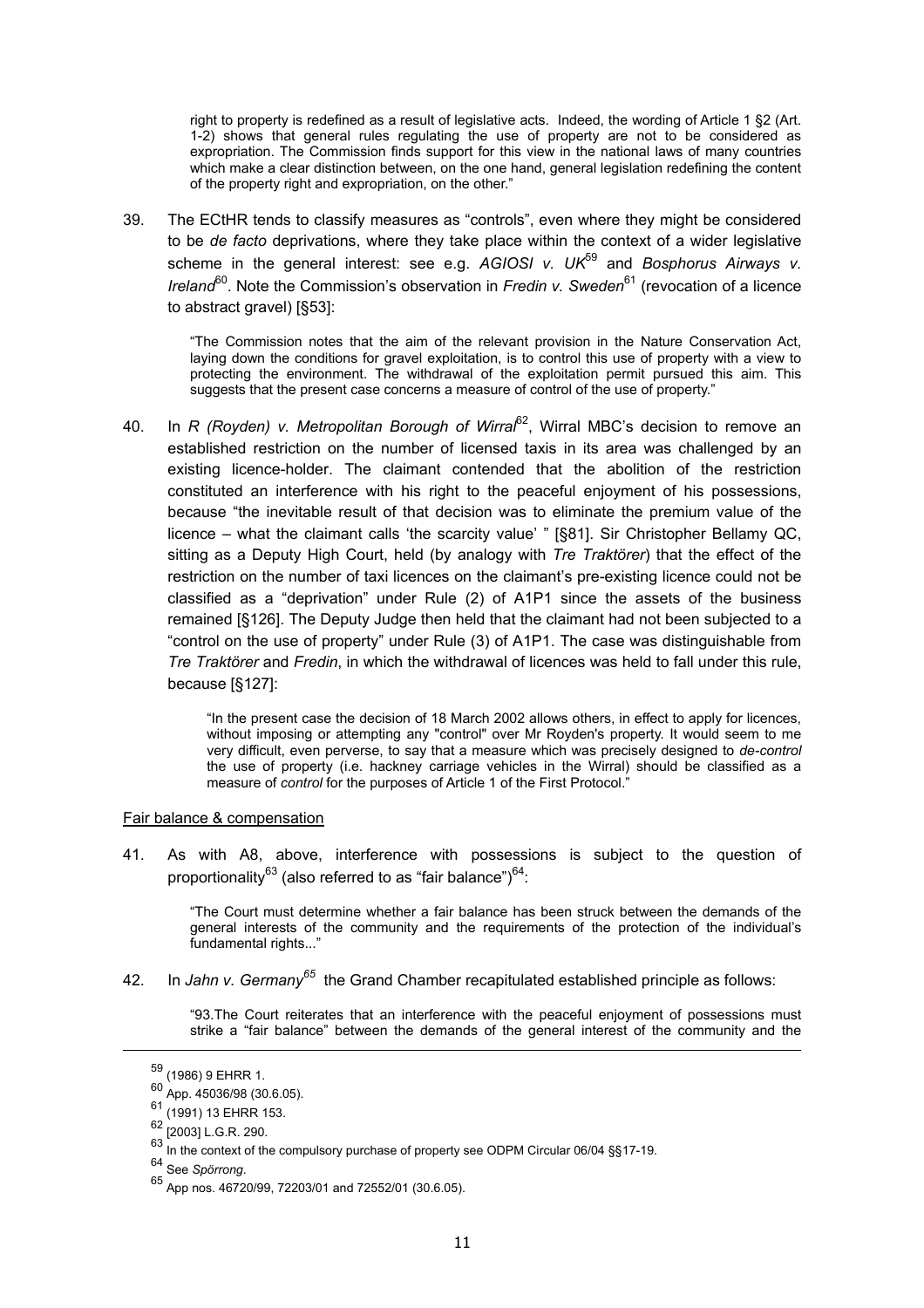requirements of the protection of the individual's fundamental rights ... The concern to achieve this balance is reflected in the structure of Article 1 of Protocol No. 1 as a whole, including therefore the second sentence, which is to be read in the light of the general principle enunciated in the first sentence. In particular, there must be a reasonable relationship of proportionality between the means employed and the aim sought to be realised by any measure depriving a person of his possessions …

In determining whether this requirement is met, the Court recognises that the State enjoys a wide margin of appreciation with regard both to choosing the means of enforcement and to ascertaining whether the consequences of enforcement are justified in the general interest for the purpose of achieving the object of the law in question … Nevertheless, the Court cannot abdicate its power of review and must determine whether the requisite balance was maintained in a manner consonant with the applicants' right to "the peaceful enjoyment of [their] possessions", within the meaning of the first sentence of Article 1 of Protocol No. 1…"

- 43. The right to compensation is not expressly part of A1P1. The former Commission held that "the Convention does not provide for an automatic right to compensation for the consequences of legislation": *Pinnacle Meat Processors v. UK*<sup>66</sup> and *Banér v. Sweden*67. However, the existence of compensation is a factor in striking the "fair balance" between public interest and private rights, and may be significant depending on the nature and extent of the control: see, e.g., *Holy Monasteries v. Greece*<sup>68</sup> and *Banér v. Sweden* (above). The requisite fair balance will not be struck if the person concerned has had to bear an "individual and excessive burden": *J.A. Pye (Oxford) Ltd. v. UK*69.
- 44. In *Banér*, at §6 the Commission rejected a claim that the grant of public fishing rights over private land was not a violation of A1P1 (emphasis added):

"It follows from the case-law of the Convention organs that as regards deprivation of possessions there is normally an inherent right to compensation ... However, in the Commission's view such a right to compensation is not inherent in the second paragraph. The legislation regulating the use of property sets the framework in which the property may be used and does not, as a rule, contain any right to compensation. This general distinction between expropriation and regulation of use is known in many, if not all, Convention countries.

This does not exclude that the law may provide for compensation in cases where a regulation of use may have severe economic consequences to the detriment of the property owner. The Commission is not required to establish in the abstract under which circumstances Article 1 (Art. 1) may require that compensation be paid in such cases. When assessing the proportionality of the regulation in question it will be of relevance whether compensation is available and to what extent a concrete economic loss was caused by the legislation.…. The Commission further recalls that the interference with the applicant's property right was limited to one form of fishing in his waters, namely fishing with hand-held tackle. The applicant had not before the reform derived any income from such fishing. He cannot, therefore, claim any direct loss of income from the reform. As to the allegation that the value of his property was reduced, the Commission notes that the legislation affected many fishing properties all over Sweden and it is not easy to see how a specific and concrete reduction in value could result from this general legislation. Even assuming that some theoretical loss in value could be established, the Commission cannot find that such a loss caused by general legislation must necessarily be compensated on the basis of Article 1 of Protocol No.  $1...$ 

45. The Commission's view in these cases appears to be in accord with the approach of the Court. In *James v. UK*70 (in the context of the deprivation of property) the ECtHR held at §54:

"Like the Commission, the Court observes that under the legal systems of the Contracting States, the taking of property in the public interest without payment of compensation is treated as

<sup>66</sup> App 33298/96.

 $67^{14}$  (1989) 60 DR 128.

 $^{68}$  (1994) 20 EHRR 1.<br> $^{69}$  record 3 E.G. L.B. 4.

<sup>[2005] 3</sup> E.G.L.R. 1, §§46-47, 75.

<sup>70 (1986) 8</sup> EHRR 123, concerning the Duke of Westminster's challenge to the Leasehold Reform Act 1967.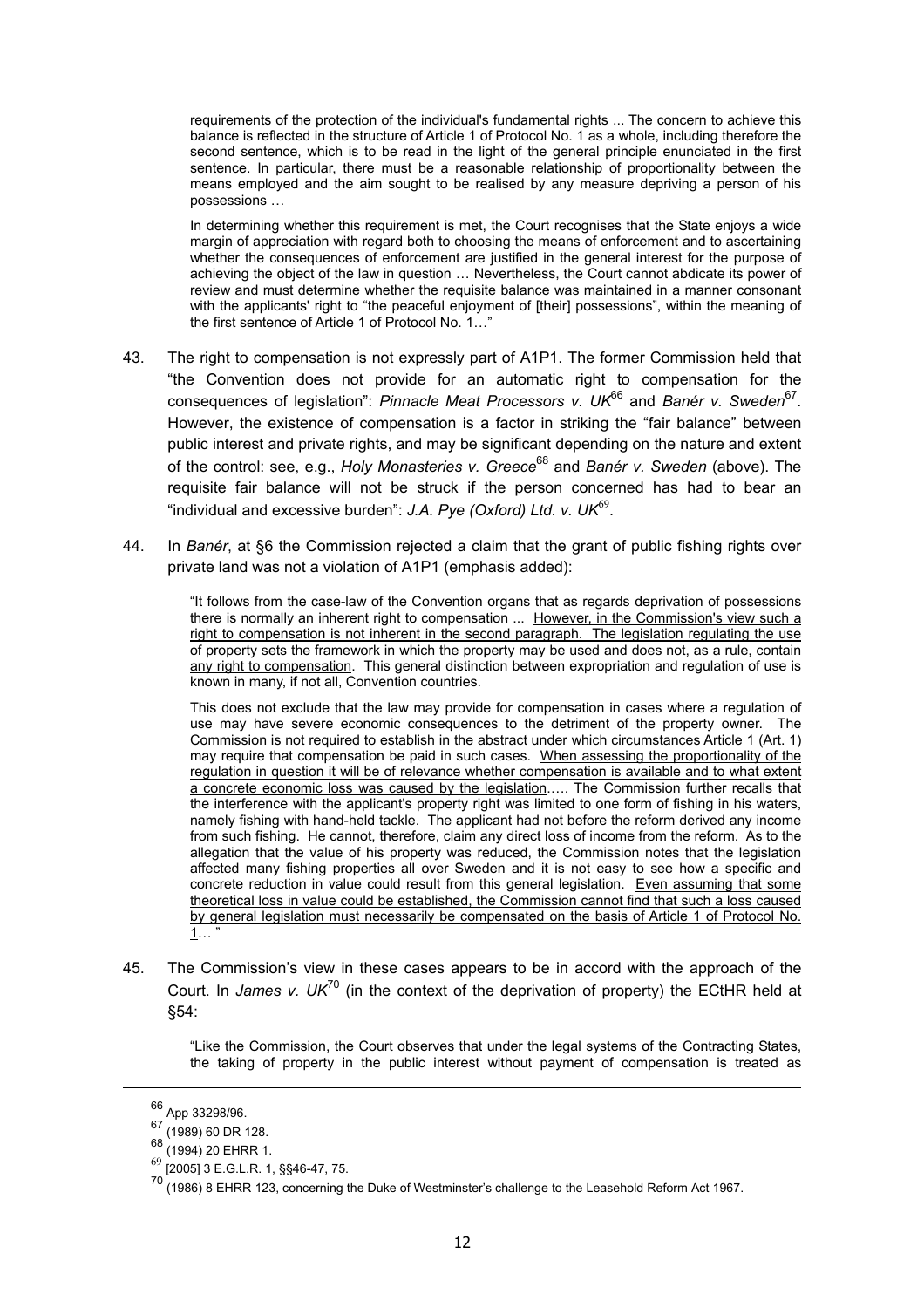justifiable only in exceptional circumstances not relevant for present purposes.

As far as Article 1 is concerned, the protection of the right of property it affords would be largely illusory and ineffective in the absence of any equivalent principle. Clearly, compensation terms are material to the assessment whether the contested legislation respects a fair balance between the various interests at stake and, notably, whether it does not impose a disproportionate burden on the applicants (see the above-mentioned *Sporrong and Lönnroth* judgment . . . paras 69 and 73).

The Court further accepts the Commission's conclusion as to the standard of compensation: the taking of property without payment of an amount reasonably related to its value would normally constitute a disproportionate interference which could not be considered justifiable under Article 1. Article 1 does not, however, guarantee a right to full compensation in all circumstances. Legitimate objectives of 'public interest', such as pursued in measures of economic reform or measures designed to achieve greater social justice, may call for less than reimbursement of the full market value. Furthermore, the Court's power of review is limited to ascertaining whether the choice of compensation terms falls outside the State's wide margin of appreciation in this domain (see §46 above)."

The more extreme the interference, the more important the availability of compensation is likely to be. In deprivation cases, compensation is generally required: *Former King of Greece & Others v. Greece* 71 and *J.A. Pye (Oxford) Ltd. v. UK*.

46. There remain exceptional cases where compensation may not be required, such as "the unique context of German reunification": see *Jahn v. Germany*72. However, the ECtHR restated the general principle [§94]:

"94. Compensation terms under the relevant legislation are material to the assessment whether the contested measure respects the requisite fair balance and, notably, whether it imposes a disproportionate burden on the applicants. In this connection, the Court has already found that the taking of property without payment of an amount reasonably related to its value will normally constitute a disproportionate interference and a total lack of compensation can be considered justifiable under Article 1 of Protocol No.1 only in exceptional circumstances..."

- 47. The basis, or precise calculation, of compensation appears unlikely to involve A1P1 provided that it is broadly fair: see *Lithgow v. UK* 73.
- 48. The CA considered the issue of A1P1 and compensation in *R (Trailer and Marina (Leven)*  Ltd) v. Secretary of State for the Environment, Food & Rural Affairs<sup>74</sup>. The Court examined the UK and Strasbourg authorities and concluded [§§57, 58]:

"57. We have been referred to no case where the European Court of Human Rights has found that the absence of a provision in the relevant legislation for compensation has resulted in a control of use, as opposed to an expropriation, infringing article 1 of the First Protocol. However, in *S v. France* (1990) 65 DR 250, the commission appears to have concluded that, where substantial compensation was payable in a control of use case (involving substantial interference with the applicant's enjoyment of her property) there was no infringement of article 1 of the First Protocol. None of this comes close to a doctrine that there can be no control of use without compensation.

58. The right analysis seems to us to be that provided the state could properly take the view that the benefit to the community outweighs the detriment to the individual, a fair balance will be struck, without any requirement to compensate the individual. Should this not be the case, compensation in some appropriate form may serve to redress the balance, so that no breach of article 1 of the First Protocol occurs."

49. In assessing whether a control on the use of property satisfies the 'fair balance' test in the absence of compensation, the key factors are:

<sup>71 (2000) 33</sup> EHRR 21.

<sup>72</sup> App nos. 46720/99, 72203/01 and 72552/01 (30.6.05), §§116-117, 125.

<sup>73 (1986) 8</sup> EHRR 329 at §§120-122.

<sup>74 [2005] 1</sup> W.L.R. 1267 at §§41-58 (Neuberger L.J., giving the judgment of the Court).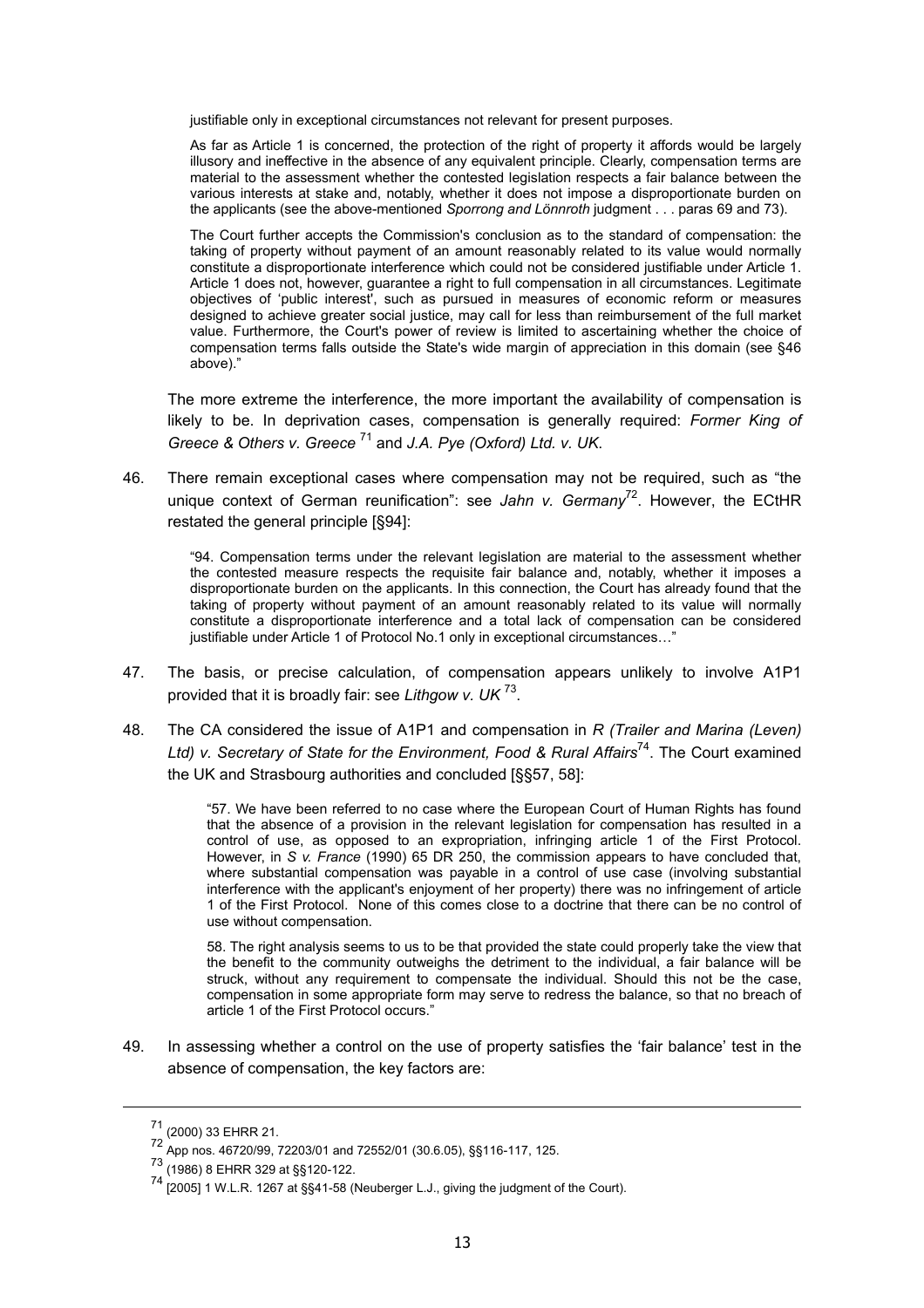- (1) The nature of the interference. If the extent of the control amounts to *de facto* deprivation, then compensation may be required;
- (2) The public interest in the interference;
- (3) The extent and weight of that public interest; and
- (4) The extent of damage to the applicant, in particular whether the impact on owners of rights is an "individual and excessive burden" and, hence, disproportionate.
- 50. However, in considering these issues the state is accorded a wide margin of appreciation and the role of the court is primarily one of reviewing the legislation: see *Mellacher v. Austria*75.

#### **UK authority**

51. Given that in *Kay* a seven-judge House of Lords only produced a bare majority to uphold *Qazi* I have set out at some length the discussion in the domestic cases concerning the application of A8 to possession proceedings. It seems almost inevitable that Strasbourg will be called on to deal expressly with this particular issue and it would be unwise to treat *Kay*  as the last word on the subject, particularly in the light of the majority's approach to the Strasbourg authorities.

#### *How wide is the application of the HRA?*

52. S. 3 HRA requires that, where possible, legislation be read down so that it is compatible with Convention rights:

#### "**3. Interpretation of legislation**

(1) So far as it is possible to do so, primary legislation and subordinate legislation must be read and given effect in a way which is compatible with the Convention rights.

(2) This section applies to primary legislation and subordinate legislation whenever enacted; does not affect the validity, continuing operation or enforcement of any incompatible primary legislation; and does not affect the validity, continuing operation or enforcement of any incompatible subordinate legislation if (disregarding any possibility of revocation) primary legislation prevents removal of the incompatibility."

53. Although the Courts have generally made it clear that the duty under s. 3 should not pass the barrier between interpretation and amendment<sup>76</sup>, the line is not a clear one and the approach in *Ghaidan v. Godin-Mendoza<sup>77</sup>* was one which did require departure from the otherwise unambiguous meaning of the Rent Act 1977. It is clear that the line is one which is demarcated not by the legislative language used but by the more nebulous "grain of the legislation". Lord Nicholls held:

29. … It is now generally accepted that the application of section 3 does not depend upon the presence of ambiguity in the legislation being interpreted. Even if, construed according to the ordinary principles of interpretation, the meaning of the legislation admits of no doubt, section 3 may none the less require the legislation to be given a different meaning…

<sup>75 (1989) 12</sup> E.H.R.R. 391, §53, applied in *Trailer & Marina* at §§54-55.

<sup>76</sup> See e.g. *R. v. DPP, ex parte Kebilene* [2000] 2 A.C. 326; *Poplar Housing & Regeneration Community Association Ltd v Donoghue* [2002] Q.B. 48, *In re S (Minors) (Care Order: Implementation of Care Plan*) [2002] 2 AC 291, 313- 314, §41, *R. (Anderson) v. Secretary of State for the Home Department* [2003] 1 A.C. at §§59, 81 (*per* Lord Steyn "Section 3(1) is not available where the suggested interpretation is contrary to express statutory words or is by implication necessarily contradicted by the statute") and *Wilson v. First County Trust (No. 2)* [2004] 1 A.C. 816.

<sup>[2004] 2</sup> A.C. 557.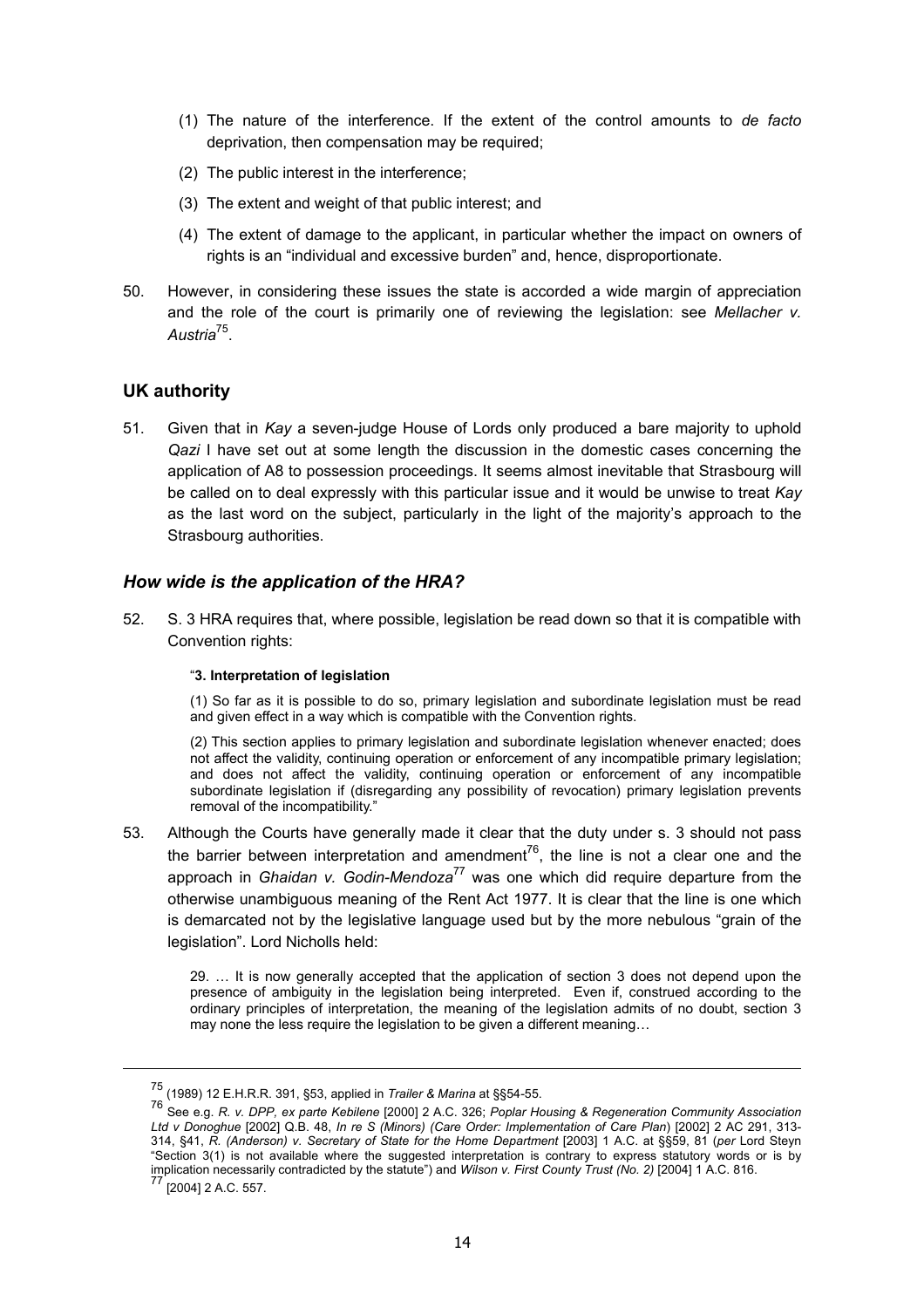30. From this it follows that the interpretative obligation decreed by section 3 is of an unusual and far-reaching character. Section 3 may require a court to depart from the unambiguous meaning the legislation would otherwise bear. In the ordinary course the interpretation of legislation involves seeking the intention reasonably to be attributed to Parliament in using the language in question. Section 3 may require the court to depart from this legislative intention, that is, depart from the intention of the Parliament which enacted the legislation. The question of difficulty is how far, and in what circumstances, section 3 requires a court to depart from the intention of the enacting Parliament. The answer to this question depends upon the intention reasonably to be attributed to Parliament in enacting section 3.

31. On this the first point to be considered is how far, when enacting section 3, Parliament intended that the actual language of a statute, as distinct from the concept expressed in that language, should be determinative. Since section 3 relates to the "interpretation" of legislation, it is natural to focus attention initially on the language used in the legislative provision being considered. But once it is accepted that section 3 may require legislation to bear a meaning which departs from the unambiguous meaning the legislation would otherwise bear, it becomes impossible to suppose Parliament intended that the operation of section 3 should depend critically upon the particular form of words adopted by the parliamentary draftsman in the statutory provision under consideration. That would make the application of section 3 something of a semantic lottery. If the draftsman chose to express the concept being enacted in one form of words, section 3 would be available to achieve Convention-compliance. If he chose a different form of words, section 3 would be impotent.

32. From this the conclusion which seems inescapable is that the mere fact the language under consideration is inconsistent with a Convention-compliant meaning does not of itself make a Convention-compliant interpretation under section 3 impossible. Section 3 enables language to be interpreted restrictively or expansively. But section 3 goes further than this. It is also apt to require a court to read in words which change the meaning of the enacted legislation, so as to make it Convention-compliant. In other words, the intention of Parliament in enacting section 3 was that, to an extent bounded only by what is "possible", a court can modify the meaning, and hence the effect, of primary and secondary legislation.

33. Parliament, however, cannot have intended that in the discharge of this extended interpretative function the courts should adopt a meaning inconsistent with a fundamental feature of legislation. That would be to cross the constitutional boundary section 3 seeks to demarcate and preserve. Parliament has retained the right to enact legislation in terms which are not Convention-compliant. The meaning imported by application of section 3 must be compatible with the underlying thrust of the legislation being construed. Words implied must, in the phrase of my noble and learned friend, Lord Rodger of Earlsferry, "go with the grain of the legislation". Nor can Parliament have intended that section 3 should require courts to make decisions for which they are not equipped. There may be several ways of making a provision Convention-compliant, and the choice may involve issues calling for legislative deliberation."

54. Where public bodies are involved, the application of the HRA and the Convention (at least in principle) is generally uncontroversial. There are difficult and as yet unresolved issues with regard to the wide application of the Convention where a public body is not concerned in the issue but the Court is obliged to observe Convention Rights as a result of s. 6(3) of the HRA which provides that a court is a "public authority" to which s,  $6(1)$  applies, namely

"(1) It is unlawful for a public authority to act in a way which is incompatible with a Convention right."

55. This is a difficult issue which largely falls outside the scope of this paper, so I shall merely outline the arguments. As Lord Nicholls remarked in *Wilson v. First County Trust Ltd (No 2)*<sup>78</sup> [§25]:

"As is well known, the application of section 6(1) to judicial decisions on matters of substantive law is a highly controversial topic. It is not necessary to venture onto this quicksand in the present case."

56. The essential question is whether the duty imposed by s. 6 of the HRA require the Courts to apply Convention principles notwithstanding the lack of "public" content in the dispute e.g. in

<sup>78 [2004] 1</sup> A.C. 816.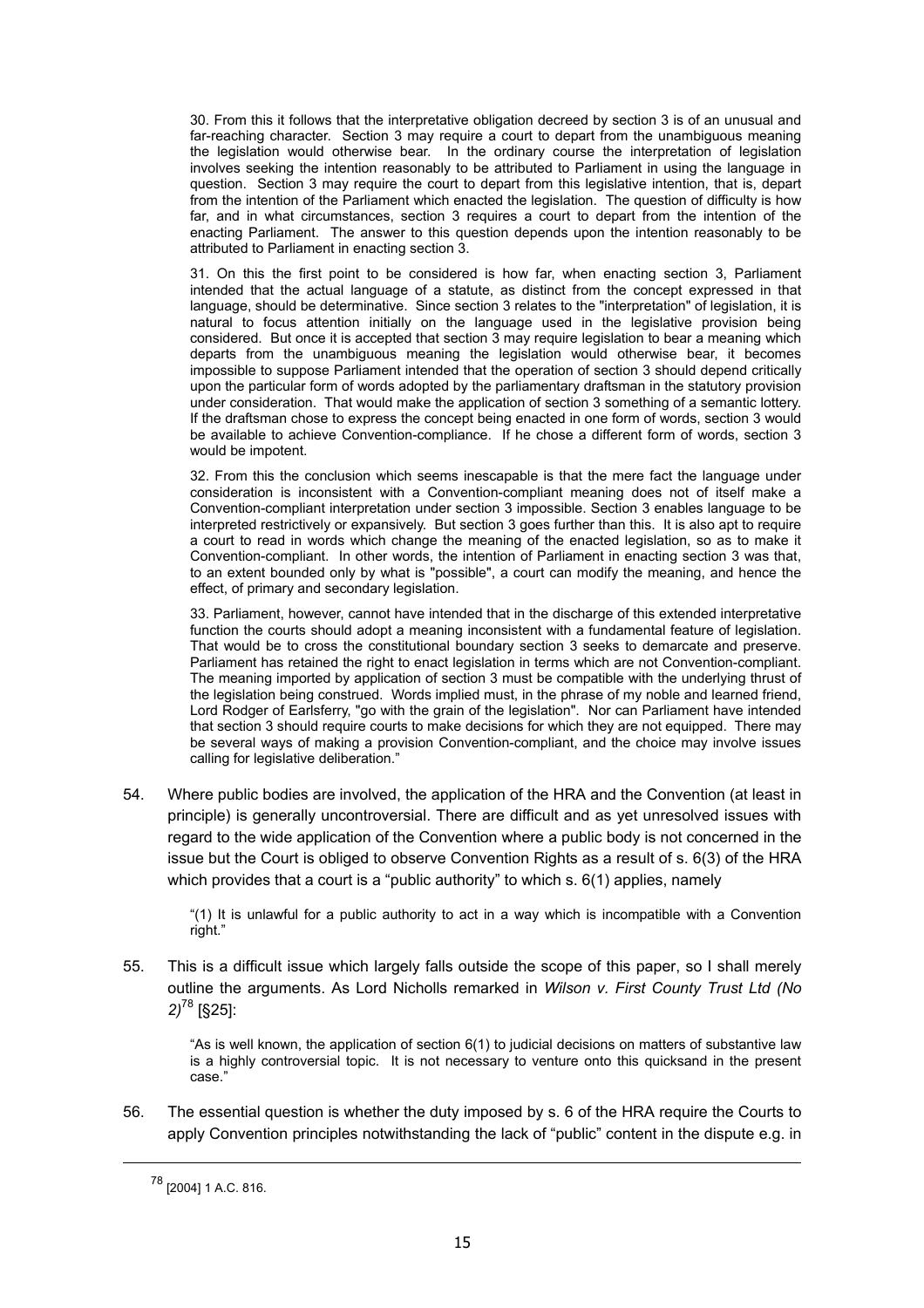a private dispute over the entitlement to possession of real property ("horizontal effect")<sup>79</sup>. *Ghaidan v. Godin-Mendoza*<sup>80</sup> shows that the application of the Convention by the Courts to legislation via s. 3 HRA may determine rights even as between private individuals and in *South Bucks DC v. Porter*<sup>81</sup> the HL applied the Convention to the exercise of its own primary jurisdiction to grant injunctions to restrain breaches of planning control. In *Campbell v. MGN Ltd*82 Baroness Hale noted that [§132]:

"The 1998 Act does not create any new cause of action between private persons. But if there is a relevant cause of action applicable, the court as a public authority must act compatibly with both parties' Convention rights."

- 57. In *Wilson*, the HL held that s. 6 HRA did not warrant the application of the Convention retrospectively to rights which had arisen prior to the commencement of the Act.
- 58. In *Kay,* Lord Hope stated [§64] that, although the scope of application of the HRA 1998 was not in issue, the potential 'horizontal' application of the HRA 1998 must be borne in mind since private landowners and landlords must obtain possession orders from the court which is itself a public authority. Lord Bingham, on the other hand, preferred to reserve his position on the question of the application of the Convention to non-public authority landowners<sup>83</sup>.

#### *Cases concerning possession*

#### Before Qazi

- 59. Even before *Qazi*, although the CA recognised the application of the Convention to possession cases brought by public authorities, there was still evident resistance to the widespread application of the proportionality requirements of A8(2) to the generality of decisions.
- 60. Convention issues can be subdivided, in accordance with the analysis adopted by the CA in *R (McLellan) v. Bracknell Forest DC*84, into -
	- (1) Cases engaging the Convention at the "macro" level, i.e. where the issue is the broader question of whether Parliament has struck the appropriate proportionality balance in enacting particular legislative provisions<sup>85</sup>, or excluding persons from statutory protection<sup>86</sup>, or setting down particular procedures<sup>87</sup>. As Brooke L.J. held in *Michalak v. Wandsworth LBC*<sup>88</sup> [§46] -

<sup>79</sup> See **Clayton & Tomlinson, The Law of Human Rights**, §§5.80-5.99, 5.114 & 5.115, **Grosz, Beatson & Duffy, Human Rights**, §§4-01, 4-15 to 4-17 and *Douglas & others v. Hello! Ltd* [2001] 2 W.L.R. 992 at 1025-6, §128 (Sedley L.J.).

E.J.).<br><sup>80</sup> [2004] 2 A.C. 557. Contrast the greater deference accorded to the policy decision inherent in the fair rent provisions in *R v. Secretary of State for the Environment, ex parte Spath Home Ltd* [2001] 2 A.C. 349 which did not raise the stark A8/A14 issues present in *Ghaidan*. 81 [2003] 2 A.C. 558.

 $\frac{82}{2004}$  [2004] 2 A.C. 457.

 $\frac{83}{12006}$  2 W.L.R. 570 at 584, §28.

<sup>[2002] 2</sup> Q.B. 1129, *per* Waller L.J. at §44. The case concerned the compatibility of possession proceedings following the termination of introductory tenancies under the Housing Act 1996. The HL gave leave to appeal [2002] 1 W.L.R. 2321.

<sup>85</sup> E.g. *Poplar Housing & Regeneration Community Association Ltd v Donoghue* [2002] Q.B. 48, *McLellan* and *Smart*. 86 *Somerset v. Isaacs* [2002] EWHC 1014 (Admin).

<sup>87</sup> E.g. *R (Alconbury Developments Ltd. & others) v. Secretary of State* [2003] 2 A.C. 295, *R v Tower Hamlets LBC ex parte Runa Begum* [2003] 2 A.C. 430 & *R (Adlard) v. Secretary of State* [2002] 1 W.L.R. 2515.

<sup>88 [2002]</sup> H.L.R. 721.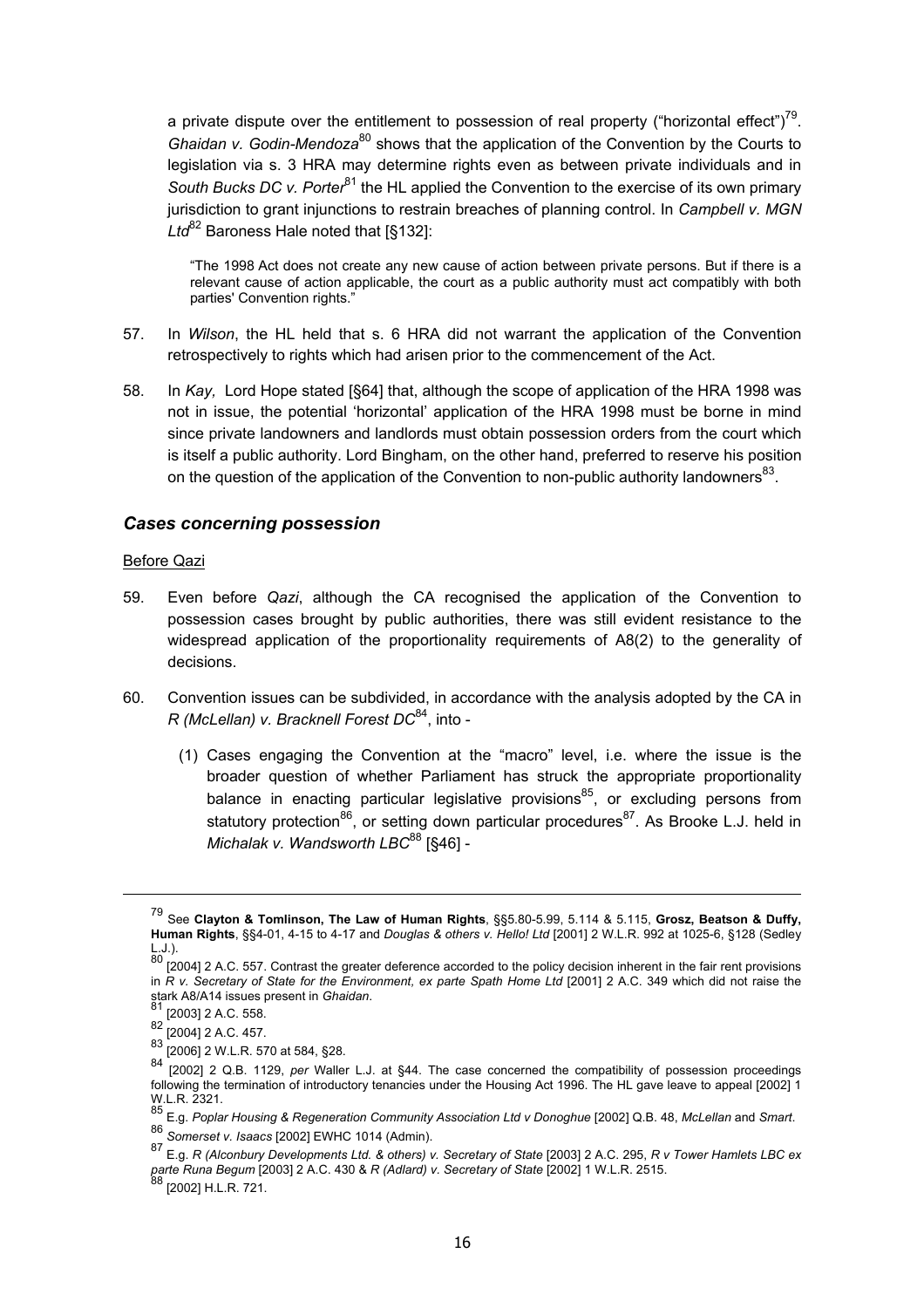"The objective justification for the possession order lies in the statutory arrangements devised by Parliament for identifying who may succeed to successor tenancies and who may not following the death of a secure tenant. There is ample Strasbourg authority for the proposition that appropriate justification may be derived from a statutory scheme, and that it need not always be demonstrated on a case by case basis."

- (2) Cases engaging Convention issues at the "micro" level, i.e. which involve the application of the Convention to the facts of the case, in particular where the application of proportionality turns on the individual facts rather than the margin of appreciation afforded to Parliament.
- 61. The principal controversy surrounds the permissibility of raising Convention issues at the micro-level. The fact that the principal ECHR issue in a case is at the "macro" level does not itself exclude consideration at the "micro" level<sup>89</sup>. Laws L.J. held in *Smart*:

"…. there might be the rare case where something wholly exceptional has happened since service of the notice to quit, which fundamentally alters the rights and wrongs of the proposed eviction, and the county court might be obliged to address it in deciding whether or not to make an order for possession."

- 62. The judgments in *Qazi*, *Bradney*, *Kibata* and *Kay* reduced yet further the possibility of an exceptional case arising at the "micro" level although the minority in *Kay* would have adopted a similar approach $90$ .
- 63. The termination of property rights in accordance with the law, or their own provisions without regard to individual circumstances does not appear to amount to a breach of A1P1: see *JS v. The Netherlands*91 (withdrawal of a milk quota "reference quantity") and *Gudmundsson v. Iceland*<sup>92</sup> (withdrawal of a taxi licence). Thus in *Lancashire CC v. Taylor*<sup>93</sup>, Stanley Burnton J held:

"57. … Mr Taylor's rights under his tenancy agreement are… clearly "possessions" for the purpose of A1P1. But his possession is delimited by his tenancy. His "possession" is not the house he occupies, nor the holding as such, but his tenancy. A1P1 confers on him no greater right than that defined by domestic law…. The determination of his tenancy by notice to quit means that as against the County Council Mr Taylor has no relevant possession to be protected under A1P1. He is therefore not being "deprived" of any possession by the present proceedings. He was similarly not so deprived by the operation of a notice to quit that lawfully determined his limited interest – i.e., his tenancy. His tenancy was always subject to being so determined."<sup>94</sup>

64. Further, interferences resulting from matters of a purely private contractual nature do not appear to fall within the provisions of the Convention: *Gustafsson v. Sweden*<sup>95</sup> [§60]:

"60. Admittedly, the State may be responsible under Article 1 for interferences with peaceful enjoyment of possessions resulting from transactions between private individuals (see the *James and Others v. the United Kingdom* judgment of 21 February 1986... paras. 35-36). In the present case, however, not only were the facts complained of not the product of an exercise of governmental authority, but they concerned exclusively relationships of a contractual nature between private individuals, namely the applicant and his suppliers or deliverers."

<sup>89</sup> See Laws L.J. in *Sheffield v. Smart* at §43 and Mance L.J. in *Michalak* at §§72-76.

<sup>90</sup> Lord Bingham at §§36-39 ("highly exceptional circumstances"), Lord Nichols at §§54-56 ("exceedingly rare cases") and Lord Walker at §176.

 $\frac{91}{91}$  (1995) 20 E.H.R.R. CD 41.

 $\frac{92}{93}$  (1996) 21 E.H.R.R. CD 89

<sup>[2004]</sup> EWHC 776.

<sup>94</sup> See also *Money Markets Ltd v. London Stock Exchange* [2002] 1 WLR 1150 (CA).

<sup>95 (1996) 22</sup> E.H.R.R. 409.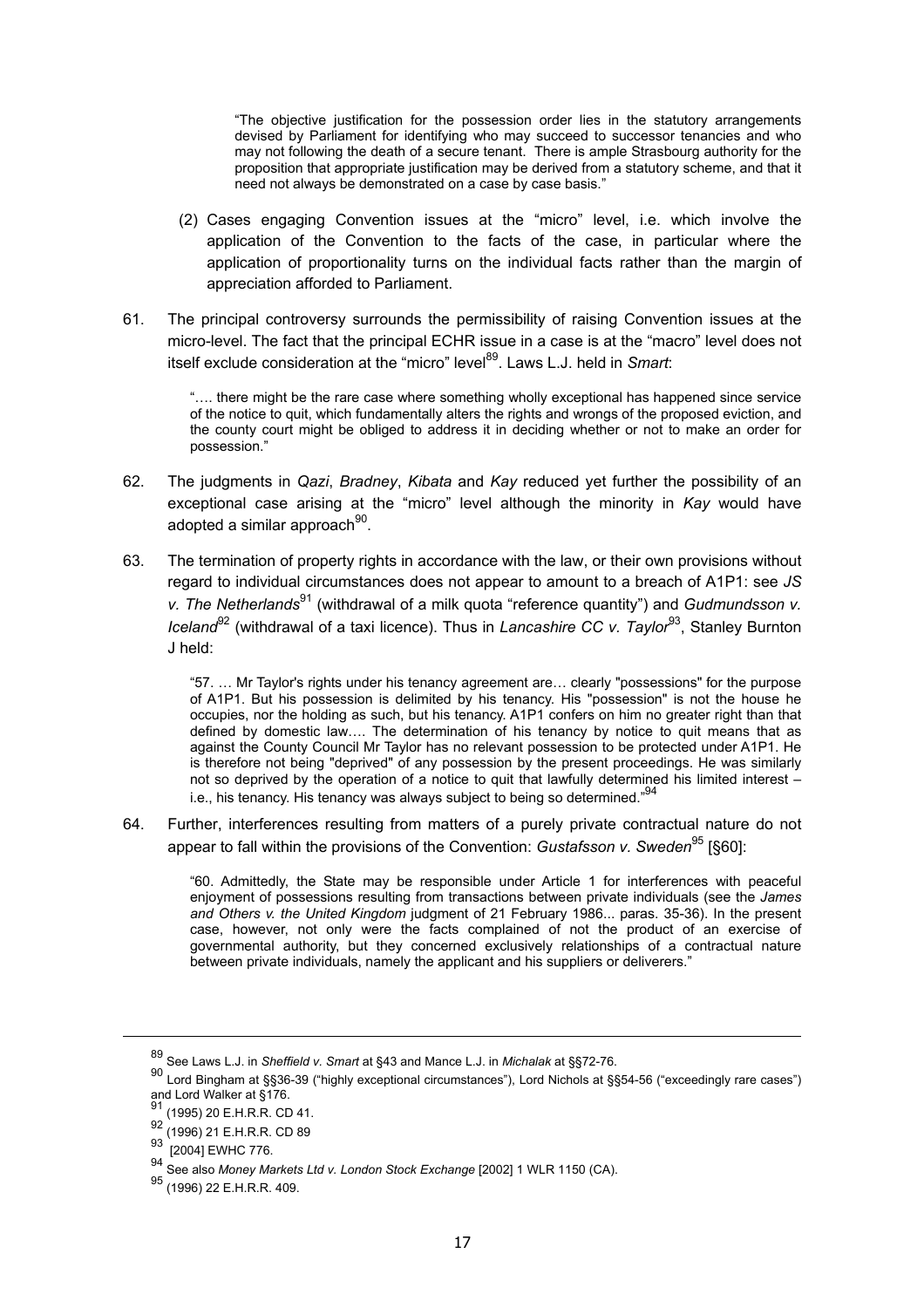65. The same principle was applied in *Application No. 11949/86 v. UK*<sup>96</sup> (*Di Palma*) where the Commission rejected the claim that the UK should have taken greater steps to protect the right to relief against forfeiture under the County Courts Act 1984 [§154]:

"… the relations between the applicant and the landlord were regulated by a private contract (the lease) which set out the mutual obligations of the parties. The terms of the lease neither directly prescribed nor amended by legislation, although substantial quantities of legislation regulate the operation of leases in a general way, mainly with a view to protecting the position of tenants. Thus, for example, in order to gain possession of the flat, the landlord had to take proceedings before the courts to obtain a possession order, without which eviction of the applicant would have been unlawful. In view of the exclusively private law relationship between the parties to the lease the Commission considers that the respondent Government cannot be responsible by the mere fact that the landlord by its agents, who were private individuals, brought the applicant's lease to an end in accordance with the terms of that lease, which set out the agreement between the applicant and the company. … It is true that the landlord issued proceedings in the domestic courts in order to forfeit the applicant's lease. This fact alone is not however sufficient to engage State responsibility in respect of the applicant's rights to property, since the public authority in the shape of the County Court merely provided a forum for the determination of the civil right in dispute between the parties. In contending that State responsibility for an interference with rights protected by the Convention arises in respect of this complaint, the applicant seeks to demand that a State be subject to a positive obligation to protect the property rights of an individual in the context of his dispute with another private individual... In the present case the applicant and the landlord had entered into contractual arrangements set out in the lease which expressly provided for the applicant's tenancy to terminate if rent remained unpaid once demanded."

- 66. However, it might be said that:
	- (1) s. 6(3) of the HRA now imposes an obligation on the Courts not "to act in a way which is incompatible with a Convention right"; and
	- (2) the case was one where the right to relief was limited by statute, and was not a general power exercisable by the Court.
- 67. The deprivation of rights, even as part of the general law, may nonetheless engaged and be a violation of A1P1: see *J.A. Pye (Oxford) Ltd. v. UK*97.

#### *Qazi*

- 68. The CA had held that a former tenant whose tenancy had come to an end by operation of law could still have a right to a home within A8, relying on the Strasbourg view (see *Buckley* and *Chapman* below) that an unlawful occupier may nonetheless have A8 rights. A local authority tenancy had been terminated by Mr Qazi's wife giving notice to quit (as she was entitled to do under the tenancy agreement), subsequent to which they were divorced and Mr Qazi remarried and his new wife moved into the premises. On the basis of *Hammersmith v. Monk*<sup>98</sup> there would be no question as a matter of private law that the tenancy had been properly determined. However, it was alleged that the Council were in breach of A8 in seeking to recover possession. The Court was only asked to consider whether A8 was engaged in principle, and was not asked to consider the facts or how A8(2) might apply on the facts.
- 69. Although *Qazi* was not criticised in *Smart* and in *Michalak* it was overturned in the HL (Lord Bingham and Lord Steyn dissenting on application of A8(2)) on the basis that, whilst A8 was engaged, the court was not required to carry out a balancing process under A8(2) and the

<sup>96 (1988) 10</sup> E.H.R.R. 149: the UK proceedings were *Di Palma v. Victoria Square Property Co. Ltd*. [1985] 2 All E.R. 669.

<sup>&</sup>lt;sup>97</sup> [2005] 3 E.G.L.R. 1.

<sup>&</sup>lt;sup>98</sup> [1992] 1 A.C. 478.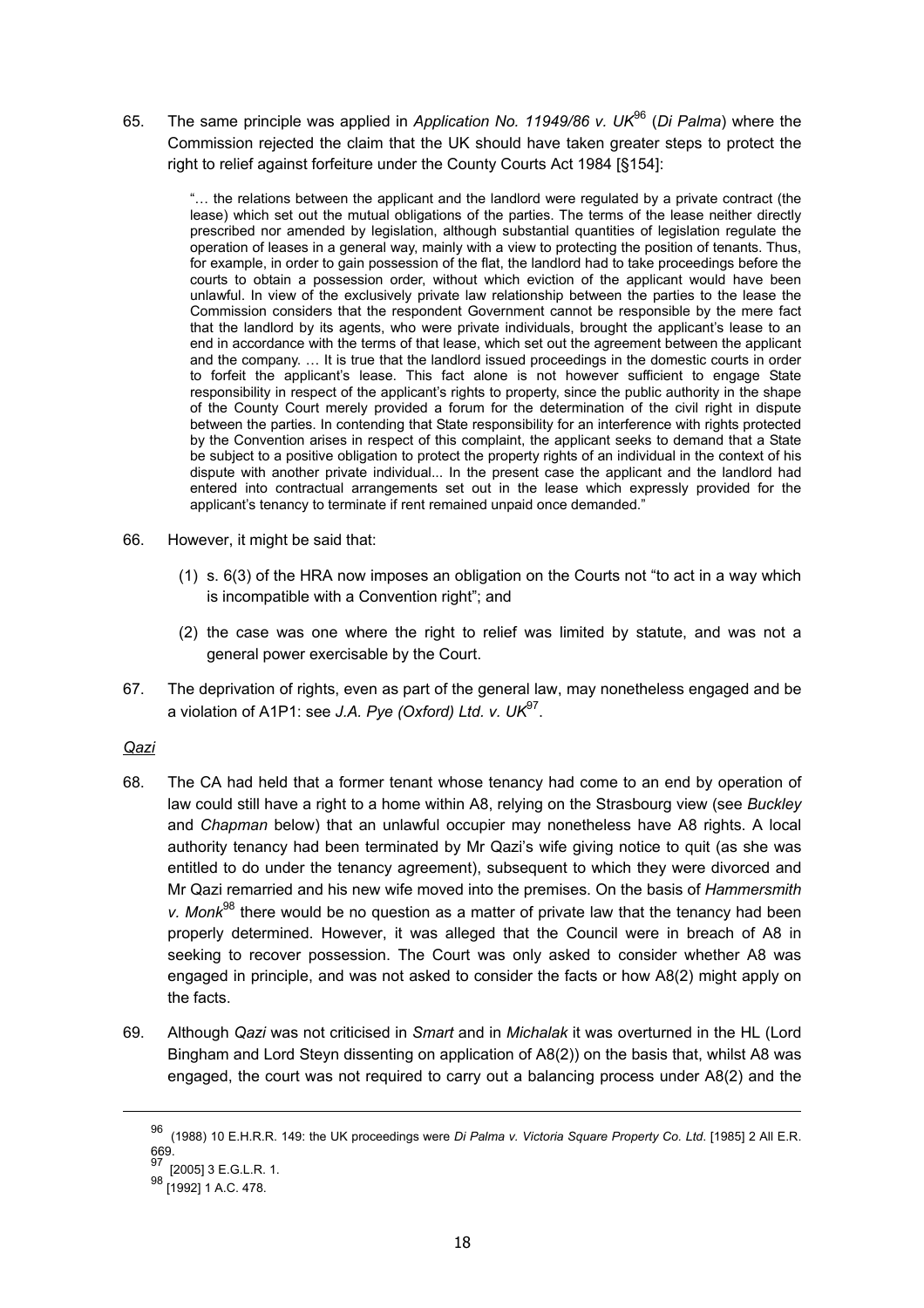order for possession had rightly made by the county court.

- 70. In summary, it was held:
	- (1) Home has an autonomous meaning<sup>99</sup> under the Convention not dependent on the provisions of domestic law.
	- (2) "Home" is determined by a consideration of the "factual circumstances, namely, the existence of sufficient and continuous links"<sup>100</sup>.
	- (3) A8 protects respect for the home, but does not guarantee a right to a home.
	- (4) A home may exist for A8 purposes even if it is occupied unlawfully.
	- (5) Issues of proportionality and A8(2) are unlikely to be relevant at the stage of ordering possession. The Convention rights will be satisfied provided that the rules of the substantive law of property have been observed in terminating the interest and that any discretions applicable under statute or domestic law have been properly exercised.
	- (6) The Court's duty under s. 6(3) does not require it to consider further the issue of proportionality once it has discharged the requirements of UK domestic law.
	- (7) There is no difference in result whether the possession action involves a public or a private landowner<sup>101</sup>.
	- (8) It does not appear to matter whether the basis of the action is termination of an interest created or protected by a statutory scheme or at common law.
	- (9) If any Convention points are to be taken, the proper approach is to seek judicial review of the landowner (who could only be a public sector landowner), e.g. in seeking to terminate the interest in question $102$ .
- 71. The most categoric<sup>103</sup> expression of opinion was that of Lord Scott [§§144, 146]:

"144 … If article 8 does not vest in the home-occupier any contractual or proprietary right that he would not otherwise have, and does not diminish or detract from the contractual or proprietary rights of the owner who is seeking possession, the problem identified by Waller LJ does not arise. The fate of every possession application will be determined by the respective contractual and proprietary rights of the parties. Article 8 can never constitute an answer. In my opinion the *McLellan* case, like the *Donoghue* case [2002] QB 48, was correctly decided but for the wrong reason.

…

146… In my opinion, the jurisprudence has shown, in effect, that article 8 has no relevance to these landlord/tenant possession cases."

- 72. This most extreme expression of view is difficult to square with the application of A8 to the Rent Act 1977 in *Ghaidan v. Godin-Mendoza<sup>104</sup>*, reached a year later.
- 73. The majority view clearly presents a stark answer to attempts to invoke A8 in property cases

<sup>99&</sup>lt;br>§§8-10, 61-68, 70 & 95-99.<br>100 Buddens 116 (4000) 00 F

<sup>100</sup> *Buckley v. UK* (1996) 23 EHRR 101 at §63 cited by Lord Hope at §§63-65 who also referred to *Gillow v UK* (1986) 11 EHRR 335 and *Khatun v UK* (1998) 26 EHRR CD 212 to similar effect. 101 §§78, 80, 108-109, 143-144.

<sup>102 §§79</sup> and 109.

<sup>103</sup> *Price*, §12.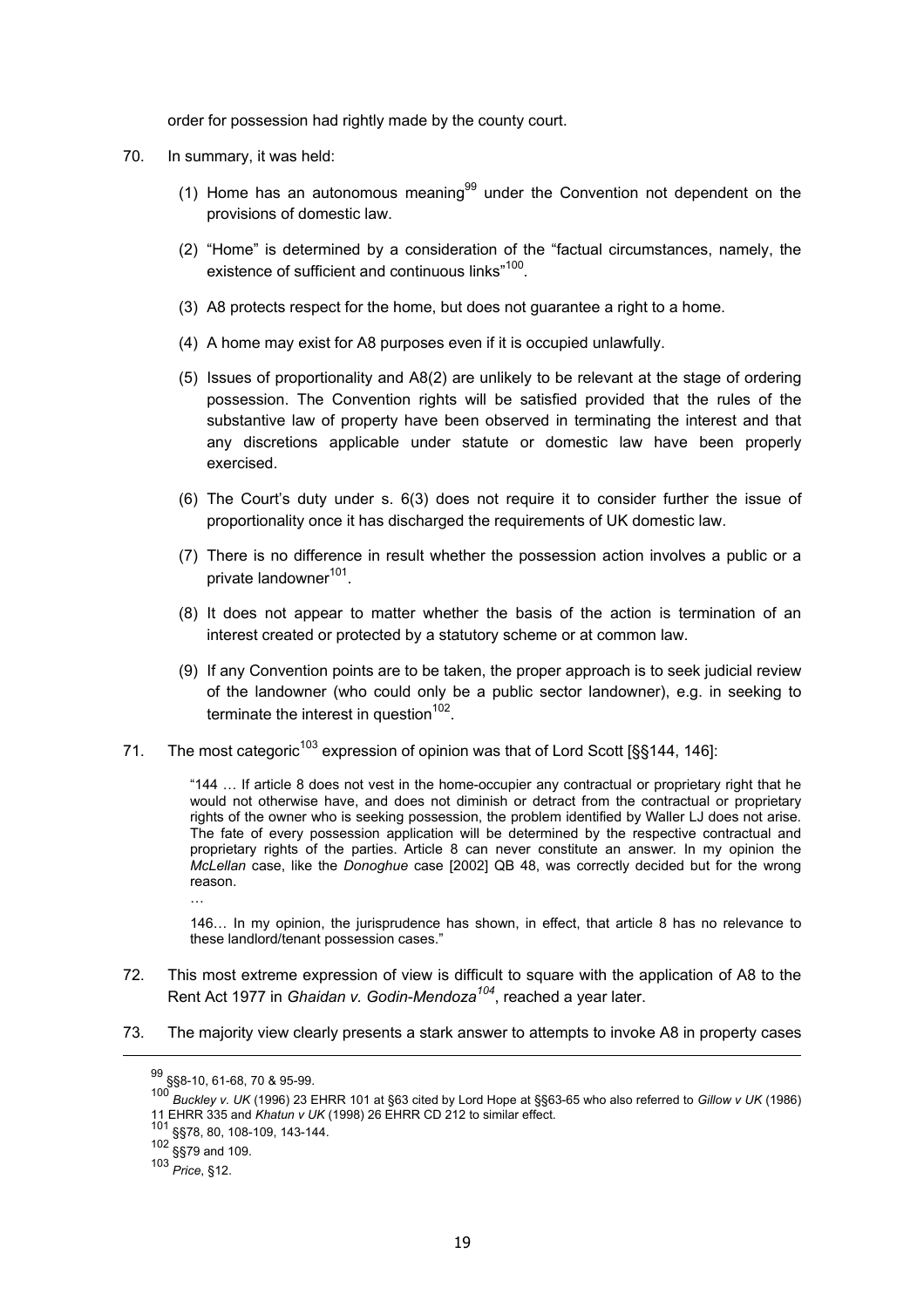other than by way of judicial review. Indeed, it drew criticisms from the powerful minority judgments of Lord Bingham and Lord Steyn. Lord Steyn stated [§27]:

"27. It would be surprising if the views of the majority on the interpretation and application of article 8 of the European Convention of Human Rights, as incorporated into our legal system by the Human Rights Act 1998, withstood European scrutiny. It is contrary to a purposive interpretation of article 8 read against the structure of the Convention. It is inconsistent with the general thrust of the decisions of the European Court of Human Rights, and of the commission. It is contrary to the position adopted by the United Kingdom Government on more than one occasion before the European Court of Human Rights. It does not accord to individuals "the full measure of the [protection] referred to": *Minister of Home Affairs v Fisher* [1980] AC 319, 328. On the contrary, it empties article 8(1) of any or virtually any meaningful content. The basic fallacy in the approach is that it allows domestic notions of title, legal and equitable rights, and interests, to colour the interpretation of article 8(1). The decision of today does not fit into the new landscape created by the Human Rights Act 1998."

#### The aftermath of *Qazi*

- 74. Unsurprisingly, the CA subsequently rejected attempts to rely on the "exceptional circumstances" referred to in *Qazi*. Both *Bradney v. Birmingham CC*105 and *Newham LBC v. Kibata106*, like *Qazi*, concerned the consequences of tenants' notices to quit and judgments in both were given on the same day.
- 75. In *Kibata*, a wife who (as a result of domestic violence) sought a new council tenancy was required, as condition of the grant of a new tenancy, to sign notice to quit of her former home in which her husband was still resident. The husband argued that, although the notice was valid and he had become a trespasser following its expiry, he was entitled to remain in the property as his "home" within A8. Mummery L.J. reviewed *Qazi* and noted [§§25-26] the stark position that:

"25. In my judgment, the legal position is that, as was held by the House of Lords in Qazi, article 8 is unavailable to Mr Kibata as a defence to these possession proceedings. All that the Council is seeking to do is to recover possession of its own freehold property from someone who has no legal right to be living in it. Mr Kibata is a trespasser on the Council's property. His statutory and contractual rights in respect of the Flat ceased on the termination of the tenancy, as a result of his wife's act in giving notice to quit to the Council. The service of the notice to quit was a lawful exercise of her rights as a tenant. (The same would have been true, even if they had been joint tenants, as was the case in Qazi. It was held in *Notting Hill Housing Trust v. Brackley* [2001] EWCA Civ 601 that the service of a notice to quit by only one of two joint tenants is effective to determine tenancy.) The notice released her from her obligations to the Council as her landlord. There was nothing unlawful in the Council getting her to give a notice, which she was entitled to give, as a condition of being re-housed by the Council in alternative accommodation. The Council was then entitled to act as it did on the basis of an effective notice to quit by the wife. It had a right to immediate possession of the Flat and it was entitled to enforce that right by taking proceedings for possession and obtaining an order for possession. In those circumstances article 8 was not infringed and the court was not required to enter into a detailed consideration of the merits of the case under article 8(2) in order to be satisfied that the Council could justify an interference with Mr Kibata's right to respect for his home.

- 76. In *Bradney*, the CA considered two possession actions by the same Council and followed *Kibata*.
	- (1) In the first case (*Bradney* itself), the Court declined to consider that an exceptional case had arisen where one of 2 joint secure tenants served a notice to quit on the breakdown of a relationship and the appellant argued that the departing tenant had not been advised by the Council that the effect of her signing a notice to quit would be

<sup>104 [2004] 2</sup> A.C. 557.

<sup>&</sup>lt;sup>105</sup> [2003] EWCA Civ 1783.

<sup>106 [2004] 1</sup> E.G.L.R. 56.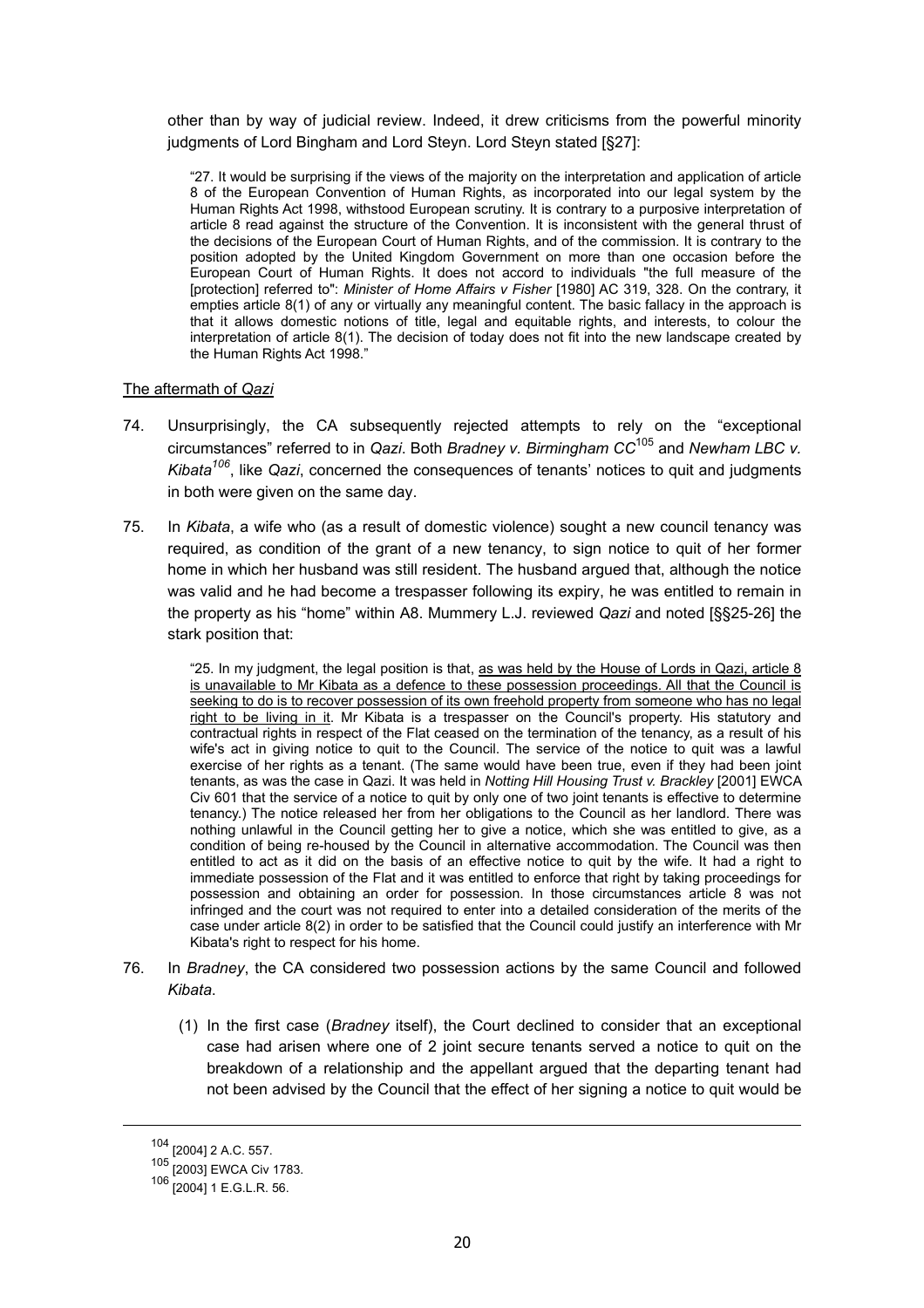to terminate her ex-partner's tenancy. The Council had refused to grant him a new tenancy. Although the county court judge made a possession order, she did so pre-*Qazi* having considered the Council's reasons under A8(2). Mummery L.J. (giving the iudgment of the Court) referred<sup>107</sup> to the significant shift "in the legal scenery" which had occurred as a result in *Qazi* and said [§§13-15]:

"13. … No issue of justification under article 8(2), which the judge resolved in the Council's favour, arises as article 8 in not available as a defence to the Council's possession proceedings in this case.... The validity of the notice … has not been disputed. … There is nothing exceptional about the circumstances of the case or improper or unlawful in the conduct of the Council, which could give Mr Bradney a defence under article 8 so as to prevent the Council from enforcing its ordinary property rights to immediate possession of No 11.

14. We are unable to agree … that this is an exceptional case, which can be distinguished from Qazi. [Counsel] relied principally on the finding of the judge that the Council had procured the termination of the tenancy by one joint tenant against the wishes and intentions of both joint tenants, so as to defeat the wishes of both of them that Mr Bradney's position should be protected. There was no such finding, he pointed out, about the circumstances in which Mrs Qazi served a notice to quit on the Harrow Council.

15. That difference on the facts is insufficient to displace the ruling of the majority in Qazi that, as a matter of human rights law, article 8 is not available as a defence to possession proceedings brought to enforce the ordinary property rights of a local authority. As a matter of the law of landlord and tenant, the notice to quit was effective to terminate the joint tenancy. … As a matter of public law, there have been no judicial review proceedings challenging the lawfulness of any of the actions of the Council. We are unable to see anything in its obtaining of the valid notice to quit from Miss Bromwell and acting on it which was outside the powers of the Council or an abuse of its power. This is not one of those "wholly exceptional" cases in which a public law challenge to the Council's conduct in the matter might afford a defence to possession proceedings in the county court."

- (2) In the second appeal (*McCann*), the Court reversed the county court's dismissal of the possession claim which had also been based on a tenant's notice to quit obtained by the council from a departing spouse who had not understood the nature of the notice. No application had been made to adjourn the county court proceedings to bring JR and, in any event, the Council "acted lawfully and within its powers" in obtaining the notice.<sup>108</sup>
- 77. The door appeared to close further still in *Kay v. London Borough of Lambeth*109 in the Court of Appeal. The court again considered the references in *Qazi* to "exceptional circumstances" where a public law challenge might be arqued:

"103. But that does not mean that, by the backdoor, art 8 comes back into play as a "relevant consideration". Initially, as in all decisions related to housing, the particular needs of a tenant and his family will form a necessary background to the decision a housing authority has to take. And they will therefore form part of the considerations which the housing authority has to evaluate. But those considerations fall to be evaluated on ordinary administrative law principles."<sup>110</sup>

78. The Court reconciled this approach with the need to consider Convention rights at a "micro" level by stating that, following *Qazi*:

"98. …the dictum of Waller LJ in *McLellan* cannot stand in an unqualified way. Article 8(2) will underpin the tenant's right in that situation to a proper evaluation of the extent to which the

 $107$  §3.

<sup>108 §28.</sup> Mr McCann's subsequent application for judicial review was rejected by Leveson J. on the basis that the CA had, in this statement, conclusively determined that there were no public law grounds for challenge: see *R (McCann) v. Birmingham City Council* [2004] EWHC 2156 (Admin). 109 [2005] Q.B. 352.

 $110$   $\mu$  Auld, Latham, Arden LJJ.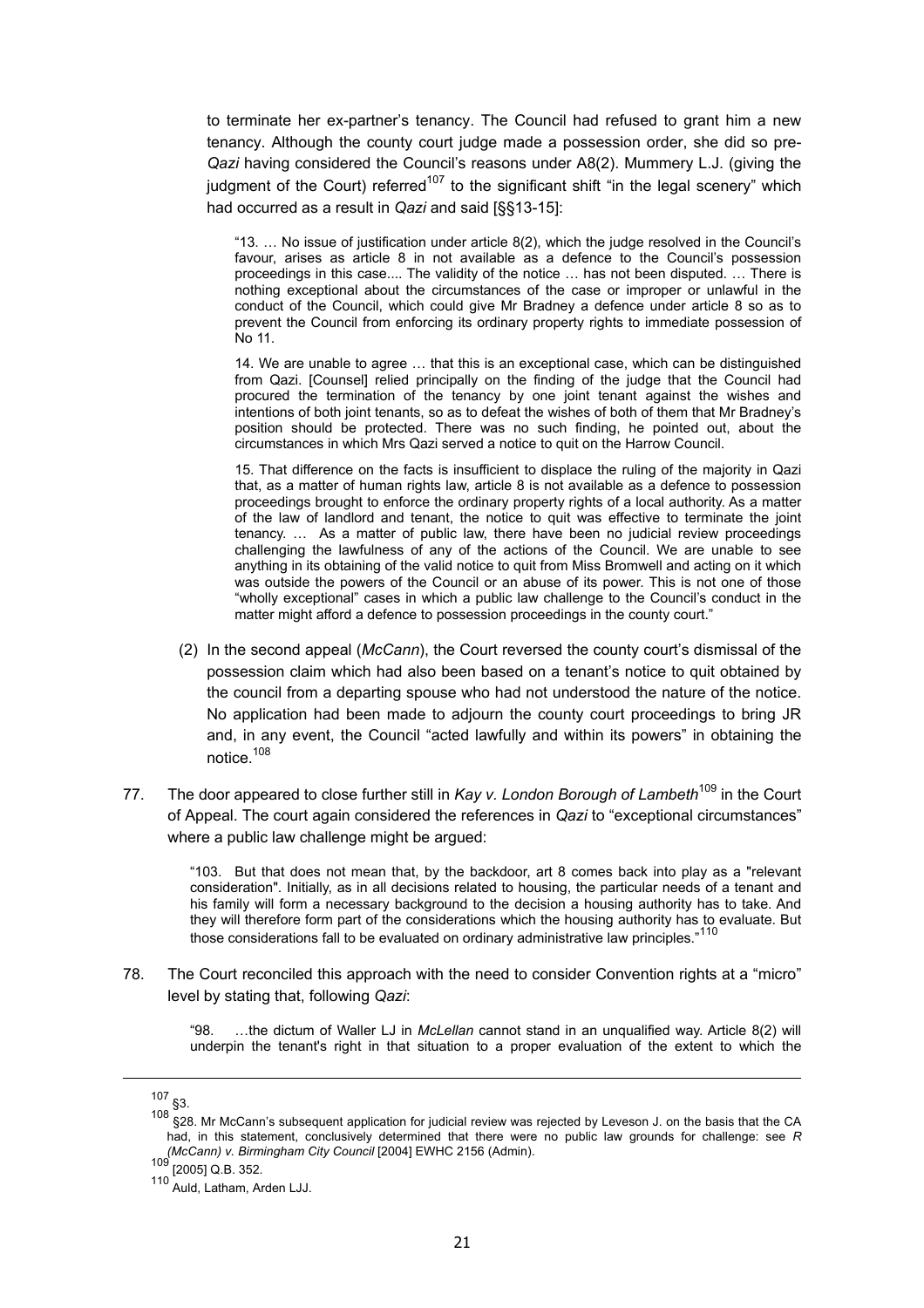conditions entitling the local authority to serve a notice to quit have been met. But if they have been met, then that evaluation will satisfy the requirement for justification in art 8(2)."

- 79. Accordingly, even where public law grounds for a challenge exist and such a challenge can properly be made, it seems that a tenant will not get far by invoking A8. Although the subject matter of A8 (i.e. the impact of the decision upon the tenant) may still be relevant, the challenge may only be framed in ordinary administrative law terms $111$ .
- 80. However, in *Leeds City Council v Price<sup>112</sup>* the CA reconsidered the law in the light of *Connors* and, considering itself bound by *Qazi*, granted leave to appeal. However, the CA (Lord Phillips MR, Brooke and Sedley L.JJ.) considered *Qazi* to be of doubtful validity in the light of *Connors* [§§29-30]

"29 … It is true that, at para 86, the court remarked that the case was not concerned "with matters of general planning or economic policy but with the much narrower issue of procedural protection for a particular class of persons", but some of the court's observations appear to be of more general application. Thus, at para 83, under the heading "General principles", the court remarked that the procedural safeguards available to the individual would be especially material in determining whether the respondent state had, when fixing the regulatory framework, remained within its margin of appreciation. Statutory regimes that govern obtaining possession of land must be open to scrutiny. The decision in *Connors's* case does not exclude the possibility that a particular statutory regime may itself achieve the balance required by article 8(2), so that, if the judge complies with it, the requirements of article 8(2) will be satisfied. Equally, however, the decision in *Connors's* case does not exclude the possibility that, if a statutory regime is to comply with the Convention, it must require a public authority to weigh in the balance the impact of its actions on the individual affected and permit the individual affected to challenge in the courts the conclusion reached by the public authority.

30 For these reasons we do not accept that *Connors's* case 40 EHRR 189 can be treated as simply identifying a discrete exception to the general rule propounded by the majority in *Qazi's* case [2004] 1 AC 983. We accept Mr Offer's submission that Connors's case is incompatible with *Qazi's* case."

#### *Kay* – *Qazi* revisited

- 81. A seven-judge committee heard the appeals in *Kay* and *Price* in the House of Lords and dismissed them on the facts. However, by a majority (Lords Hope, Scott, Brown and Baroness Hale), it held:
	- (1) that the decision in *Qazi* was correct;
	- (2) that the right of a public authority to enforce a claim for possession under domestic law would, in most cases, automatically supply the justification required by A8(2);
	- (3) that a public authority was not required to plead or prove justification in every case the courts were entitled to assume that domestic law was compatible with A8; and
	- (4) that a challenge to a making of a possession order could be raised (subject to issues of jurisdiction) in the county court, if the defendant could, exceptionally, show a seriously arguable case that the relevant domestic law was incompatible with the Convention.
- 82. Lord Hope held that [§110]:

"But, in agreement with Lord Scott, Baroness Hale and Lord Brown…[s]ubject to what I say below, I would hold that a defence which does not challenge the law under which the possession order is sought as being incompatible with the article 8 but is based only on the occupier's personal circumstances should be struck out. I do not think that *McPhail v Persons, Names Unknown* [1973]

<sup>111</sup> A similar result occurred in *London Borough of Tower Hamlets v. Begum* [2005] EWCA Civ 116.

 $112$  [2005] 1 W.L.R. 1825.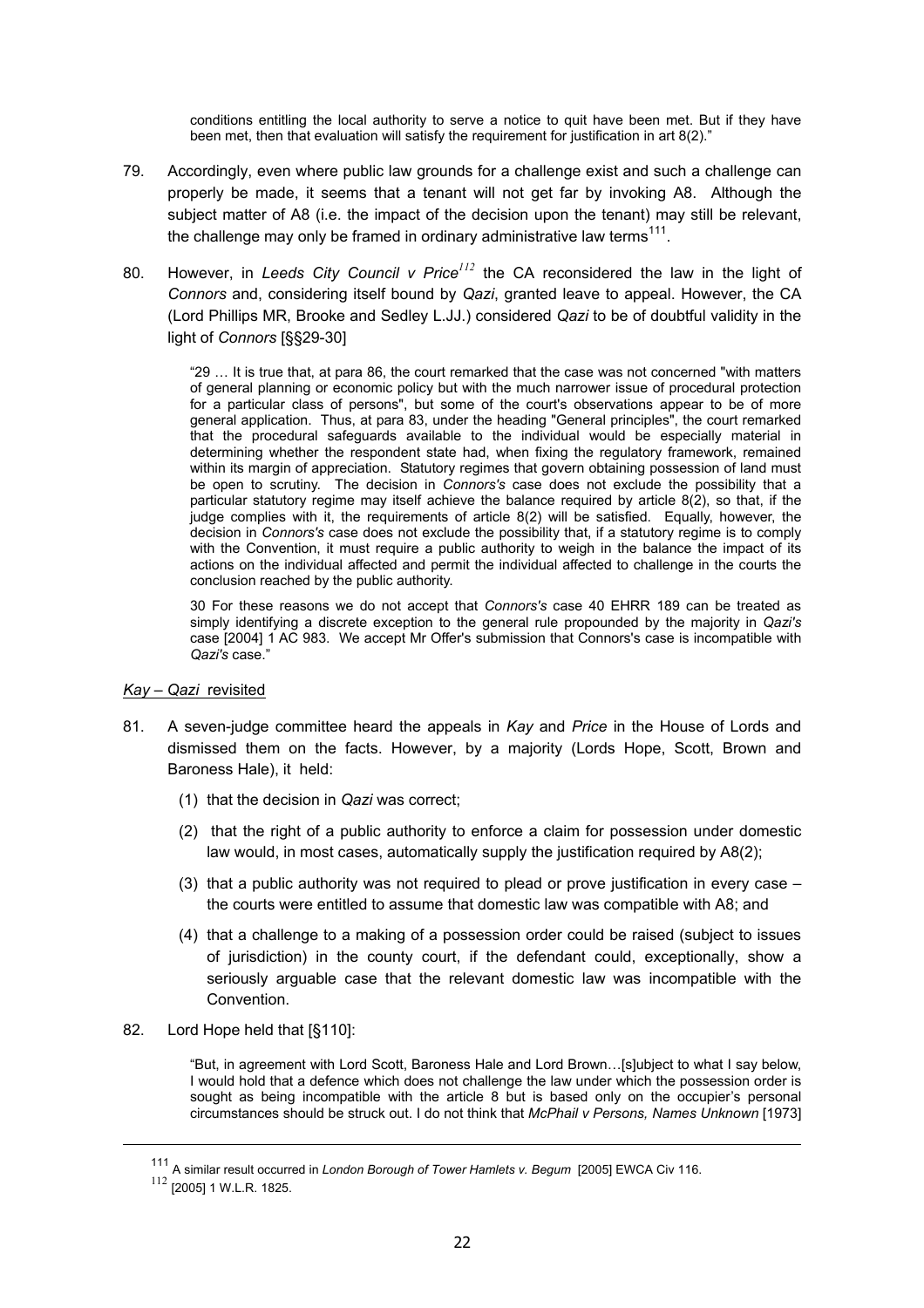Ch 447 needs to be reconsidered in the light of Strasbourg case law. Where domestic law provides for personal circumstances to be taken into account, as in a case where the statutory test is whether it would be reasonable to make a possession order, then a fair opportunity must be given for the arguments in favour of the occupier to be presented. But if the requirements of the law have been established and the right to recover possession is unqualified, the only situations in which it would be open to the court to refrain from proceeding to summary judgment and making the possession order are these: (a) if a seriously arguable point is raised that the law which enables the court to make the possession order is incompatible with article 8, the county court in the exercise of its jurisdiction under the Human Rights Act 1998 should deal with the argument in one or other of two ways: (i) by giving effect to the law, so far as it is possible for it do so under section 3, in a way that is compatible with article 8, or (ii) by adjourning the proceedings to enable the compatibility issue to be dealt with in the High Court; (b) if the defendant wishes to challenge the decision of a public authority to recover possession as an improper exercise of its powers at common law on the ground that it was a decision that no reasonable person would consider justifiable, he should be permitted to do this provided again that the point is seriously arguable: *Wandsworth London Borough Council v Winder* [1985] AC 461. The common law as explained in that case is, of course, compatible with article 8. It provides an additional safeguard."

- 83. In the four majority judgments which adopt differing approaches to the A8 issue, the above paragraph appears to represent the main agreement in principle.
- 84. On the validity of the *Qazi* decision, Lord Hope held [§§111-112]:

"111. How then does the decision of this House in *Qazi* stand up to examination when it is looked at in the light of the subsequent decisions of the Strasbourg court? I would hold that there are no grounds for concluding that the decision itself, on its own facts, was unsound. I would draw support for this conclusion from that fact that the respondent's subsequent application to Strasbourg was held to be inadmissible. On the other hand I would acknowledge that Lord Scott's observation in *Qazi*, para 139, that in no case has article 8 been applied to detract from the contractual and proprietary rights of the person entitled to possession is no longer true. *Connors* was such a case. The local authority in that case was relying on its contractual and proprietary rights when it applied for the eviction order. As I have already said (see para 98, above), I agree with the Court of Appeal's conclusion in the *Leeds* appeal that the decision in *Connors* is incompatible with the extreme propositions that the exercise by a public authority of an unqualified right to possession will *never* constitute an interference with the occupier's right to respect for his home, and that it will *always* be justified under article 8(2): [2005] 1 WLR 1825, para 26.

112. But it needs to be stressed that the facts in *Connors* were entirely different from those in *Qazi*. There was no need in *Qazi's* case to give special consideration to the needs of gypsies and their different lifestyles, and the background to the local authority's decision to seek a possession order was that a valid notice to quit had been served on the local authority by one of the tenants of the tenancy. *Connors* does not resolve the problem as to how the need to give special consideration to cases of that kind where the law itself is defective – and I do not confine this category to gypsies – can be fitted in to the domestic system which requires that orders for possession must be sought in the county court. So I do not think that the decision in *Connors* is incompatible with the view of the majority in *Qazi* that there is no need for a review of the issues raised by article 8(2) to be conducted in the county court if the case is of a type where the law itself provides the answer, as in that situation a merits review would be a pointless exercise. In such a case the article 8 defence, if raised, should simply be struck out."

#### 85. Similarly, Lord Brown held [§198] that:

"For my part I would accept that the recent Strasbourg jurisprudence requires some qualification to be placed on the *Qazi* principle; I cannot, however, agree that it requires, as the minority in *Qazi*  suggested, the consideration (even if usually only the most cursory consideration) of an article 8 defence every time it is raised. My opinion is rather, and at this stage I state it very broadly, that although article 8 is clearly engaged in every home repossession case, its requirements are satisfied provided only and always, first, that the substantive domestic law under which the order is sought strikes an acceptable balance between the competing needs and rights at stake and, secondly, that that law is properly applied by the domestic court with the occupier being given a fair opportunity to invoke any defence available to him under it. If either of those two conditions is not satisfied then, I accept, a complaint would properly sound under article 8. But, as I shall seek to show, it by no means follows that article 8 provides the occupier in such cases with a freestanding defence independent of whatever rights he may have under domestic law."

86. Baroness Hale agreed with these conclusions, in her view the purpose of A8 was not "to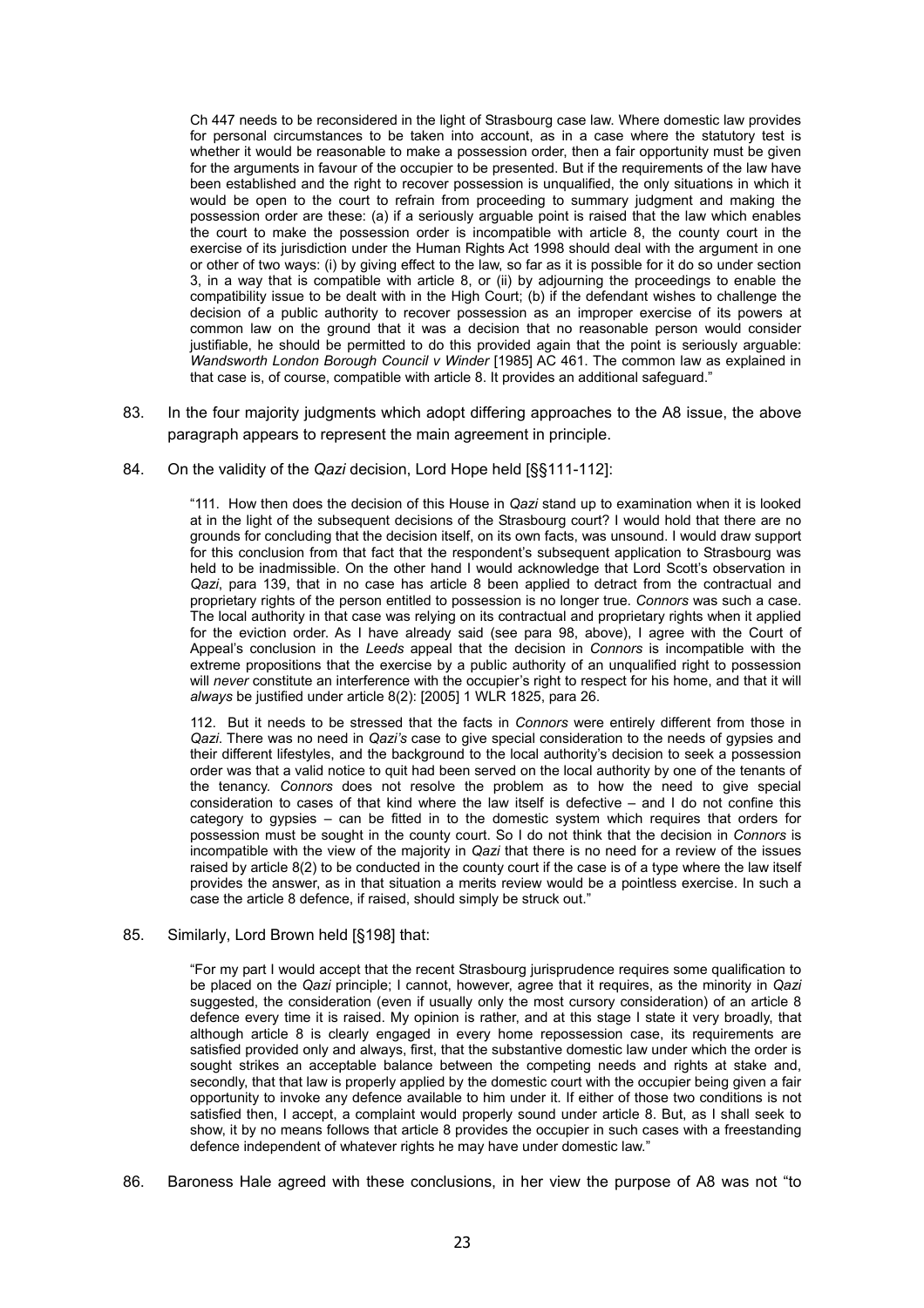oblige a social landlord to continue to supply housing to a person who has no right in domestic law to continue to be supplied with that housing, assuming that the general balance struck by domestic law was not amenable to attack and that the authority's decision to invoke that law was not open to judicial review on conventional grounds" (at § 190).

87. Lord Scott accepted that there were "minor" inconsistencies between *Qazi* and *Connors*  [§149]. Moving away from the extreme position which he had adopted in *Qazi*, Lord Scott did however acknowledge the relevance of the Convention to possession proceedings:

"In [*Qazi*], I expressed the view that in a case where the person occupying the property as his home had no legal or contractual right to remain there, as against the legal owner of the property, a claim by the owner to recover possession would not engage article 8 at all. But Lord Bingham, Lord Hope, Lord Steyn and Lord Millett thought differently and I would accept that it is now settled that such a claim does engage article 8. The contrary view is not, and has not been since *Qazi*, in issue. It follows that article 8(2) comes into play in all such possession cases."

#### Consideration of *Kay*

- 88. As a result of the majority's judgment in *Kay*, *Qazi* survives virtually intact and arguments relying on A8 at the "micro level" are largely foreclosed. The key question is whether the decision in *Kay* will pass scrutiny in Strasbourg. The Secretary of State intervened in the case and argued that it ought always be open to a defendant to possession proceedings to resist an order on the basis that to make one would be a disproportionate interference with his or her A8(1) rights *because of his or her individual circumstances*. The view of the Government therefore appears to support of the minority view in *Qazi* and *Kay*.
- 89. Indeed, there is force in the view that *Kay* was incorrectly decided. The majority (Lords Bingham, Nicholls and Walker) persuasively set out the basis for permitting a greater opportunity to take human rights points at the micro-level. Having reviewed the Strasbourg cases, Lord Bingham concluded that [§29]:

"It necessarily follows, in my judgment, that where a public authority seeks to evict a person from premises (which may be land where a traveller has pitched his caravan) which he occupies as his home, that person must be given a fair opportunity to contend that the excepting conditions in article 8(2) have not been met on the facts of his case. I do not accept, as the appellants argued, that the public authority must from the outset plead and prove that the possession order sought is justified. That would, in the overwhelming majority of cases, be burdensome and futile. It is enough for the public authority to assert its claim in accordance with domestic property law. If the occupier wishes to raise an article 8 defence to prevent or defer the making of a possession order it is for him to do so and the public authority must rebut the claim if, and to the extent that, it is called upon to do so. In the overwhelming majority of cases this will be in no way burdensome. In rare and exceptional cases it will not be futile."

90. Accordingly [§37];

"[t]he rule in *McPhail v Persons, Names Unknown* [1973] Ch 447 must, in my opinion, be relaxed in order to comply with article 8, but it is very hard to imagine circumstances in which a court could properly give squatters of the kind [in this case] anything more than a very brief respite".

91. Lord Bingham declined to define the types of exceptional circumstances which might require possession orders to be refused or suspended in order to comply with A8, preferring to rely on the, often robust, common sense of county court judges [§38]:

"I do not think it possible or desirable to attempt to define what facts or circumstances might rank as highly exceptional. The practical experience of county court judges is likely to prove the surest guide, provided always that the stringency of the test is borne in mind. They are well used to exercising their judgment under existing statutory schemes and will recognise a highly exceptional case when they see it. I do not, however, consider that problems and afflictions of a personal nature should avail the occupier where there are public services available to address and alleviate those problems, and if under the relevant social legislation the occupier is specifically disentitled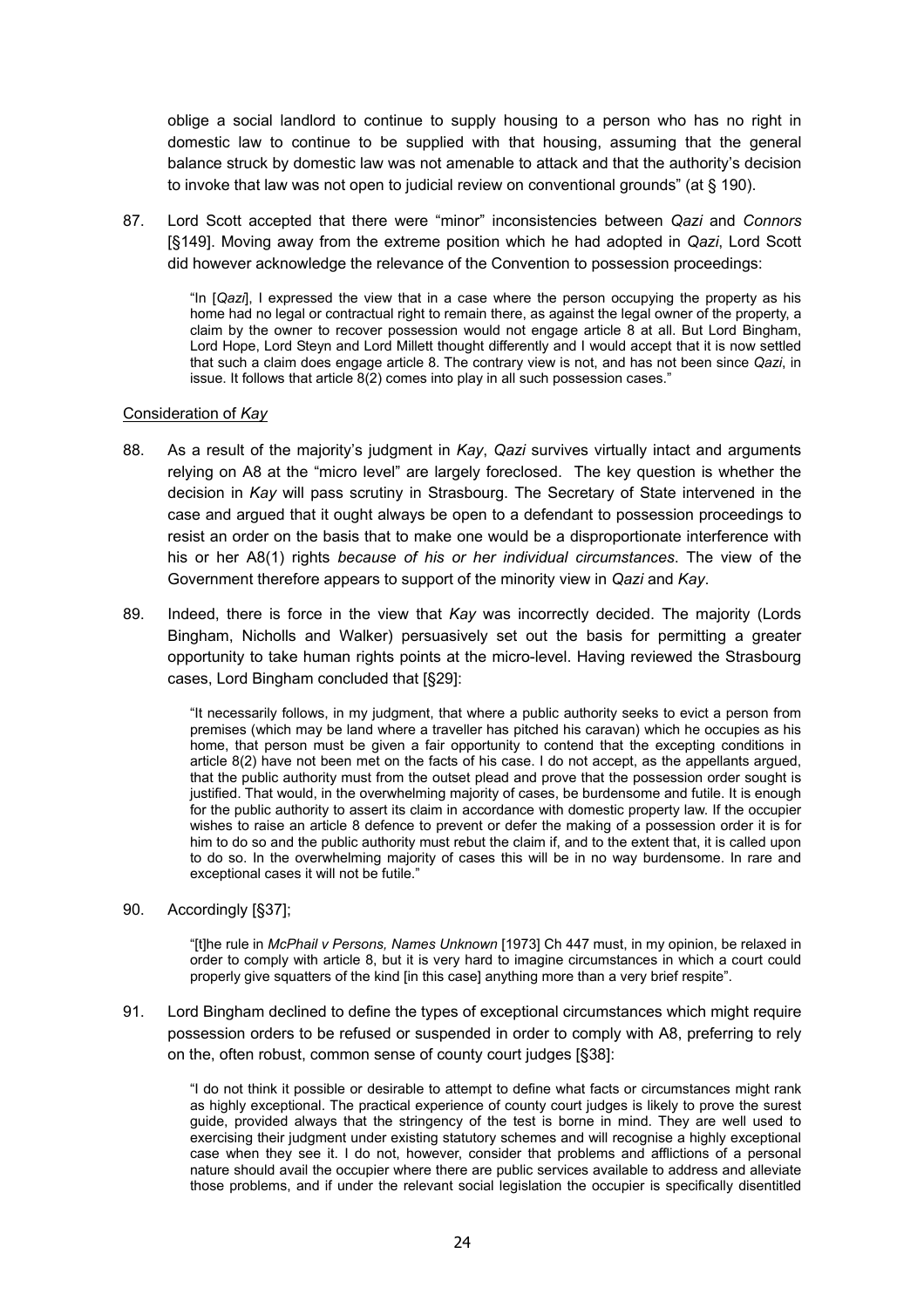from eligibility for relief it will be necessary to consider the democratic judgment reflected in that provision. Nor can article 8 avail a tenant, otherwise perhaps than for a very brief period, if he can be appropriately accommodated elsewhere (whether publicly or privately). Where, as notably in the case of gipsies, scarcity of land adversely affects many members of the class, an article 8(2) defence could only, I think, succeed if advanced by a member of the class who had grounds for complaint substantially stronger than members of the class in general."

92. Lord Bingham then set out the practical position which would ensue from the adoption of the minority's interpretation of A8 [§39]:

"(1) It is not necessary for a local authority to plead or prove in every case that domestic law complies with article 8. Courts should proceed on the assumption that domestic law strikes a fair balance and is compatible with article 8. (2) If the court, following its usual procedures, is satisfied that the domestic law requirements for making a possession order have been met the court should make a possession order unless the occupier shows that, highly exceptionally, he has a seriously arguable case on one of two grounds. (3) The two grounds are: (a) that the law which requires the court to make a possession order despite the occupier's personal circumstances is Conventionincompatible; and (b) that, having regard to the occupier's personal circumstances, the local authority's exercise of its power to seek a possession order is an unlawful act within the meaning of section 6. (4) Deciding whether the defendant has a seriously arguable case on one or both of these grounds will not call for a fullblown trial. This question should be decided summarily, on the basis of an affidavit or of the defendant's defence, suitably particularised, or in whatever other summary way the court considers appropriate. The procedural aim of the court must be to decide this question as expeditiously as is consistent with the defendant having a fair opportunity to present his case on this question. (5) If the court considers the defence sought to be raised on one or both of these grounds is not seriously arguable the court should proceed to make a possession order. (6) Where a seriously arguable issue on one of these grounds is raised, the court should itself decide this issue, subject to this: where an issue arises on the application of section 3 the judge should consider whether it may be appropriate to refer the proceedings to the High Court."

- 93. Adopting that approach, therefore, would not create the type of difficulties which Lord Hope appeared to consider would ensue from even permitting limited A8(2) consideration [§§73- 75]. As Lord Bingham pointed out [§34], county courts in exercising discretion as to reasonableness, have considerable experience of considering precisely the sort of factor which are relevant to the application of A8(2).
- 94. There are a number of reasons why the minority's view is to be preferred:
	- (1) If the approach of the ECtHR in *Connors* is generally applicable, as the minority in *Kay* (Lords Bingham, Nicholls, and Walker) considered to be the case, then there can be no practically "automatic" answer to A8(2). Indeed, approaching the question from the position of principle, since the application of A8(2) is a fact sensitive exercise, depending on the weighing of competing considerations, it is difficult to see how it can be satisfied as a matter of course. Lord Bingham put the matter clearly and (with respect) accurately at §28:

"In the present instance the governing principle is now clear, and gives fair effect to the right to respect for his home which everyone is entitled to enjoy under article 8(1). … To evict or seek to evict a person from such a place is to interfere with his exercise of his article 8(1) right, as the House held in reliance on Strasbourg and other authority in *Qazi*. Article 8(2) forbids such interference by a public authority unless the excepting conditions are satisfied. Compliance with domestic property law is a necessary excepting condition but not a sufficient one, since the other conditions must also be met, notably that the interference must answer a pressing social need and be proportionate to the legitimate aim which it is sought to achieve. This must now be recognised as the correct principle. In stating it, I enter the same important reservation as in *Qazi*, para 23: nothing in this opinion should be understood as applying to any landlord or owner which is not a public authority."

(2) The Strasbourg cases turned on the application of established A8(2) principles to the facts not on other Convention provisions. Despite the issues, the judgment in *Connors* turned on an application of A8 not A14 provisions. The absence of protection for the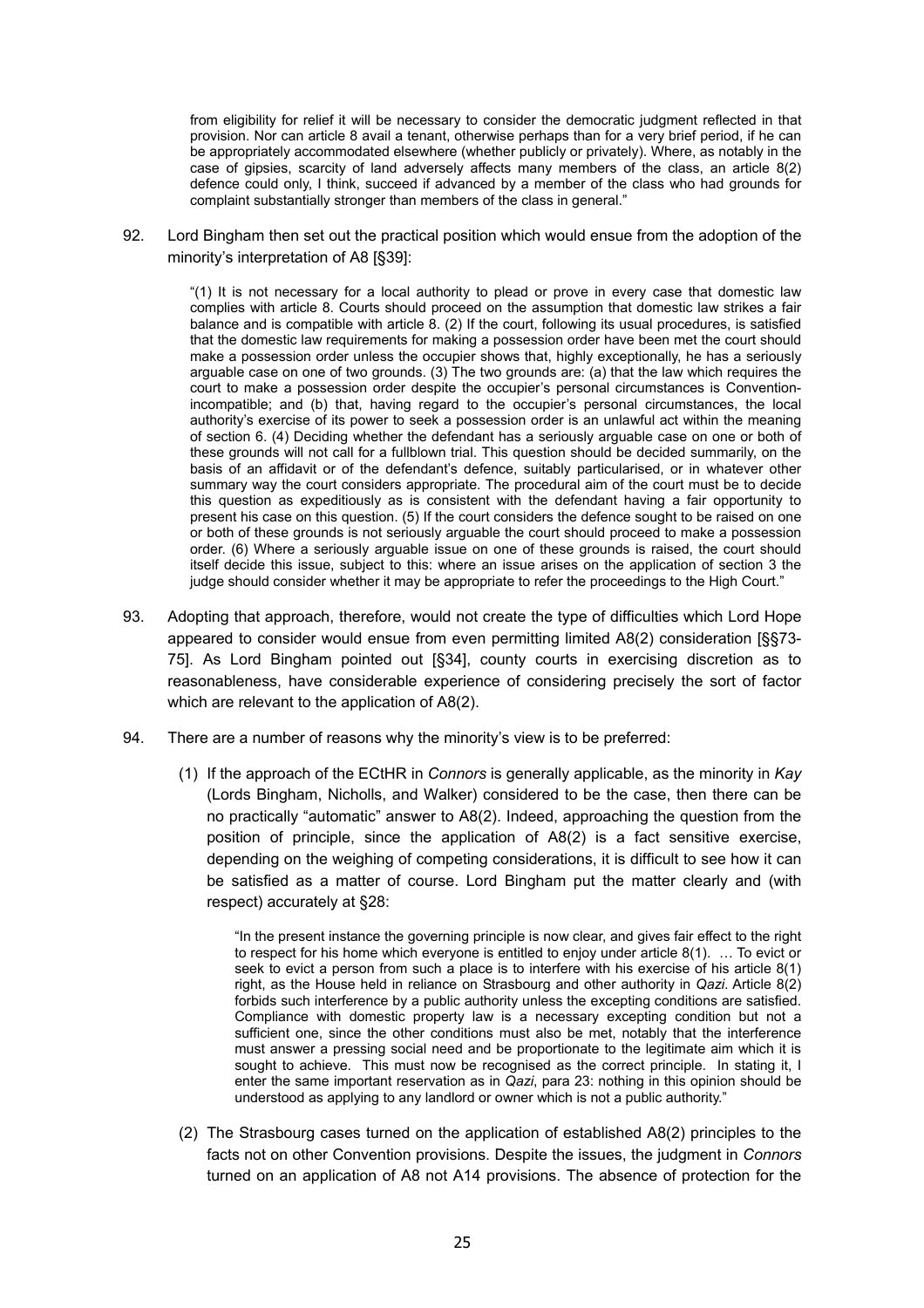gypsies was considered to be a violation of A8 without the application of A14.

- (3) Lord Hope in *Kay* distinguished *Connors* on the basis of procedural protections and that "No mention is made of the general principles or their application to the situation that was discussed in *Qazi*" 113 and that it involved circumstances of a "special and unusual kind<sup>"114</sup>. Lord Scott referred to the absence of an "unusual or discriminatory feature" from the cases under appeal. However -
	- (a) Cases involving the type of difficulties experienced in *Connors*, or the absence from rented premises in *Blečić*, are scarcely unusual or exceptional. Indeed, the arguments in *Blečić* find a recognisable echo in domestic cases concerning occupation for the purposes of security of tenure; and
	- (b) The procedural issues are nothing to the point since the availability of JR in *Connors* was held to be insufficient. If A8(2) cannot engage at the level of the individual facts in the course of domestic proceedings, JR or otherwise, as the majority in *Kay* held, the situation is no different in substance. §§94 and 95 of *Connors* shows that such protections are not provided simply by allowing a challenge to the legal framework rather than of consideration of the specific decision. As Lord Hope noted115, *Connors* "did not go so far as to say that the recovery of possession will constitute an interference with that right in every case where the premises are occupied by the person as his home" but similarly it did not justify the view that A8(2) does not apply in any, or most, cases, without consideration of the individual circumstances.

Lord Bingham accepted the cases turned on the general application of A8(2) and held that [§26] "The Court of Appeal in its *Leeds* judgment … was in my view right to hold that the decision in *Connors* is "unquestionably incompatible" with the majority ratio of *Qazi*." He added "It does not appear that *Blečić* was cited to the Court of Appeal: had it been, it could only have fortified the court in the correctness of its conclusion."

- (4) Lord Hope derived support for his position from decisions of doubtful relevance. He placed some weight on the Commission's decision in *S v UK*116 which, as Lord Bingham observed [§19], was an early admissibility decision of the Commission on which the ECtHR has never relied. Lord Hope and Lord Scott both treated the ECtHR's rejection of the admissibility of *Qazi* as relevant [§§111, 154]. However, the briefly reasoned decision as to the inadmissibility of the *Qazi* complaint in Strasbourg provides no support for the majority. All it demonstrates is that, on the facts, the ECtHR did not consider there to have been a violation. The ECtHR does not view violations in the abstract. It is difficult therefore to regard it as an endorsement of the correctness of the general approach of
- (5) Is there really a clear conceptual distinction between those cases where a defendant wishes to challenge the substantive law which authorises his eviction and those cases where he relies on his own personal circumstances? In the latter case, is the defendant not actually saying that the substantive law is incompatible *because* a possession order may be ordered notwithstanding his circumstances? Statutory

<sup>113</sup> At §99.

 $114 \overline{\$108}$ 

 $115 \frac{1}{15}$  \$98.

 $116 \frac{300}{(1986) 47}$  DR 274.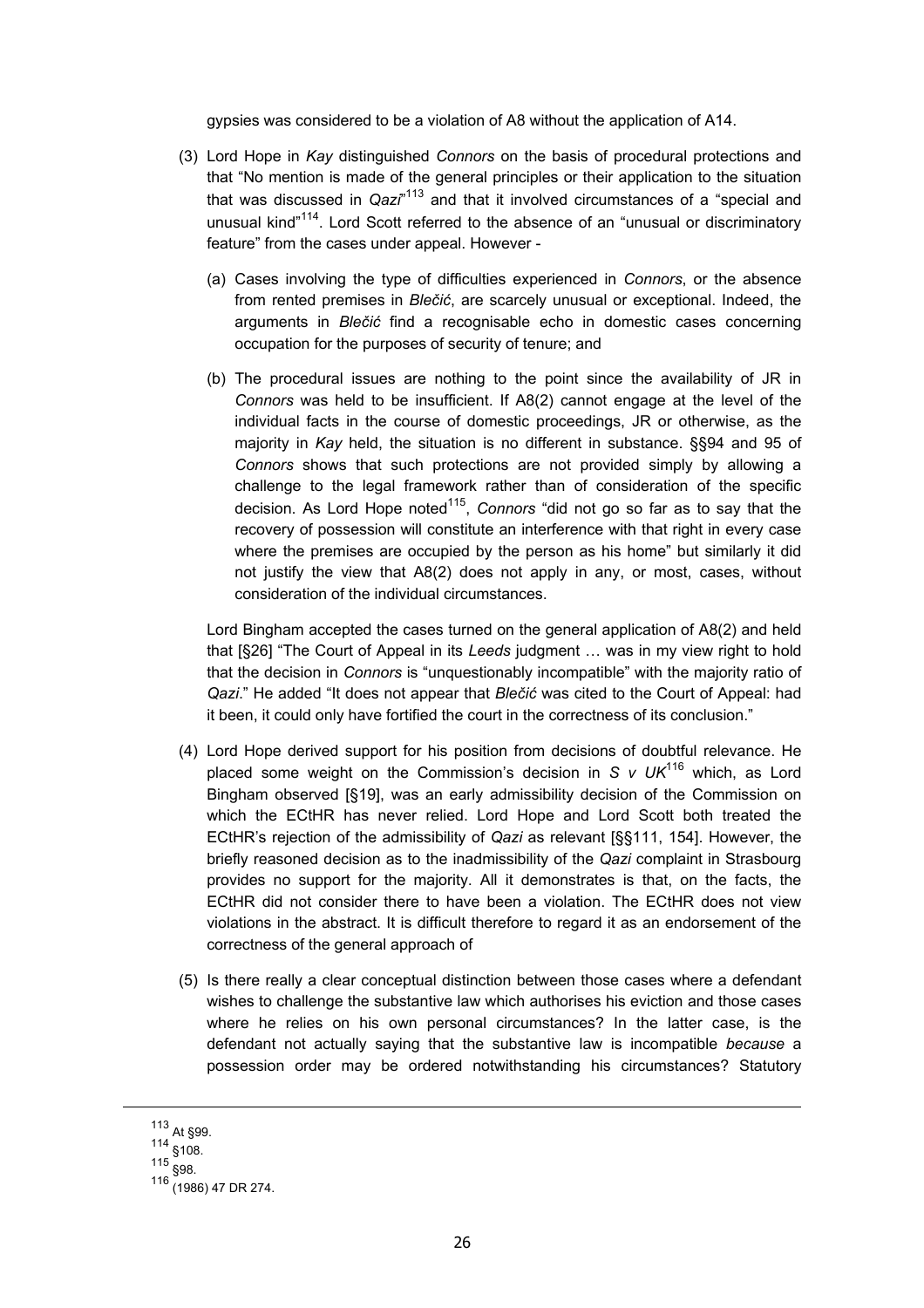schemes for the allocation of housing stock may well satisfy the requirements of A8 given the margin of appreciation, but to say that in all cases the law absent consideration of individual circumstances will comply with A8(2) seems absurd. If the issue of proportionality is decided in most or all cases by a legislative decision to adopt a statutory scheme, then there is no rational explanation for the ECtHR's consideration in *Blečić* of the balancing of the individual circumstances from §§59 to  $71^{117}$  (nearly 3 pages of the E.H.R.R. report). It was not the legislation which was under consideration in *Blečić* but its application to the facts. The majority judgment in *Kay* simply failed to grasp that essential fact.

#### **Other issues**

#### Adverse possession

- 95. The application of the right of peaceful enjoyment of possessions in the context of the doctrine adverse possession illustrates the potential for the Convention to alter domestic rules of substantive real property law, subject to review in the near future by the Grand Chambers when it hears *Pye*.
- 96. The issue had briefly been considered before the national courts: see *Family Housing Association v. Donellan*118; *J.A. Pye (Oxford) Ltd v. Graham*119; *R (Whitmey) v. Commons Comrs*120. However, it is now subject to fully-reasoned decisions of both the High Court and ECtHR.
- 97. In *Beaulane Properties Ltd v. Palmer*<sup>121</sup> the Deputy High Court judge (Nicholas Strauss QC) held that the effect of s.17 of the Limitation Act 1980 and s. 75 of the Land Registration Act 1925 was to deprive the landowner of his possession and that the law of adverse possession in England prior to October 2003 was incompatible with A1P1. The familiar justification for adverse possession<sup>122</sup>, namely to avoid stale claims and promote certainty of title etc, was not a sufficient basis to render adverse possession proportionate. To render that law compatible with the Convention, the Deputy Judge considered that s. 75 should be interpreted as being applicable to those cases in which the trespasser established "possession" in accordance with the case law in existence at the time of its enactment.
- 98. Indeed, foreshadowing *Pye,* in *I.R.S. v Turkey123*, a Turkish law which allowed prescription of immovable property rights used for public purposes<sup>124</sup> after 20 years' adverse possession<sup>125</sup> without compensation was held by ECtHR to be a violation of A1P1. In reaching that conclusion, the Court applied the established principle that in general a

<sup>117</sup> See Lord Bingham, §22.

<sup>118 (2002) 1</sup> P. & C.R. 34.

 $119$  [2001] Ch. 804 (CA), §§43, 46-48, in which the CA held that adverse possession was not contrary to the Convention. The point was not pursued in the HL since it was conceded that the HRA 1998 did not have retrospective

effect: see [2003] 1 A.C. 419 at §§65 & 73.<br><sup>120</sup> [2005] Q.B. 282 (on village greens), §§35-38.

 $121$  [2005] 3 W.L.R. 554.

<sup>122</sup> Heavily criticised by Neuberger J. at first instance in *Pye* and subsequently by the Law Commission.

<sup>123</sup> App. No. 26338/95, 20.7.04 (French text only).

<sup>124 &</sup>quot;… affecté à l'utilisation du service public ou sur lequel des constructions destinées à l'utilité publique ont été

construites…"<br><sup>125</sup> "…tous les droits des propriétaires, des possesseurs ou leurs héritiers d'entamer une action relative à ce bien immobilier sont prescrits dans un délai de vingt ans. Ce délai commence à courir à partir de la date de l'occupation des biens immobiliers… »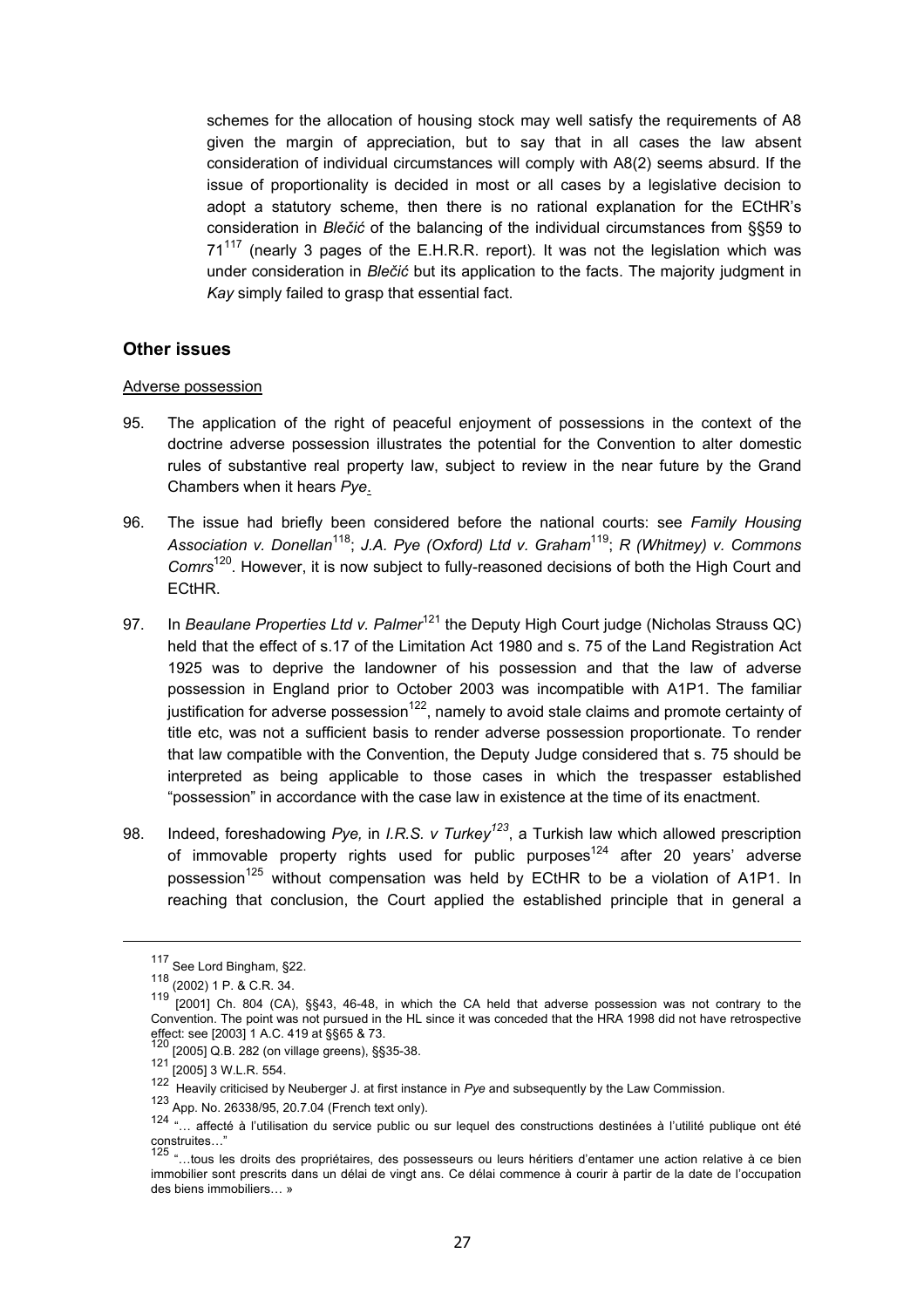deprivation of property without compensation would be a breach of  $A1P1^{126}$ . However, the claim related to prescription by the state for public purposes  $127$ .

- 99. Most recently, the ECtHR in *J.A. Pye (Oxford) Ltd. v. UK* 128, by a narrow majority, found a violation of A1P1 in respect of the pre-Land Registration Act 2002 law on adverse possession.
- 100. The Court recalled at §§42-48 the standard A1P1 principles against deprivation of property without compensation (see above) and noted that:

"48. Although Article 1 of Protocol No. 1 contains no explicit procedural requirements, the proceedings at issue must also afford the individual a reasonable opportunity of putting his or her case to the responsible authorities for the purpose of effectively challenging the measures interfering with the rights guaranteed by this provision. In ascertaining whether this condition has been satisfied, a comprehensive view must be taken of the applicable procedures…"

101. The Court rejected [§§49-52] the UK's argument that A1P1 was not engaged since adverse possession was simply part of the existing law according to which title was defeasible and held that it was the operation of the LRA 1925 and Limitation Act 1980 which brought an end to the claimants' title rather than any defect or limitation in that title. At §51 the Court made an important observation:

"51. The Court does not share the Government's view that the operation of the legislation is to be regarded as an incident of, or limitation on, the applicants' property right at the time of its acquisition, such that Article 1 ceased to be engaged when the relevant provisions took effect and the property right was lost after 12 years of adverse possession. It is true that the relevant provisions of the legislation existed at the time the property was acquired by the applicants and that the consequences for the applicants' title to the land of 12 years adverse possession were known. However, Article 1 does not cease to be engaged merely because a person acquires property subject to the provisions of the general law, the effect of which is in certain specified events to bring the property right to an end, and because those events have in fact occurred. Whether it does so will depend on whether the law in question is properly to be seen as qualifying or limiting the property right at the moment of acquisition or, whether it is rather to be seen as depriving the owner of an existing right at the point when the events occur and the law takes effect. It is only in the former case that Article 1 may be held to have no application."

102. Having found that A1P1 was engaged, the ECtHR then rejected the argument that there had not been an interference with the claimants' rights [§§53-57] having regard to the judgment in the Court of Appeal and that in *Beaulane*:

"55. … it is clear that the relevant provisions did more than merely preclude the applicants from invoking the assistance of the courts to recover possession of the property concerned: the combined effect of the provisions was both to deprive the applicants of their substantive property rights and to preclude them from lawfully repossessing the land, the beneficial title to which they had lost.

103. The law of adverse possession promotes the principle that persons should not be dilatory, but should take the initiative with reasonable speed to assert their rights. Under the pre-2002 law, if a landowner brought proceedings after 12 years to recover his land, an adverse possessor could testily retort 'you are too late, you should have been more vigilant' – or, if he had a smattering of legal Latin *vigilantibus non dormientibus jura subveniunt*. 129

<sup>&</sup>lt;sup>126</sup> §§49, 55.

 $127 \text{ s}$  s<sub>212</sub>, 13 and 17 – the land appears to have been surrounded by barbed wire and access prevented by a military airbase. 128 airbase.<br>128 airbase.<br>128 [2005] 3 E.G.L.R. 1 in respect of the effect of the decision in *J.A. Pye (Oxford) Ltd. v. Graham* [2003] 1 A.C. 419.

<sup>129</sup> Indeed, the law of adverse possession was a feature of Roman law both for movable and immovable property (*usucapio*, *longi temporis praesciptio* and, in the later empire, *longissimi temporis praesciptio*). See, e.g., Gaius, Institutes, Book II, §§42-61; Buckland, A Manual of Roman Private Law ( $2<sup>nd</sup>$  ed. 1957) §§147-149; Nörr, 'Time and the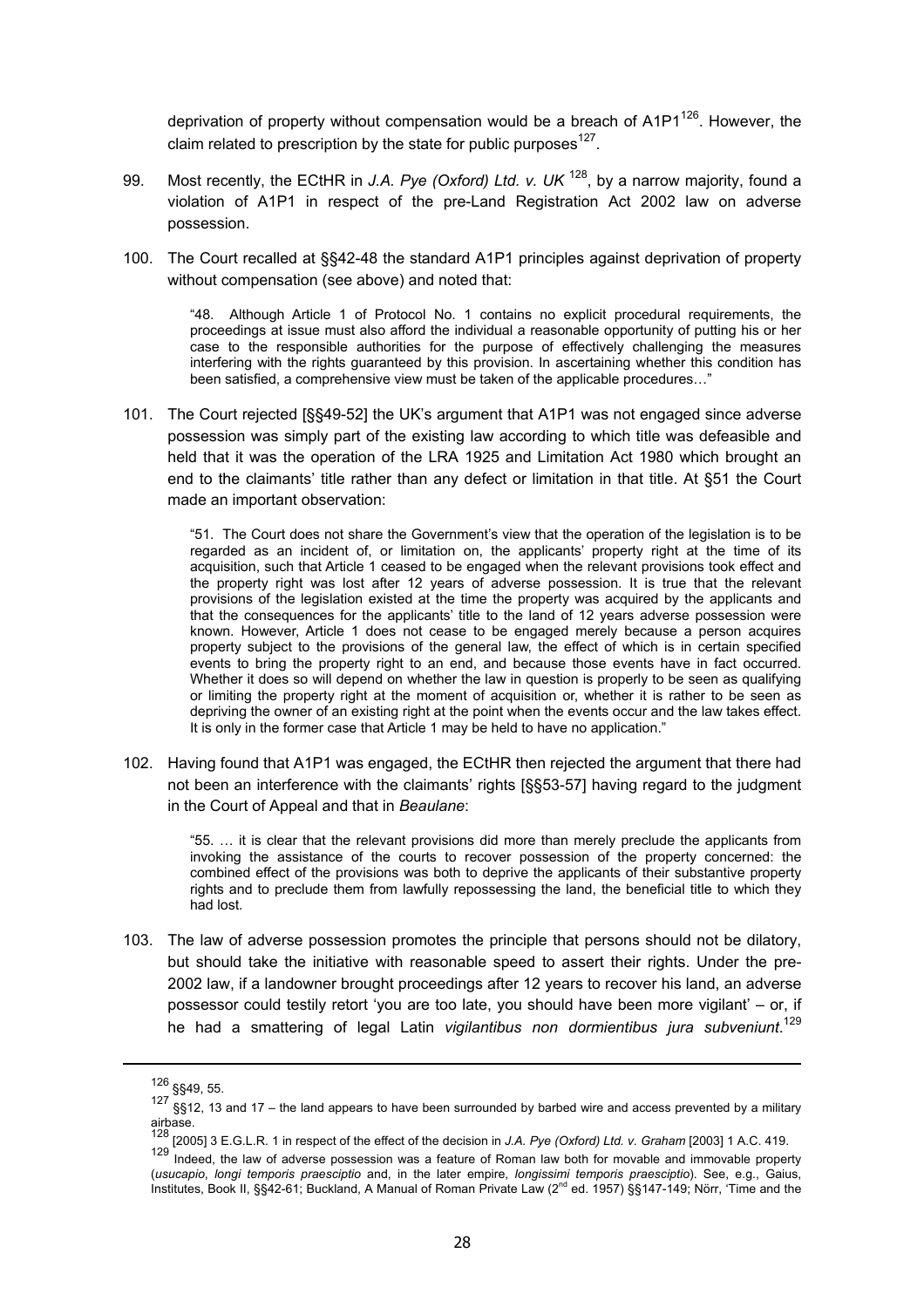However, the argument that it was the acts of private individuals which caused the loss of title in *Pye* received short shrift from the ECtHR:

"56. … the Court also observes that, but for the provisions of the 1925 and 1980 Acts, the adverse possession of the land by the Grahams would have had no effect on the applicants' title or on their ability to repossess the land at any stage. It was the legislative provisions alone which deprived the applicants of their title and transferred the beneficial ownership to the Grahams and which thereby engaged the responsibility of the State under Article 1 of the Protocol."

104. The Court found that there had been a deprivation of possessions rather than the imposition of controls [§§58-62]. Although limitation periods were legitimate [§63] the issue was not merely limitation but the deprivation of title [§64]. The Court was clearly influenced by the views of Neuberger J. at first instance, echoed by Lord Bingham in the HL, in doubting the legitimacy of the aims of adverse possession in a system of registered title [§65]. Lord Bingham had stated<sup>130</sup>:

"[The Grahams] sought rights to graze or cut grass on the land after the summer of 1984, and were quite prepared to pay. When Pye failed to respond they did what any other farmer in their position would have done: they continued to farm the land. They were not at fault. But the result of Pye's inaction was that they enjoyed the full use of the land without payment for 12 years. As if that were not gain enough, they are then rewarded by obtaining title to this considerable area of valuable land without any obligation to compensate the former owner in any way at all. In the case of unregistered land, and in the days before registration became the norm, such a result could no doubt be justified as avoiding protracted uncertainty where the title to land lay. But where land is registered it is difficult to see any justification for a legal rule which compels such an apparently unjust result, and even harder to see why the party gaining title should not be required to pay some compensation at least to the party losing it. It is reassuring to learn that the Land Registration Act 2002 has addressed the risk that a registered owner may lose his title through inadvertence. But the main provisions of that Act have not yet been brought into effect, and even if they had it would not assist Pye, whose title had been lost before the passing of the Act. While I am satisfied that the appeal must be allowed for the reasons given by my noble and learned friend, this is a conclusion which I (like the judge...) 'arrive at with no enthusiasm'."

105. On the final issue of proportionality the Court considered the UK's contentions [§§68-76]:

"68. The Government, like Mummery L.J in the Court of Appeal, place reliance on two factors in particular for contending that the system as it operated in the applicants' case was proportionate and struck a fair balance – the reasonableness of the period of 12 years for bringing proceedings and the fact that it was neither impossible nor difficult for a landowner to prevent a squatter acquiring title by adverse possession: a mere grant to the Grahams of authority to use the land subject to an acknowledgement of the applicants' ownership would have been sufficient to stop time running."

106. Despite the length of the limitation period, the court expressed its concerns as to the deprivation of property with the complete absence of compensation, a result "of exceptional severity" [§71] (again noting comments of Neuberger J. and Lord Bingham). The Court was not convinced of the UK's argument as to the claimants' inadvertence or negligence in managing their land and noted [§74] that the reforms of the 2002 Act was a recognition by Parliament of

"the deficiencies in the procedural protection of landowners under the then current system…"

#### 107. The ECtHR concluded that

"75. … the application of the provisions of the 1925 and 1980 Acts to deprive the applicant companies of their title to the registered land imposed on them an individual and excessive burden and upset the fair balance between the demands of the public interest on the one hand and the applicants' right to the peaceful enjoyment of their possessions on the other."

Acquisition of Ownership in the Law of the Roman Empire' (1963) 3 IJ, 352.

<sup>[2003] 1</sup> A.C. 419 at 426, §2.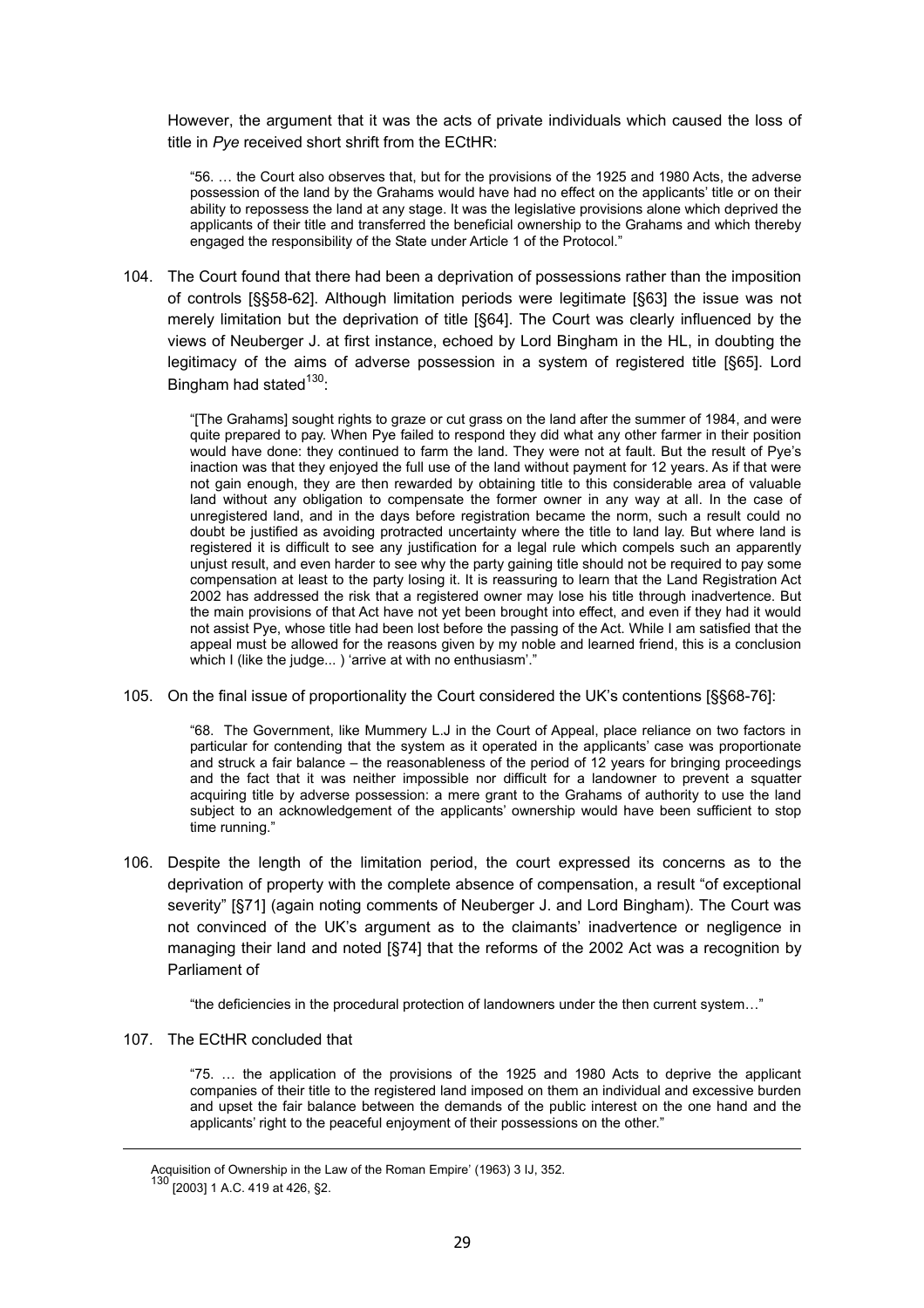- 108. The Court reserved its decision as to just satisfaction under A41, the claimants having sought to recover in excess of £10 million. The UK has requested a redetermination of the case before the Grand Chamber.
- 109. There was no suggestion in *Pye* that the new Land Registration Act 2002 scheme is incompatible with A1P1 and this is surely correct. The LRA 2002 preserves the title of the paper owner in the face of a claim of adverse possession and only leads to extinction of his title if there is substantive merit in the adverse possessor's claim of if the paper owner can be taken to have abandoned his title.

#### Security of tenure

- 110. *Connors* shows that the positive duties of the state under A8 may require steps to be taken to provide some degree of protection to at least some whose rights to occupy have been terminated in accordance with the general law. However, in most cases where legislation is imposed for socio-economic reasons, a wide margin of appreciation is given to the national legislatures: *Mellacher v. Austria*131 and, most recently, *Desnousse v. Newham LBC & Ors.*132.
- 111. *Ghaidan* also indicates the acceptance of the HL, one year after *Qazi*, that A8 and A14 may also require the reading down of security of tenure legislation where the justification for discrimination or lack of respect to private life/home does not bear scrutiny.

#### Positive duty to protect property

112. In *Öneryildiz v. Turkey*133, the applicant's house in a slum near a rubbish tip that was operated by the City Council was destroyed by a methane gas explosion at the rubbish tip. The Court concluded that the state was under a positive obligation to protect the applicant's property:

"The court has long held that, although the essential object of many provisions of the Convention is to protect the individual against arbitrary interference by public authorities, there may in addition be positive obligations inherent in an effective respect of the rights concerned…The Court reiterates the key importance of the right enshrined in Art.1 of Protocol No.1 and considers that real and effective exercise of that right does not depend merely on the State's duty not to interfere, but may require positive measures of protection. In determining whether or not a positive obligation exists, regard must be had to the fair balance that has to be struck between the general interests of the community and the interests of the individual, the search for which is inherent throughout the Convention. This obligation will inevitably arise, *inter alia*, where there is a direct link between the measures which an applicant may legitimately expect from the authorities and his enjoyment of his possessions."

113. It is possible that this obligation may have implications for the duties of local authority as  $landowners<sup>134</sup>$ 

#### Protection from Eviction

114. In *Desnousse v. Newham LBC & Ors.*135, there was disagreement within the Court of

<sup>131</sup> (1989) 12 EHRR 391, §§48-57. See also *Gillow v. UK* (1986) 11 EHRR 335 at §56.

<sup>132 [2006]</sup> EWCA Civ 547.

<sup>133 (2004) 39</sup> E.H.R.R. 23, §§143-146.

<sup>134</sup> See, pre-ECHR, *Page v. Epsom and Ewell BC* (1982) 80 L.G.R. 337 although this is only an application of common law of nuisance. See also *Leanse v. Lord Egerton* [1943] 1 K.B. 323 and *Pemberton v. Bright and Devon CC*  [1960] 1 W.L.R. 436. Note the difficulties with tortious liability and the Convention in *Marcic v. Thames Water Utilities Ltd* [2004] 2 A.C. 42 and also *Dennis v MOD* [2003] EWHC 793 (QB). 135 Above.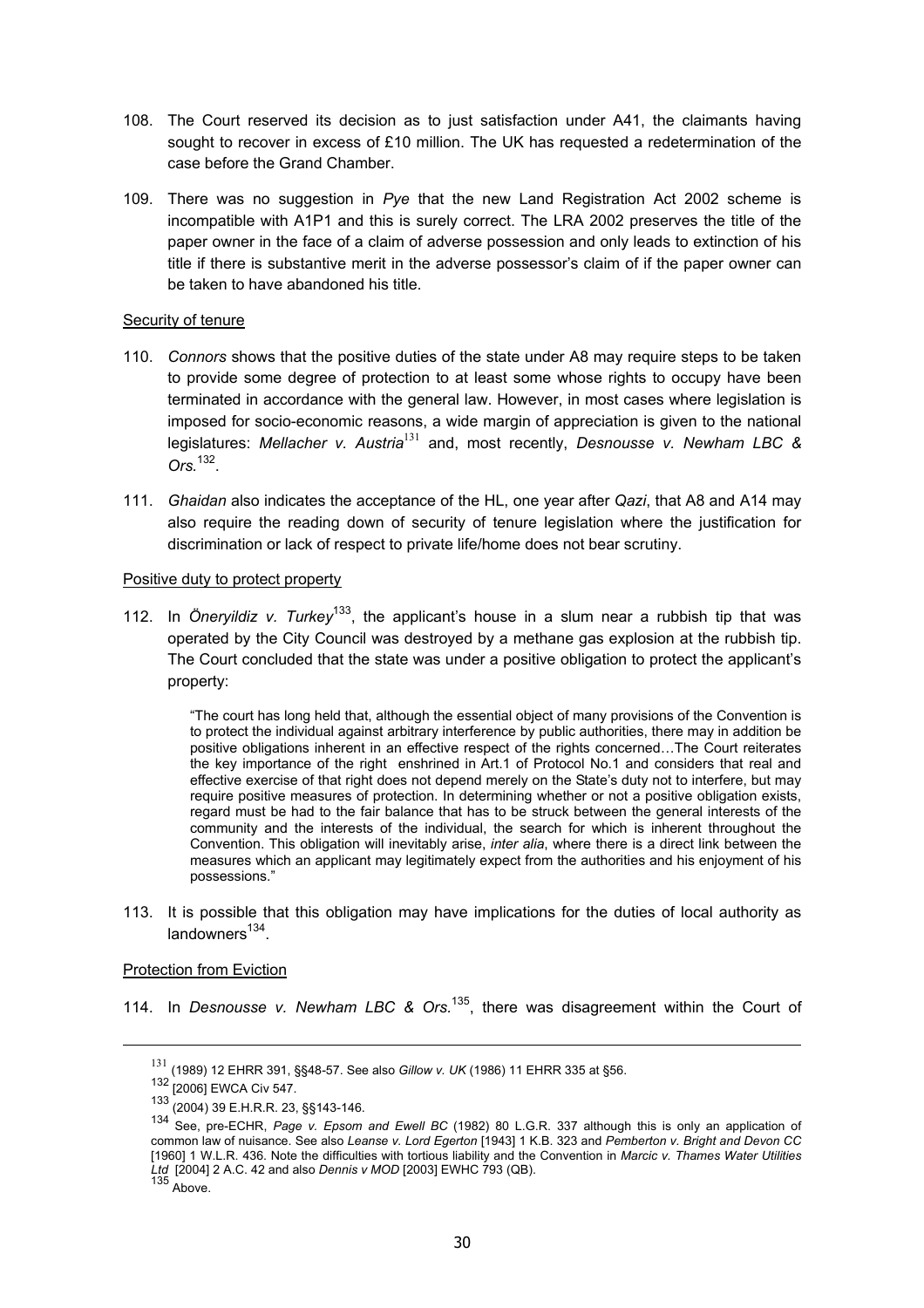Appeal as to whether the approach in *Mohamed v. Manek & Royal Borough of Kensington and Chelsea*136 was compatible with A8, namely that s. 3 of the Protection from Eviction Act 1977 does not apply to a licence (or a tenancy) of accommodation arranged under section 188(1) or section 190 of the Housing Act 1996. Lloyd L.J. considered that the decision was incompatible with the Convention [§142]

"To my mind, the most powerful factor is that, inconvenient as it may be for owners to have to go to court, I can discern no policy reason why owners should be free to act without a court order if the accommodation has been made available under a licence but should not be so free if a tenancy has been granted. To distinguish between the two situations according to whether the accommodation was provided by way of licence or of tenancy seems to me to be anomalous and unjustified. There is no substantive reason for making a distinction on that basis between the two types of case. The arbitrary nature of the distinction seems to me to deprive the policy reasons in favour of the *Mohamed v. Manek* reading of much of the force which they would otherwise have, in terms of making good the proportionality between the means used, namely eliminating the procedural safeguard of a mandatory court order on the one hand, and the legitimate aim of protecting the interests of owners on the other hand. If it is not necessary to deprive a former tenant occupier of the procedural safeguard, I cannot see why it should be regarded as necessary to remove it in the case of a former licensee occupier."

115. However, Pill and Tuckey L.JJ. disagreed and held that the exclusion fell within the margin of appreciation, Pill L.J. [§§174-177] relying on *Kay* and Lord Hope at §77 in particular to the effect that A8 issues are unlikely to arise where exclusions are made on a socio-economic basis.

#### S. 141 LPA

116. In *PW & Co. v. Milton Gate Investments Ltd*<sup>137</sup> Neuberger J. held that had subleases survived the service of a break notice in respect of the head lease then the inability of the head lessee to enforce the covenants (s. 139 of the LPA 1925 only applying to surrender or merger), s. 3 HRA would have enabled the court to read down ss. 141 and 142 LPA to enable a landlord to enforce the subtenant's covenants. However, the point as theoretical since the Court found the subleases had been destroyed by the determination of the head lease.

#### Self-help

- 117. Self-help raises difficult issues. English common law rules retain some vestiges of the ability to recover possession by means of "self-help", although the extent to which these may be used in practice by public authorities is unclear. The question is to what extent the ability to obtain a remedy by such means can be regarded as consistent with A6 or 8 where no tribunal (independent or otherwise) has adjudicated prior to enforcement.
- 118. It can be said there is inherent in certain rights to occupy the means of their determination or enforcement, e.g. in a lease by peaceable re-entry. Such an ability to determine is, in any event, severely circumscribed by the protections afforded by statutory provisions limiting forcible entry (see the Criminal Law Act 1977) and conferring security on occupiers requiring the bringing of legal proceedings to recover possession. They are also not the end of the issue since relief from forfeiture may be sought. However, these matters do not overcome the problem that, in the case of re-entry, it is the physical act which not only determines the right (however limited) to occupy but also achieves the recovery of possession, avoiding the need for legal proceedings. The issue is likely to come before the Court only once action has been taken.

<sup>136 (1995) 27</sup> HLR 439 especially at 449-450.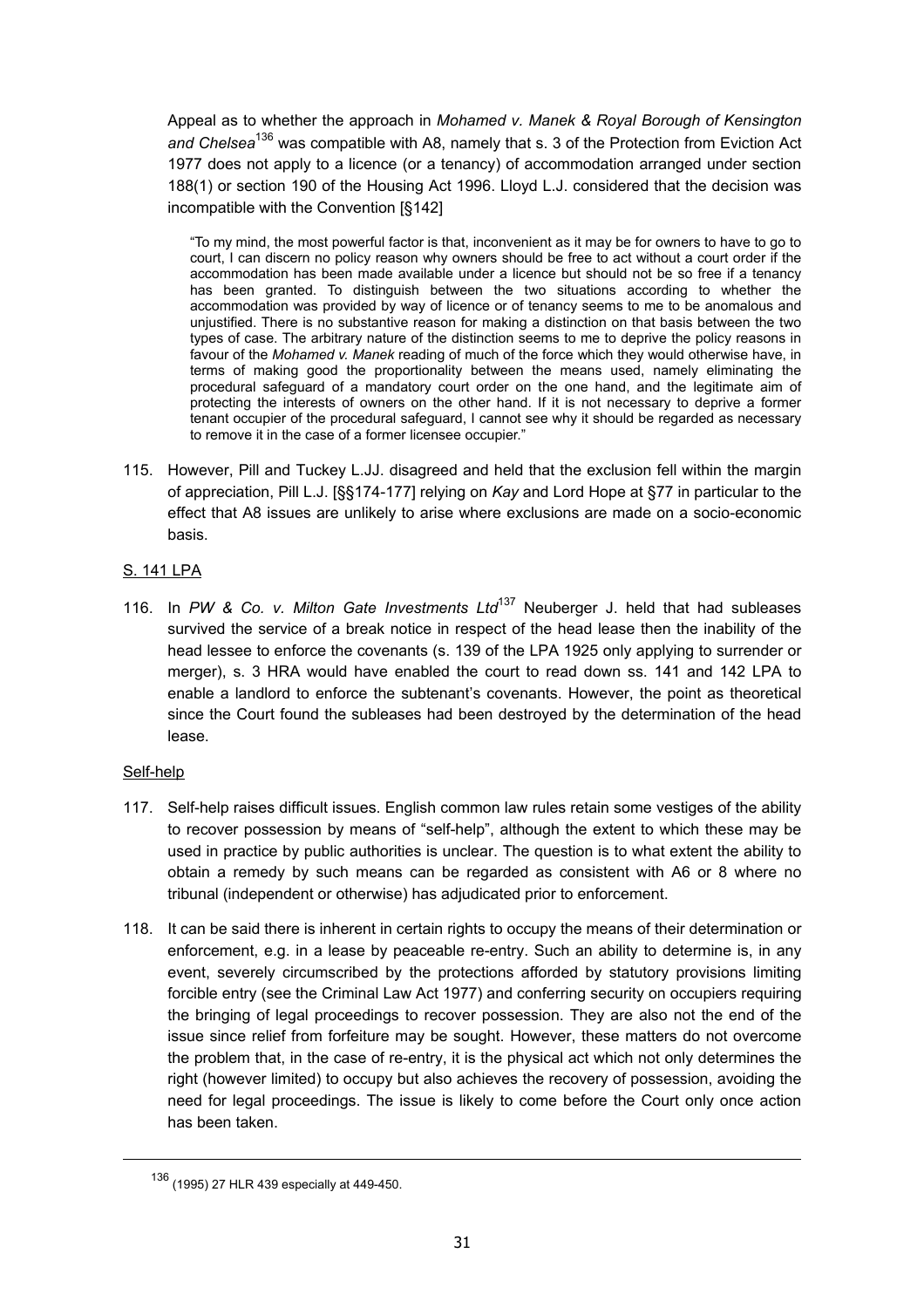- 119. There are doubts whether self-help is consistent with A6 since it avoids the determination of civil rights by an independent and impartial tribunal. Proportionality may be difficult to demonstrate given that well-established procedures exist for the recovery of possession including the ability to get a case before the courts at very short notice in appropriate cases of urgency, particularly in cases of trespass<sup>138</sup>. Whilst it is open to argument that procedures for reinstatement and compensation in cases of unlawful eviction exist, it remains uncertain where this is sufficient for the purposes of A6 although it may provide an answer to a challenge under A1P1. *Kibata,* in considering the A6 issues on the service of notice to quit, suggests that A6 may be neither engaged (since the case is the exercise not a determination of civil rights) nor violated (because proceedings can be brought before a court).
- 120. However, such measures only apply *ex post facto*, after the determination has occurred and occupation has been lost (or the distress levied), even if only for a limited period until the position is redressed by the court. It allows the party engaging in self-help to obtain what may be an important advantage without recourse to the protection of legal process.
- 121. A8(1) problems may also remain if the act of self-help has already violated respect to the home and/or private life.
- 122. Lightman J. (obiter) expressed concerns over the right to distrain in *Fuller v. Happy Shopper Markets Ltd.*<sup>139</sup> at §27:

"….The ancient (and perhaps an anachronistic) self help remedy of distress involves a serious interference with the right of the tenant under Article 8 of the European Convention on Human Rights to respect for his privacy and home and under Article 1 of the First Protocol to the peaceful enjoyment of his possessions. The human rights implications of levying distress must be in the forefront of the mind of the landlord before he takes this step and he must fully satisfy himself that taking this action is in accordance with the law.".

123. Although only of indirect interest, the issue has been considered in respect of provisions similar to A6140 by the Constitutional Court of South Africa in *Lesapo v. North West*  Agricultural Bank<sup>141</sup>. The Court considered the right of a debtor to seize goods to defray a debt without recourse to a court and reached a conclusion similar to that in *Fuller*. Mokgoro J. held.

"[11] A trial or hearing before a court or tribunal is not an end in itself. It is a means of determining whether a legal obligation exists and whether the coercive power of the state can be invoked to enforce an obligation, or prevent an unlawful act being committed. It serves other purposes as well, including that of institutionalising the resolution of disputes, and preventing remedies being sought through self help. No one is entitled to take the law into her or his own hands. Self help, in this sense, is inimical to a society in which the rule of law prevails… Taking the law into one's own hands is thus inconsistent with the fundamental principles of our law.

[12] There are circumstances in which the coercive power of the state may be invoked without the sanction of a court. For instance, arrest and detention for the purposes of trial, are permitted if there are reasonable grounds therefor. There may even be circumstances where self help might be permissible, but once again good reasons must exist for this to be permitted…

[14] If the debt itself is disputed, the seizure of property in execution of the debt must equally be disputed. To permit a creditor to seize property of a debtor without an order of court and to cause it

<sup>137 [2004]</sup> Ch. 142 at §§104-137.

<sup>138</sup> See e.g. C.P.R. Part 55, rr. 55.2(1)(b), 55.5(2), 55.6, 55.7(2), and 55.8.

<sup>139 [2001] 1</sup> W.L.R. 1681, 1692.

<sup>140</sup> Section 34 of the SA constitution provides "*Everyone has the right to have any dispute that can be resolved by the*  application of law decided in a fair public hearing before a court or, where appropriate, another independent and *impartial tribunal or forum*." The elements plainly have much in common with A6 ECHR. 141 (1999) Case CCT 23/99.